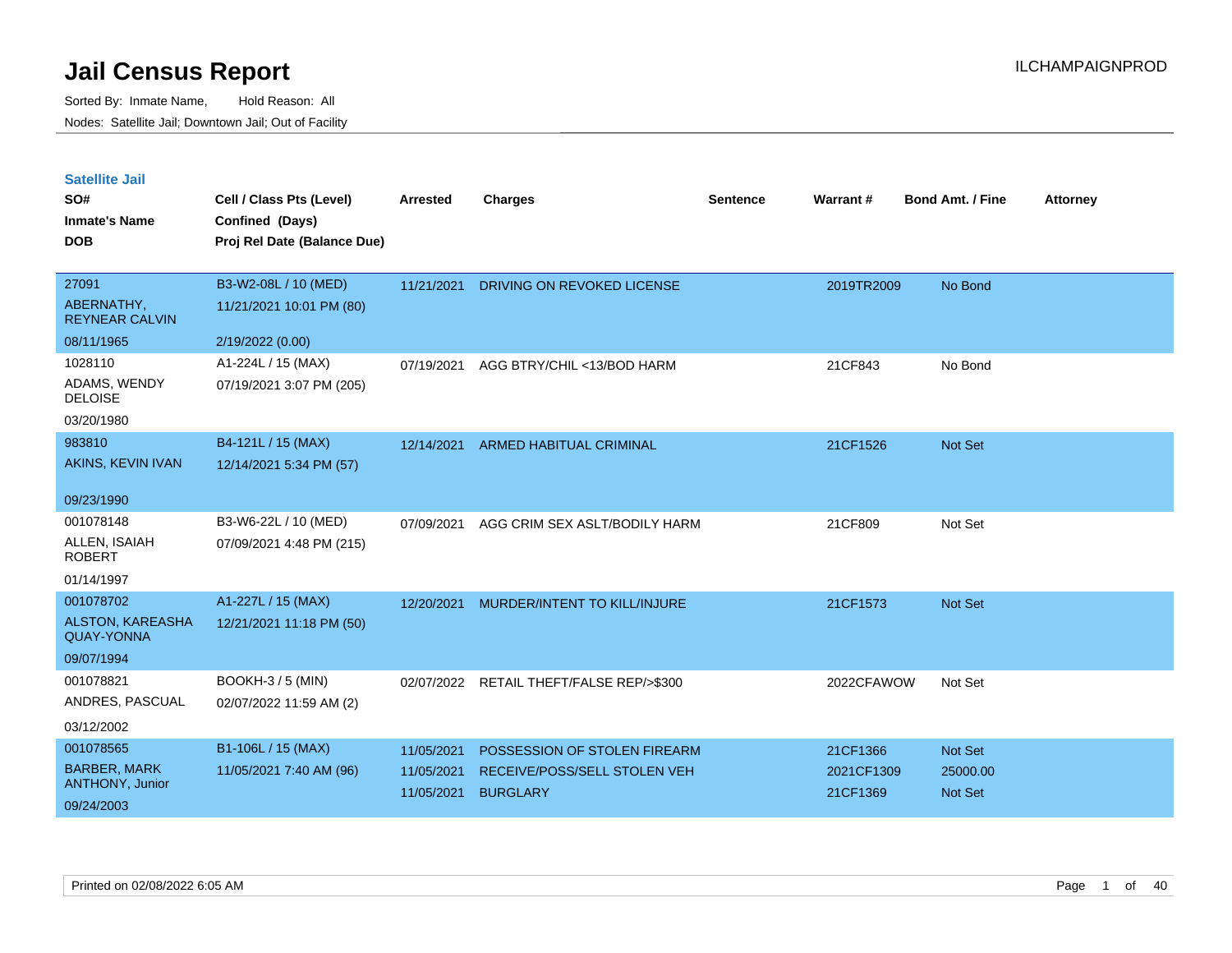| Sorted By: Inmate Name,                               | Hold Reason: All                            |                 |                                           |                 |               |                         |                 |                      |    |
|-------------------------------------------------------|---------------------------------------------|-----------------|-------------------------------------------|-----------------|---------------|-------------------------|-----------------|----------------------|----|
| Nodes: Satellite Jail; Downtown Jail; Out of Facility |                                             |                 |                                           |                 |               |                         |                 |                      |    |
| SO#                                                   | Cell / Class Pts (Level)                    | <b>Arrested</b> | <b>Charges</b>                            | <b>Sentence</b> | Warrant#      | <b>Bond Amt. / Fine</b> | <b>Attorney</b> |                      |    |
| <b>Inmate's Name</b>                                  | Confined (Days)                             |                 |                                           |                 |               |                         |                 |                      |    |
| <b>DOB</b>                                            | Proj Rel Date (Balance Due)                 |                 |                                           |                 |               |                         |                 |                      |    |
|                                                       |                                             |                 |                                           |                 |               |                         |                 |                      |    |
| 518851                                                | B1-105U / 10 (MED)                          | 01/11/2022      | <b>FELON POSS/USE WEAPON/FIREARM</b>      |                 | 20CF361       | 15000.00                |                 |                      |    |
| BARKER, ALEXANDER                                     | 01/11/2022 2:37 PM (29)                     | 01/11/2022      | POSS AMT CON SUB EXCEPT(A)/(D)            |                 | 2020CF863     | 15000.00                |                 |                      |    |
| <b>MASSIE</b>                                         |                                             |                 | 01/11/2022 BAD CHK/OBTAIN CON PROP/>150   |                 | 20CF192       | 15000.00                |                 |                      |    |
|                                                       |                                             |                 | 01/11/2022 BAD CHK/OBTAIN CON PROP/>150   |                 | 19CF1686      | 15000.00                |                 |                      |    |
|                                                       |                                             |                 | 01/11/2022 METH DELIVERY/15<100 GRAMS     | 20y (DOC)       | 20CF1383      | No Bond                 |                 |                      |    |
|                                                       |                                             | 01/11/2022      | DRIVING ON REVOKED LICENSE                |                 | 2020TR16539   | 1500.00                 |                 |                      |    |
|                                                       |                                             |                 | 01/11/2022 OBSTRUCTING IDENTIFICATION     |                 | 2020CM222     | 1500.00                 |                 |                      |    |
| 09/24/1986                                            |                                             |                 |                                           |                 |               |                         |                 |                      |    |
| 1073281                                               | A2-222U / 5 (MIN)                           | 11/15/2021      | DOM BTRY/CONTACT/1-2 PRECONV              |                 | 2021CF206     | 5000.00                 |                 |                      |    |
| BASLER, MONET<br><b>MARISA</b>                        | 11/15/2021 11:08 PM (86)                    |                 |                                           |                 |               |                         |                 |                      |    |
| 08/17/1994                                            |                                             |                 |                                           |                 |               |                         |                 |                      |    |
| 1072477                                               | A4-104U / 15 (ADS)                          | 01/13/2022      | FELON POSS/USE WEAPON/FIREARM             |                 | <b>22CF74</b> | <b>Not Set</b>          |                 |                      |    |
|                                                       | BEASLEY, KEVIN CORY 01/13/2022 8:47 PM (27) |                 |                                           |                 |               |                         |                 |                      |    |
|                                                       |                                             |                 |                                           |                 |               |                         |                 |                      |    |
| 06/16/2000                                            |                                             |                 |                                           |                 |               |                         |                 |                      |    |
| 47897                                                 | A3-214U / 15 (ADS)                          | 01/19/2022      | VIOLATE ORDER PROTECTION                  |                 | 22CF85        | Not Set                 |                 |                      |    |
| BRANAMAN,<br><b>CLIFFORD EARL</b>                     | 01/19/2022 9:21 PM (21)                     |                 | 01/19/2022 DRVG REVOKED/2+/PERS INJ/DEATH |                 | 22CF84        | Not Set                 |                 |                      |    |
| 03/09/1975                                            |                                             |                 |                                           |                 |               |                         |                 |                      |    |
| 923208                                                | A3-111L / 10 (ADS)                          | 01/22/2022      | <b>CRIM TRES TO RES/PERS PRESENT</b>      |                 | 22CF92        | <b>Not Set</b>          |                 |                      |    |
| <b>BREADY, ANDREW</b><br><b>NICHOLAS</b>              | 01/22/2022 7:43 PM (18)                     |                 |                                           |                 |               |                         |                 |                      |    |
| 06/08/1988                                            |                                             |                 |                                           |                 |               |                         |                 |                      |    |
| 51247                                                 | B1-202U / 10 (MED)                          | 04/15/2021      | FELON POSS/USE WEAPON/FIREARM             |                 | 21CF411       | Not Set                 |                 |                      |    |
| <b>BROWN, DANTE</b><br><b>MAURICE</b>                 | 04/15/2021 6:24 PM (300)                    |                 |                                           |                 |               |                         |                 |                      |    |
| 04/19/1979                                            |                                             |                 |                                           |                 |               |                         |                 |                      |    |
| 990921                                                | A3-215L / 15 (ADS)                          |                 | 01/20/2022 MFG/DEL 1<15 GR COCAINE/ANLG   |                 | 19CF369       | 25000.00                |                 |                      |    |
| <b>BROWN, QUINTIN</b><br><b>MARSHAUN</b>              | 01/20/2022 7:19 PM (20)                     |                 | 01/20/2022 ARMED HABITUAL CRIMINAL        |                 | 21CF935       | 750000.00               |                 |                      |    |
| 09/26/1991                                            |                                             |                 |                                           |                 |               |                         |                 |                      |    |
| Printed on 02/08/2022 6:05 AM                         |                                             |                 |                                           |                 |               |                         | Page            | $\overline{2}$<br>of | 40 |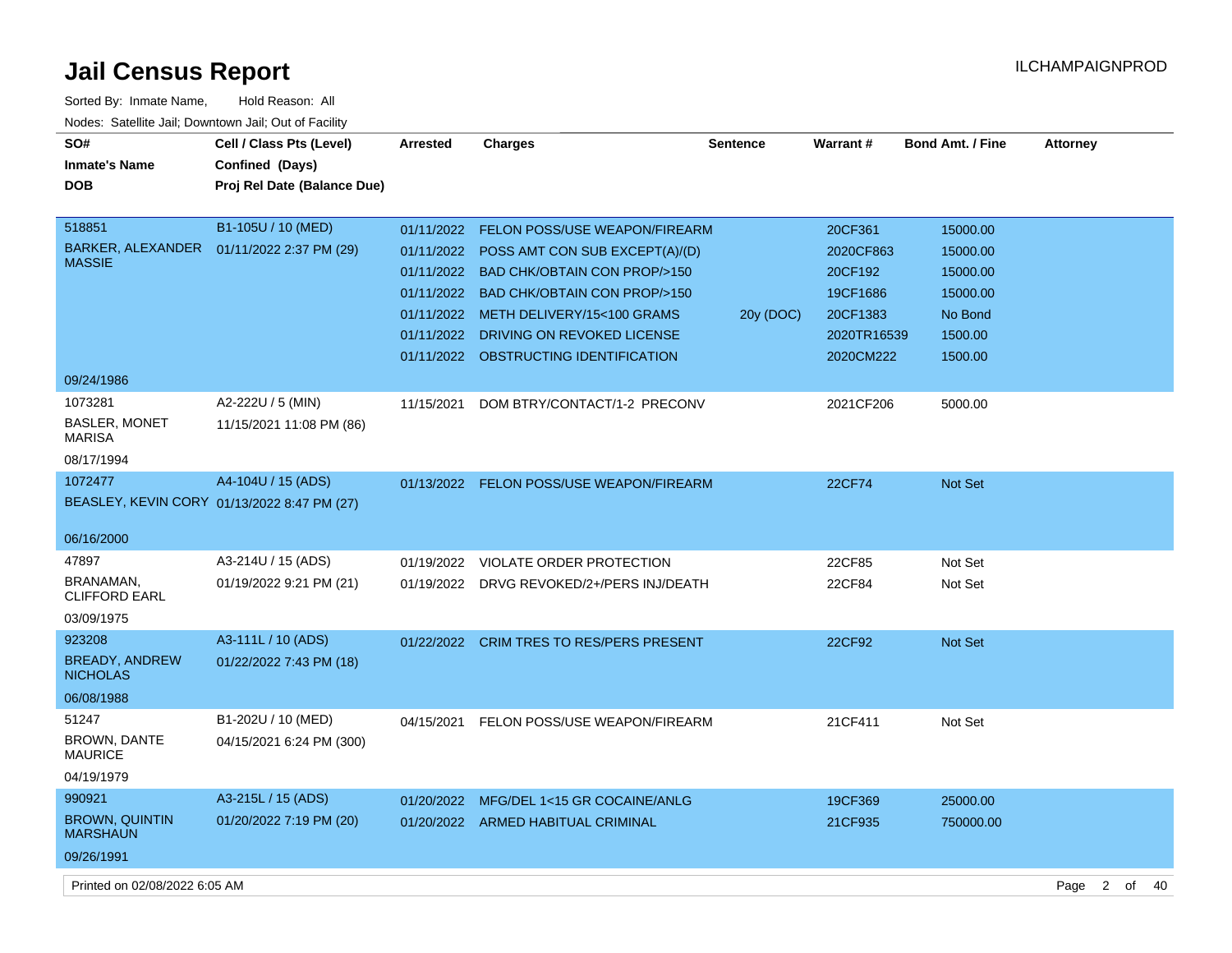Sorted By: Inmate Name, Hold Reason: All Nodes: Satellite Jail; Downtown Jail; Out of Facility

| SO#<br><b>Inmate's Name</b><br><b>DOB</b>    | Cell / Class Pts (Level)<br>Confined (Days)<br>Proj Rel Date (Balance Due) | <b>Arrested</b>   | <b>Charges</b>                           | <b>Sentence</b> | Warrant#   | <b>Bond Amt. / Fine</b> | <b>Attorney</b> |
|----------------------------------------------|----------------------------------------------------------------------------|-------------------|------------------------------------------|-----------------|------------|-------------------------|-----------------|
| 29957                                        | B4-222L / 15 (MAX)                                                         | 11/13/2021        | <b>FELON POSS/USE WEAPON/FIREARM</b>     |                 | 21CF1390   | Not Set                 |                 |
| <b>BROWN, RODNEY</b><br><b>LOUIS</b>         | 11/13/2021 8:57 PM (88)                                                    | 11/13/2021        | AGG CRIM SX AB/>5 YR OLDER VIC           |                 | 2019CF0718 | 250000.00               |                 |
| 01/07/1968                                   |                                                                            |                   |                                          |                 |            |                         |                 |
| 001077945                                    | A1-224U / 10 (MED)                                                         | 11/13/2021        | AGG ASLT PEACE OFF/FIRE/ER WRK           |                 | 2021CF637  | 1000.00                 |                 |
| BROWN, SIDREA<br><b>RENEIA</b>               | 11/13/2021 10:49 AM (88)                                                   | 11/13/2021        | <b>BURGLARY</b>                          |                 | 2021CF543  | 50000.00                |                 |
| 07/23/1992                                   |                                                                            | 11/17/2021        | <b>BURGLARY</b>                          |                 | 21CF1264   | 1000.00                 |                 |
| 981645                                       | A3-117L / 15 (MAX)                                                         | 01/27/2022 MURDER |                                          |                 | 22CF114    | 1000000.00              |                 |
| <b>BRUMFIELD,</b><br><b>JONATHAN EZEKEIL</b> | 01/27/2022 8:15 PM (13)                                                    |                   |                                          |                 |            |                         |                 |
| 08/03/1989                                   |                                                                            |                   |                                          |                 |            |                         |                 |
| 001078739<br>BRYANT, JUDITH ANN              | A2-122L / 5 (ADS)<br>01/05/2022 6:36 PM (35)                               |                   | 01/05/2022 CRIMINAL TRESPASS BUILDING    |                 | 2020CM392  | 1000.00                 |                 |
| 10/22/1957                                   |                                                                            |                   |                                          |                 |            |                         |                 |
| 001077954                                    | B3-W7-28L / 10 (MED)                                                       |                   |                                          |                 |            |                         |                 |
|                                              | CALKINS, STEVEN RAY 12/21/2021 6:35 AM (50)                                | 12/21/2021        | <b>RESIDENTIAL BURGLARY</b>              |                 | 21CF1570   | <b>Not Set</b>          |                 |
| 01/01/1992                                   |                                                                            |                   |                                          |                 |            |                         |                 |
| 39474                                        | B1-101U / 10 (ADS)                                                         | 07/06/2021        | MFG/DEL 15<100 GR HEROIN/ANLG            |                 | 21CF792    | Not Set                 |                 |
| CAMPBELL, AARON<br><b>JACOB</b>              | 07/06/2021 11:56 PM (218)                                                  |                   |                                          |                 |            |                         |                 |
| 07/18/1974                                   |                                                                            |                   |                                          |                 |            |                         |                 |
| 996275                                       | A4-106U / 15 (ADS)                                                         |                   | 01/29/2022 AGG UUW/PERSON/LOADED FIREARM | 1y (DOC)        | 21CF1398   | No Bond                 |                 |
| CAMPBELL, JOHNNIE<br>LEE, Third              | 01/29/2022 9:42 AM (11)                                                    |                   |                                          |                 |            |                         |                 |
| 04/02/1992                                   |                                                                            |                   |                                          |                 |            |                         |                 |
| 1060436                                      | B1-106U / 10 (MED)                                                         | 01/06/2022        | AGGRAVATED UNLAWFUL RESTRAINT            |                 | 22CF29     | Not Set                 |                 |
| CARTER, DERESHEO<br><b>DEWAYNE</b>           | 01/06/2022 8:43 PM (34)                                                    |                   | 01/06/2022 FELON ESCAPE/PEACE OFFICER    |                 | 22CF28     | Not Set                 |                 |
| 09/10/1991                                   |                                                                            |                   |                                          |                 |            |                         |                 |

Printed on 02/08/2022 6:05 AM Page 3 of 40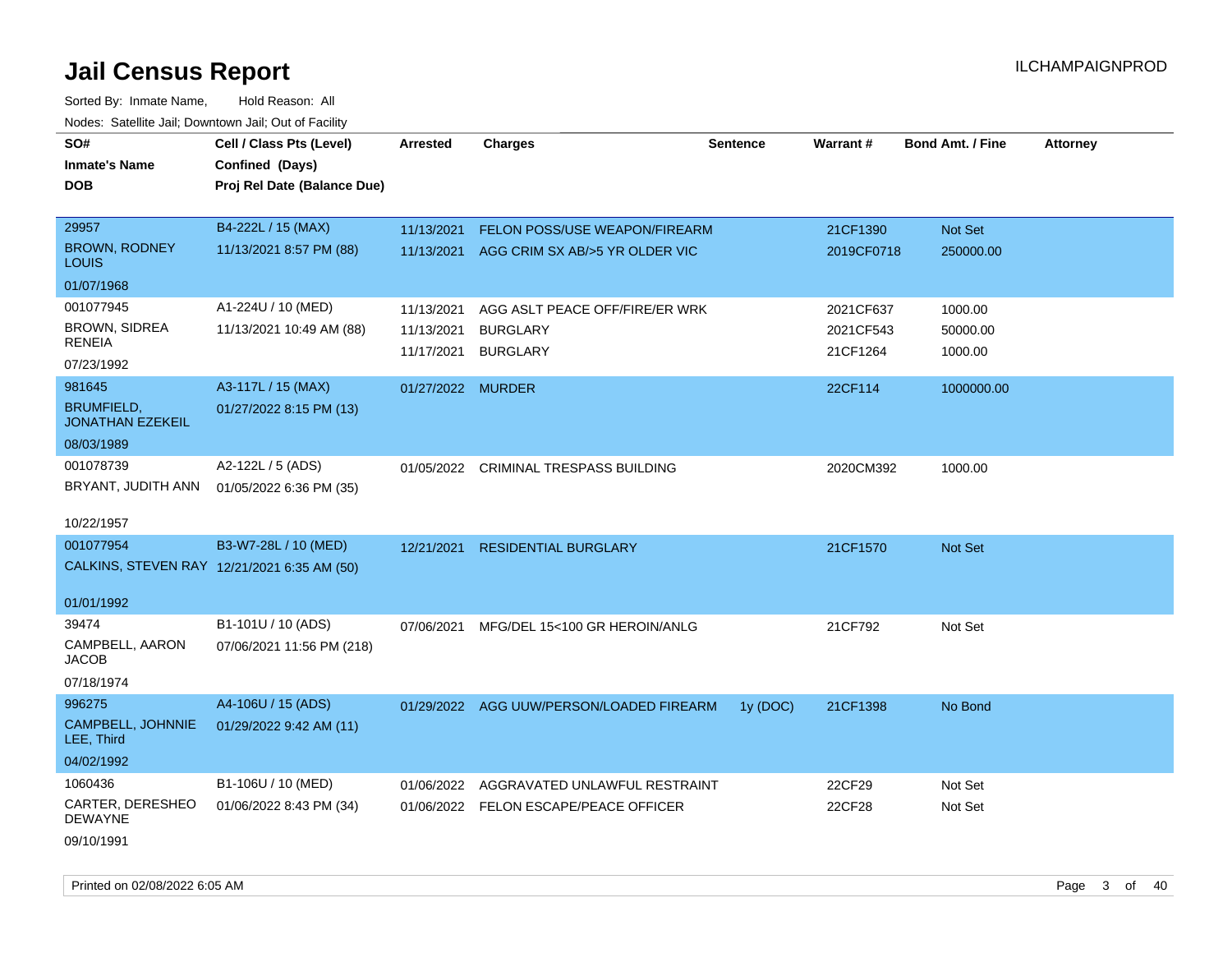| 10000. Catolino can, Domntonn can, Oat or I domt         |                                                                            |                                        |                                                                                             |                      |                                  |                                                    |                 |
|----------------------------------------------------------|----------------------------------------------------------------------------|----------------------------------------|---------------------------------------------------------------------------------------------|----------------------|----------------------------------|----------------------------------------------------|-----------------|
| SO#<br>Inmate's Name<br>DOB                              | Cell / Class Pts (Level)<br>Confined (Days)<br>Proj Rel Date (Balance Due) | <b>Arrested</b>                        | <b>Charges</b>                                                                              | <b>Sentence</b>      | Warrant#                         | <b>Bond Amt. / Fine</b>                            | <b>Attorney</b> |
| 1029088<br>CHAPPLE, MALIK<br><b>BIANCO</b>               | B1-201U / 10 (MED)<br>12/22/2021 10:02 AM (49)                             |                                        | 12/21/2021 FELON POSS/USE FIREARM PRIOR                                                     |                      | 21CF1338                         | 250000.00                                          |                 |
| 10/25/1994                                               |                                                                            |                                        |                                                                                             |                      |                                  |                                                    |                 |
| 001078812<br>COBB, SINTRAE<br>SANCHEZ<br>07/05/2002      | A4-107U / 15 (MAX)<br>02/01/2022 8:33 PM (8)                               | 02/01/2022                             | ARMED ROBBERY/ARMED W/FIREARM                                                               |                      | 22CF145                          | Not Set                                            |                 |
| 1004799                                                  | A4-102L / 10 (MED)                                                         |                                        |                                                                                             |                      | 22CF139                          | <b>Not Set</b>                                     |                 |
| <b>COCHRANE, STORM</b><br>JAMES                          | 01/31/2022 9:22 AM (9)                                                     |                                        | 01/31/2022 UNLAWFUL USE OF A WEAPON                                                         |                      |                                  |                                                    |                 |
| 10/28/1992                                               |                                                                            |                                        |                                                                                             |                      |                                  |                                                    |                 |
| 001077485<br>COLBERT, ARIEANA<br>FELICIA                 | A2-222L / 15 (MAX)<br>12/21/2021 2:08 PM (50)                              | 12/21/2021                             | MURDER/INTENT TO KILL/INJURE                                                                |                      | 2021CF1282                       | 1000000.00                                         |                 |
| 12/13/2000                                               |                                                                            |                                        |                                                                                             |                      |                                  |                                                    |                 |
| 34805<br>11/16/1971                                      | B4-227U / 15 (MAX)<br>CONERLY, KIN JOSEPH 10/01/2021 1:53 AM (131)         | 10/01/2021<br>10/01/2021<br>10/06/2021 | <b>DOMESTIC BATTERY</b><br><b>ARMED HABITUAL CRIMINAL</b><br>POSS STOLEN VEHICLE > \$25,000 |                      | 21CF1183<br>21CF1184<br>19CF1786 | <b>Not Set</b><br><b>Not Set</b><br><b>Not Set</b> |                 |
| 958936                                                   | A1-124L / 10 (MED)                                                         | 01/11/2022                             | FELON FAIL/RETURN FRM FURLOUGH                                                              |                      | 21CF1351                         | 150000.00                                          |                 |
| COWAN, CAPRICE<br>CASHAY                                 | 01/11/2022 7:04 PM (29)                                                    |                                        | 01/12/2022 AGG BATTERY/USE DEADLY WEAPON                                                    | 2y/6m (DOC) 18CF1571 |                                  | No Bond                                            |                 |
| 07/19/1988                                               |                                                                            |                                        |                                                                                             |                      |                                  |                                                    |                 |
| 1074319<br>CRAIG, DAVUCCI<br><b>DAVION</b><br>08/02/2001 | B1-104L / 15 (MAX)<br>10/12/2021 11:36 AM (120)                            | 10/12/2021<br>10/14/2021 MURDER        | AGGRAVATED CRUELTY TO ANIMALS                                                               |                      | 21CF1238<br>21CF1239             | <b>Not Set</b><br>Not Set                          |                 |
| 001077549                                                | B2-T3-10L / 10 (SPH)                                                       | 12/22/2020                             | <b>PRED CRIM SEX ASLT/VICTIM &lt;13</b>                                                     |                      | 2020CF1469                       | Not Set                                            |                 |
| CRISTOBAL-MATEO,<br>CRISTOBAL<br>12/02/1988              | 12/22/2020 1:17 PM (414)                                                   |                                        |                                                                                             |                      |                                  |                                                    |                 |
|                                                          |                                                                            |                                        |                                                                                             |                      |                                  |                                                    |                 |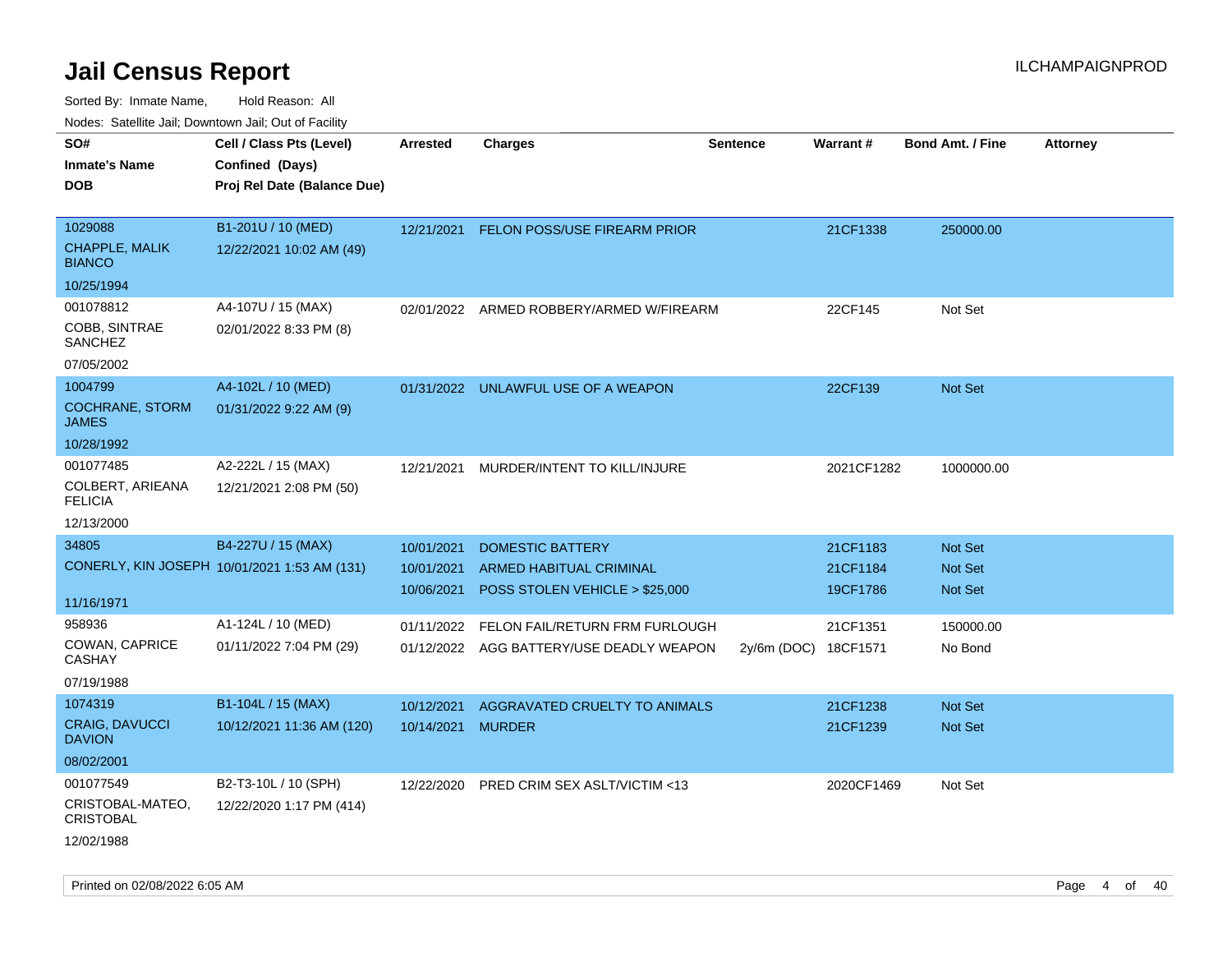Sorted By: Inmate Name, Hold Reason: All Nodes: Satellite Jail; Downtown Jail; Out of Facility

| SO#                                   | Cell / Class Pts (Level)    | <b>Arrested</b> | <b>Charges</b>                           | <b>Sentence</b> | Warrant#   | <b>Bond Amt. / Fine</b> | <b>Attorney</b> |
|---------------------------------------|-----------------------------|-----------------|------------------------------------------|-----------------|------------|-------------------------|-----------------|
| <b>Inmate's Name</b>                  | Confined (Days)             |                 |                                          |                 |            |                         |                 |
| DOB                                   | Proj Rel Date (Balance Due) |                 |                                          |                 |            |                         |                 |
|                                       |                             |                 |                                          |                 |            |                         |                 |
| 1076848                               | A4-103L / 15 (ADS)          |                 | 01/18/2022 AGG BATTERY/PUBLIC PLACE      |                 | 20CF1491   | No Bond                 |                 |
| <b>CROSS, STEED</b><br><b>GATHON</b>  | 01/18/2022 4:02 PM (22)     |                 |                                          |                 |            |                         |                 |
| 10/11/1974                            |                             |                 |                                          |                 |            |                         |                 |
| 988538                                | A3-113L / 10 (MED)          | 12/21/2021      | AGGRAVATED DOMESTIC BATTERY              |                 | 21CF1564   | Not Set                 |                 |
| DAVIDSON, HARLEY<br><b>KYLE SCOTT</b> | 12/21/2021 5:45 AM (50)     |                 |                                          |                 |            |                         |                 |
| 08/05/1990                            |                             |                 |                                          |                 |            |                         |                 |
| 1023587                               | B1-203U / 15 (MAX)          | 09/24/2021      | MFG/DEL CANNABIS/2.5-10 GRAMS            |                 | 21CF1155   | Not Set                 |                 |
| <b>DAVIS, MARTIN</b><br><b>DENNIS</b> | 09/24/2021 9:38 PM (138)    | 09/24/2021      | <b>ARMED HABITUAL CRIMINAL</b>           |                 | 2021-CF681 | 500000.00               |                 |
| 12/02/1994                            |                             |                 |                                          |                 |            |                         |                 |
| 001078538                             | B1-205L / 10 (MED)          | 10/26/2021      | CRIM SEX ASSAULT/FORCE                   |                 | 21CF1301   | Not Set                 |                 |
| DAWKINS, LEN                          | 10/26/2021 8:18 PM (106)    |                 |                                          |                 |            |                         |                 |
| 03/23/1987                            |                             |                 |                                          |                 |            |                         |                 |
| 56972                                 | B3-W8-32L / 10 (MED)        | 08/30/2021      | POSS STOLEN VEHICLE > \$25,000           |                 | 21CF1044   | Not Set                 |                 |
| DAY, DANIEL JOSEPH                    | 08/30/2021 3:07 PM (163)    | 09/04/2021      | <b>BURGLARY</b>                          |                 | 21CF1054   | <b>Not Set</b>          |                 |
|                                       |                             |                 |                                          |                 |            |                         |                 |
| 10/16/1982                            |                             |                 |                                          |                 |            |                         |                 |
| 25659                                 | B4-125L / 15 (MAX)          | 06/15/2021      | RESIDENTIAL BURGLARY                     |                 | 2020CF1218 | 50000.00                |                 |
| DORRIS, LORENZO                       | 06/15/2021 6:17 AM (239)    | 06/15/2021      | <b>BURGLARY</b>                          |                 | 21CF689    | Not Set                 |                 |
| 07/19/1966                            |                             |                 |                                          |                 |            |                         |                 |
| 1024895                               | B3-DR / 10 (MED)            | 12/15/2021      | MFG/DEL 100<400 GR COCA/ANLG             |                 | 21CF1535   | Not Set                 |                 |
| EDWARDS, GEORGE<br><b>CORTEZ</b>      | 12/15/2021 12:26 PM (56)    | 12/15/2021      | <b>AGGRAVATED BATTERY</b>                |                 | 21CF1536   | Not Set                 |                 |
| 06/19/1994                            |                             |                 |                                          |                 |            |                         |                 |
| 1074720                               | A4-104L / 15 (ADS)          |                 | 01/19/2022 PRED CRIM SEX ASLT/VICTIM <13 |                 | 21CF1414   | 500000.00               |                 |
| ELVIR-REYES, JORGE<br><b>LEONARDO</b> | 01/19/2022 1:43 PM (21)     |                 |                                          |                 |            |                         |                 |

06/03/1988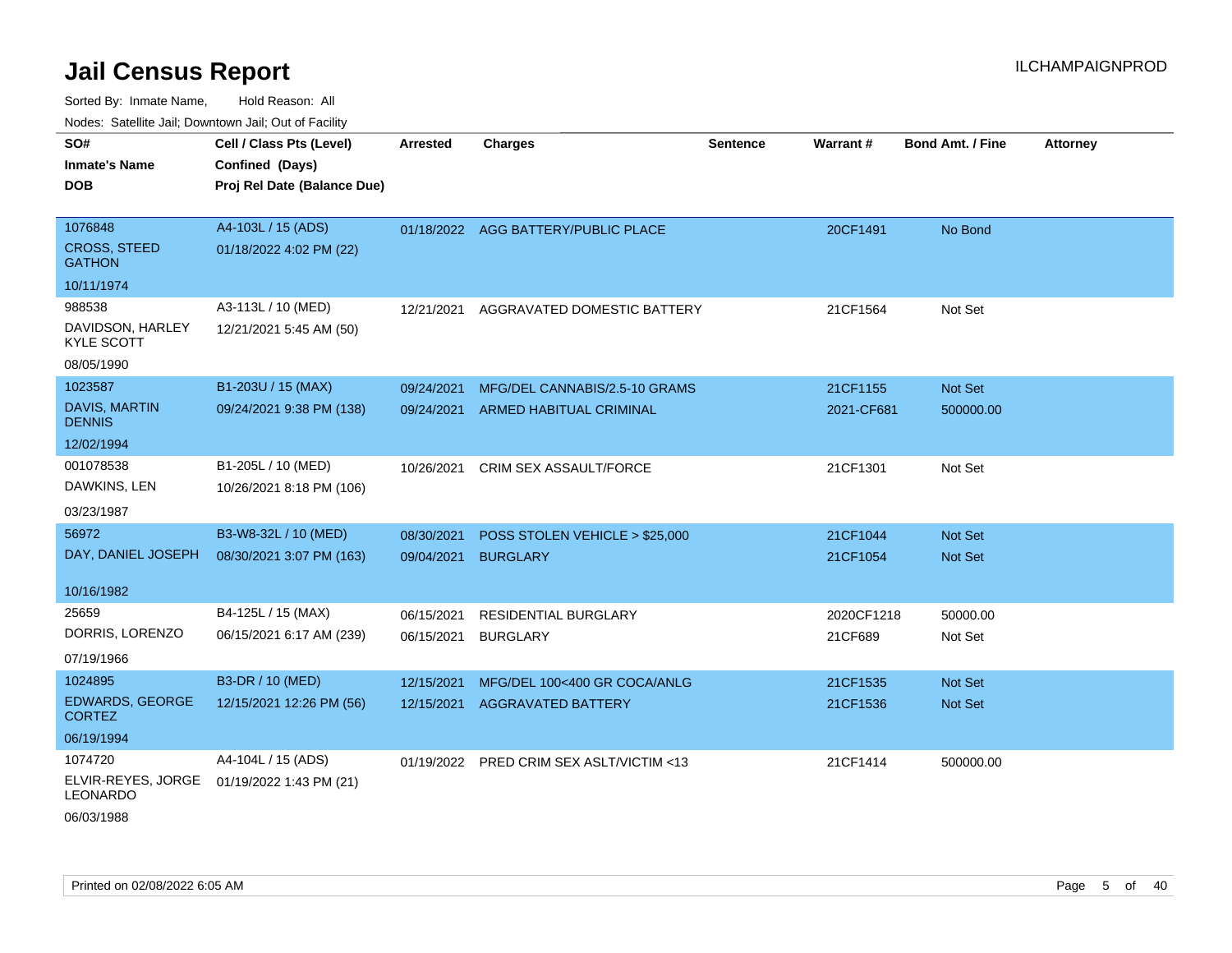Sorted By: Inmate Name, Hold Reason: All Nodes: Satellite Jail; Downtown Jail; Out of Facility

| Hougo. Catomic dan, Bowmonn dan, Cat of Fagme |                                                                            |            |                                           |                 |             |                         |                 |
|-----------------------------------------------|----------------------------------------------------------------------------|------------|-------------------------------------------|-----------------|-------------|-------------------------|-----------------|
| SO#<br><b>Inmate's Name</b><br><b>DOB</b>     | Cell / Class Pts (Level)<br>Confined (Days)<br>Proj Rel Date (Balance Due) | Arrested   | <b>Charges</b>                            | <b>Sentence</b> | Warrant#    | <b>Bond Amt. / Fine</b> | <b>Attorney</b> |
|                                               |                                                                            |            |                                           |                 |             |                         |                 |
| 1069992                                       | B1-202L / 10 (MED)                                                         |            | 01/14/2022 VIO BAIL BOND/CLASS 4 OFFENSE  |                 | 22CM19      | Not Set                 |                 |
| <b>EMBEYA, CRISTAVI</b><br>TSHOMBA            | 01/14/2022 5:19 PM (26)                                                    |            |                                           |                 |             |                         |                 |
| 03/19/1999                                    |                                                                            |            |                                           |                 |             |                         |                 |
| 43977                                         | B2-T1-02L / 5 (SPH)                                                        | 12/20/2021 | AGG FLEEING POLICE/21 MPH OVER            |                 | 21CF1566    | Not Set                 |                 |
| <b>EMKES, DOUGLAS</b><br>ALAN                 | 12/20/2021 9:59 AM (51)                                                    | 12/20/2021 | PAROLE REVOCATION                         |                 |             | No Bond                 |                 |
| 06/08/1959                                    |                                                                            |            |                                           |                 |             |                         |                 |
| 987328                                        | A2-121L / 10 (MED)                                                         | 12/11/2021 | AGG ASLT PEACE OFF/FIRE/ER WRK            |                 | 21CF1515    | Not Set                 |                 |
| ERVIN, DEIDRA ANN<br><b>RUTH</b>              | 12/11/2021 8:48 PM (60)                                                    |            |                                           |                 |             |                         |                 |
| 04/15/1991                                    |                                                                            |            |                                           |                 |             |                         |                 |
| 961999                                        | A4-201U / 5 (ADS)                                                          | 01/31/2022 | DRIVING ON REVOKED LICENSE                |                 | 18CF819     | No Bond                 |                 |
| EVANS, ANTHONY RAY 01/31/2022 3:32 PM (9)     |                                                                            |            |                                           |                 |             |                         |                 |
| 08/01/1983                                    | 2/9/2022 (0.00)                                                            |            |                                           |                 |             |                         |                 |
| 1026175                                       | A4-107L / 10 (MED)                                                         | 02/06/2022 | FELON FAIL/RETURN FRM FURLOUGH            |                 | 21CF1554    | No Bond                 |                 |
| FALCONER, AVERY                               | 02/06/2022 4:49 AM (3)                                                     |            | 02/06/2022 CITY OV ARREST                 |                 | 2021-OV-65  | 1000.00                 |                 |
| FOX.                                          |                                                                            |            | 02/07/2022 MFG/DEL 1<15 GR COCAINE/ANLG   | 6y (DOC)        | 2019CF1617  | No Bond                 |                 |
| 04/07/1989                                    |                                                                            |            |                                           |                 |             |                         |                 |
| 527081                                        | B3-W6-24L / 10 (MED)                                                       |            | 09/06/2021 ARSON/REAL/PERSONAL PROP>\$150 |                 | 2021 CF 797 | 25000.00                |                 |
| FERGUSON,<br><b>CHRISTOPHER</b>               | 09/06/2021 1:18 PM (156)                                                   |            |                                           |                 |             |                         |                 |
| 12/21/1981                                    |                                                                            |            |                                           |                 |             |                         |                 |
| 1039744                                       | B4-224U / 15 (MAX)                                                         | 12/06/2021 | MURDER                                    |                 | 20CF959     | 1000000.00              |                 |
| <b>FONVILLE, TREVOY</b><br>JERMAINE           | 12/06/2021 10:52 AM (65)                                                   |            |                                           |                 |             |                         |                 |
| 01/13/1996                                    |                                                                            |            |                                           |                 |             |                         |                 |
| 518395                                        | B2-T3-12L / 15 (SPH)                                                       | 07/07/2020 | <b>CRIMINAL SEXUAL ASSAULT</b>            |                 | 2020-CF735  | 250000.00               |                 |
|                                               | FRANDLE, MARK RYAN 07/07/2020 3:42 PM (582)                                |            |                                           |                 |             |                         |                 |

09/10/1985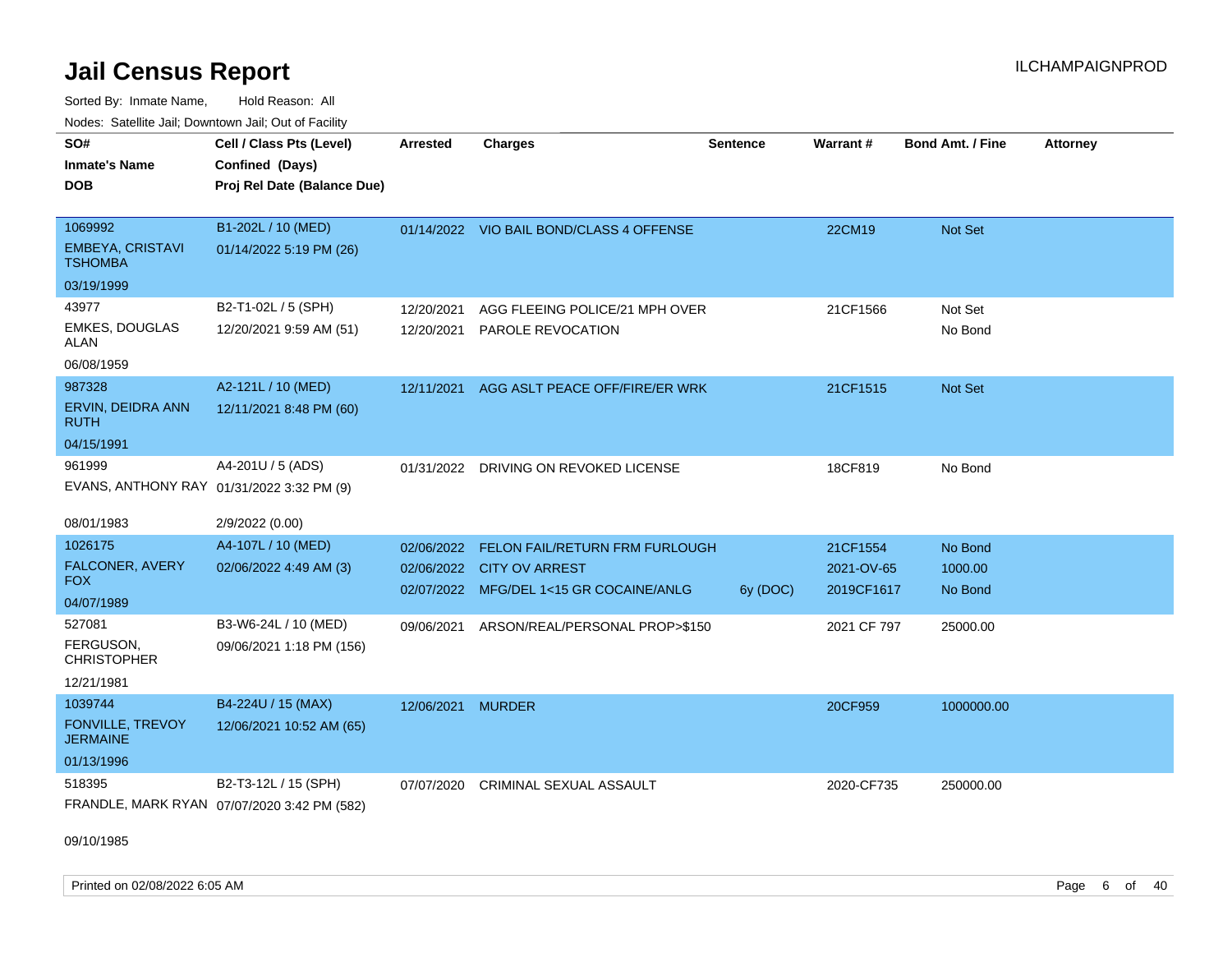| SO#                                     | Cell / Class Pts (Level)    | <b>Arrested</b> | <b>Charges</b>                           | <b>Sentence</b> | Warrant#     | <b>Bond Amt. / Fine</b> | Attorney |
|-----------------------------------------|-----------------------------|-----------------|------------------------------------------|-----------------|--------------|-------------------------|----------|
| Inmate's Name                           | Confined (Days)             |                 |                                          |                 |              |                         |          |
| DOB                                     | Proj Rel Date (Balance Due) |                 |                                          |                 |              |                         |          |
| 001077934                               | A1-125L / 10 (MED)          | 08/22/2021      | AGG DUI/ACCIDENT/DEATH                   |                 | 21CF1024     | Not Set                 |          |
| FREED, LOGAN<br><b>SUZANNE</b>          | 08/22/2021 11:45 PM (171)   | 08/22/2021      | <b>DOMESTIC BATTERY</b>                  |                 | 21 CM 172    | 10000.00                |          |
| 08/18/1996                              |                             |                 |                                          |                 |              |                         |          |
| 001078290                               | A1-125U / 10 (ADS)          | 08/19/2021      | MACHINE GUN/AUTO WEAPON/VEH              |                 | 21CF1012     | Not Set                 |          |
| FREEMAN, ANGEL<br><b>JANILA KAY</b>     | 08/19/2021 1:26 AM (174)    |                 |                                          |                 |              |                         |          |
| 12/25/1995                              |                             |                 |                                          |                 |              |                         |          |
| 1068917                                 | <b>BOOKH-1 / 5 (MIN)</b>    | 08/11/2021      | VIO ORDER/PRIOR VIO OF ORDER             |                 | 21CF965      | <b>Not Set</b>          |          |
| <b>GARCIA, JUAN</b><br><b>CARLOS</b>    | 08/11/2021 9:24 PM (182)    |                 |                                          |                 |              |                         |          |
| 10/21/1997                              |                             |                 |                                          |                 |              |                         |          |
| 001078154                               | B4-121U / 10 (MED)          | 01/09/2022      | DRVG UNDER INFLU OF ALCOHOL              |                 | 2021 DT 182  | 5000.00                 |          |
| <b>GENTRY, DAMON</b><br><b>LIONEL</b>   | 01/09/2022 4:41 PM (31)     |                 | 01/09/2022 AGG DOMESTIC BATTERY/STRANGLE |                 | 2021 CF 1396 | 50000.00                |          |
| 12/25/1971                              |                             |                 |                                          |                 |              |                         |          |
| 1003785                                 | A4-205L / 5 (ADS)           |                 | 01/31/2022 THEFT CON INTENT <\$500 PRIOR | 4y (DOC)        | 19CF1558     | No Bond                 |          |
| <b>GENTRY, SIDNEY</b><br><b>RAYNARD</b> | 01/31/2022 8:44 AM (9)      |                 |                                          |                 |              |                         |          |
| 05/27/1971                              |                             |                 |                                          |                 |              |                         |          |
| 001078633                               | B2-DR / 25 (SPH)            | 12/01/2021      | PRED CRIM SEX ASLT/VICTIM <13            |                 | 21CF1416     | 250000.00               |          |
| GONZALEZ-GUILLEN,<br>EDWARD             | 12/01/2021 12:08 PM (70)    |                 |                                          |                 |              |                         |          |
| 08/25/2002                              |                             |                 |                                          |                 |              |                         |          |
| 001078607                               | B4-221L / 15 (MAX)          | 11/22/2021      | FELON POSS/USE FIREARM/PAROLE            |                 | 21CF1437     | <b>Not Set</b>          |          |
| <b>GRAY, WILLIAM</b><br>DA'VON          | 11/22/2021 2:57 PM (79)     | 11/22/2021      | ATTEMPT (FIRST DEGREE MURDER)            |                 | 21CF1435     | Not Set                 |          |
| 04/18/1984                              |                             |                 |                                          |                 |              |                         |          |
| 1074062                                 | <b>BOOKF-3 / 5 (MIN)</b>    |                 | 02/07/2022 FUGITIVE FROM JUSTICE         |                 | 2022CFAWOW   | Not Set                 |          |
| <b>GREEN, DANIELLE</b><br>IMARI         | 02/07/2022 1:25 PM (2)      |                 |                                          |                 |              |                         |          |
| 09/18/1986                              |                             |                 |                                          |                 |              |                         |          |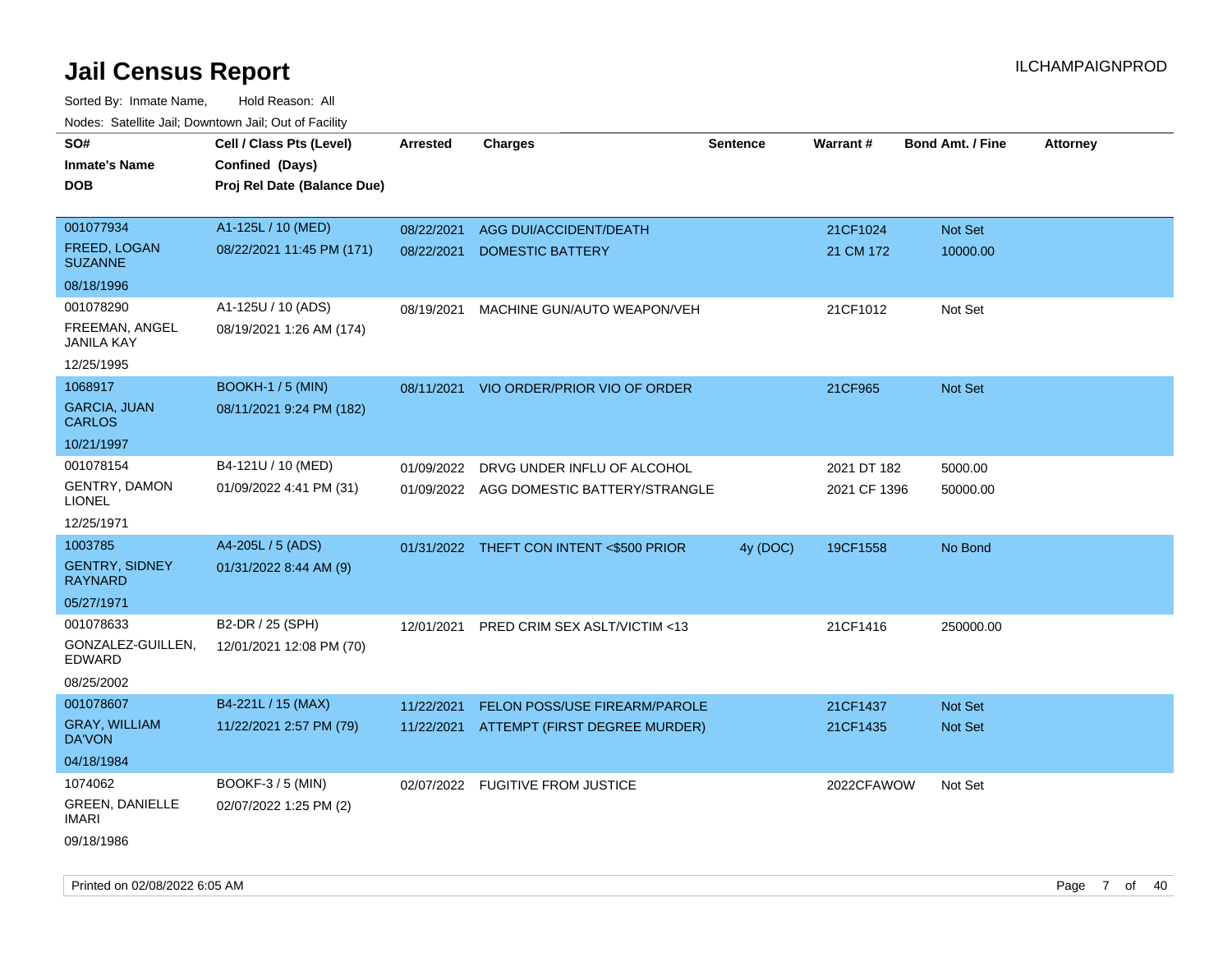| SO#                                        | Cell / Class Pts (Level)    | <b>Arrested</b> | <b>Charges</b>                          | <b>Sentence</b>        | <b>Warrant#</b> | <b>Bond Amt. / Fine</b> | <b>Attorney</b> |
|--------------------------------------------|-----------------------------|-----------------|-----------------------------------------|------------------------|-----------------|-------------------------|-----------------|
| <b>Inmate's Name</b>                       | Confined (Days)             |                 |                                         |                        |                 |                         |                 |
| <b>DOB</b>                                 | Proj Rel Date (Balance Due) |                 |                                         |                        |                 |                         |                 |
|                                            |                             |                 |                                         |                        |                 |                         |                 |
| 56342                                      | B1-206L / 10 (MED)          | 10/21/2021      | THEFT CONTROL INTENT <\$500             |                        | 17CF1451        | 10000.00                |                 |
| <b>GRIFFIN, NATHAN</b><br><b>EUGENE</b>    | 10/21/2021 4:20 PM (111)    | 10/21/2021      | DRIVING ON REVOKED LICENSE              |                        | 20TR1979        | 3000.00                 |                 |
| 02/24/1969                                 |                             |                 | 10/21/2021 ARMED HABITUAL CRIMINAL      |                        | 21CF1279        | <b>Not Set</b>          |                 |
| 001078185                                  | BOOKH-3 / 10 (MED)          |                 | 02/07/2022 AGG DOMESTIC BATTERY         |                        | 2022CFAWOW      | No Bond                 |                 |
| HALL, QUENTIN ODLIA                        | 02/08/2022 12:11 AM (1)     |                 |                                         |                        |                 |                         |                 |
|                                            |                             |                 |                                         |                        |                 |                         |                 |
| 10/01/2001                                 |                             |                 |                                         |                        |                 |                         |                 |
| 1003270                                    | A4-106L / 10 (ADS)          |                 | 01/31/2022 UNLAWFUL USE OF A WEAPON     | 2y/6m/0d (DOI 20CF1347 |                 | No Bond                 |                 |
| <b>HAMILTON, DARIUS</b><br><b>DEJAUN</b>   | 01/31/2022 9:52 AM (9)      |                 |                                         |                        |                 |                         |                 |
| 12/06/1992                                 |                             |                 |                                         |                        |                 |                         |                 |
| 987254                                     | B2-T1-01U / 10 (SPH)        |                 | 01/12/2022 DOMESTIC BATTERY/OTHER PRIOR | 6y (DOC)               | 20CF356         | No Bond                 |                 |
| HAYES, CARL DONJO                          | 01/12/2022 5:20 PM (28)     |                 |                                         |                        |                 |                         |                 |
|                                            |                             |                 |                                         |                        |                 |                         |                 |
| 03/02/1963                                 |                             |                 |                                         |                        |                 |                         |                 |
| 1044674                                    | <b>BOOKF-2 / 5 (MIN)</b>    |                 | 02/07/2022 WARRANT OUT OF COUNTY        |                        | 20178990        | 3000.00                 |                 |
| HAYS, DESTINY MARIE 02/07/2022 4:46 PM (2) |                             |                 |                                         |                        |                 |                         |                 |
| 05/05/1995                                 |                             |                 |                                         |                        |                 |                         |                 |
| 001078488                                  | B2-DR / 15 (SPH)            | 10/14/2021      | PRED CRIM SEX ASLT/VICTIM <13           |                        | 21CF1232        | 500000.00               |                 |
| HERNANDEZ-LOPEZ,<br><b>ERNESTO</b>         | 10/14/2021 3:15 PM (118)    |                 | 10/14/2021 FUGITIVE FROM JUSTICE        |                        | 21CF1246        | Not Set                 |                 |
| 11/28/1975                                 |                             |                 |                                         |                        |                 |                         |                 |
| 975293                                     | B2-T4-14L / 10 (SPH)        | 07/21/2021      | <b>STALKING</b>                         |                        | 2021CF863       | Not Set                 |                 |
| <b>HILL, JACOB MILES</b>                   | 07/21/2021 8:43 PM (203)    | 07/21/2021      | VIO ORDER/PRIOR VIO OF ORDER            |                        | 21CF914         | No Bond                 |                 |
|                                            |                             | 07/25/2021      | PAROLE REVOCATION                       |                        | CH2104646       | Not Set                 |                 |
| 02/06/1988                                 |                             | 08/18/2021      | <b>HARASS WITNESS/FAMILY MBR/REP</b>    |                        | 21CF992         | <b>Not Set</b>          |                 |
|                                            |                             | 09/09/2021      | AGG STALKING/BODILY HARM                |                        | 21CF1073        | Not Set                 |                 |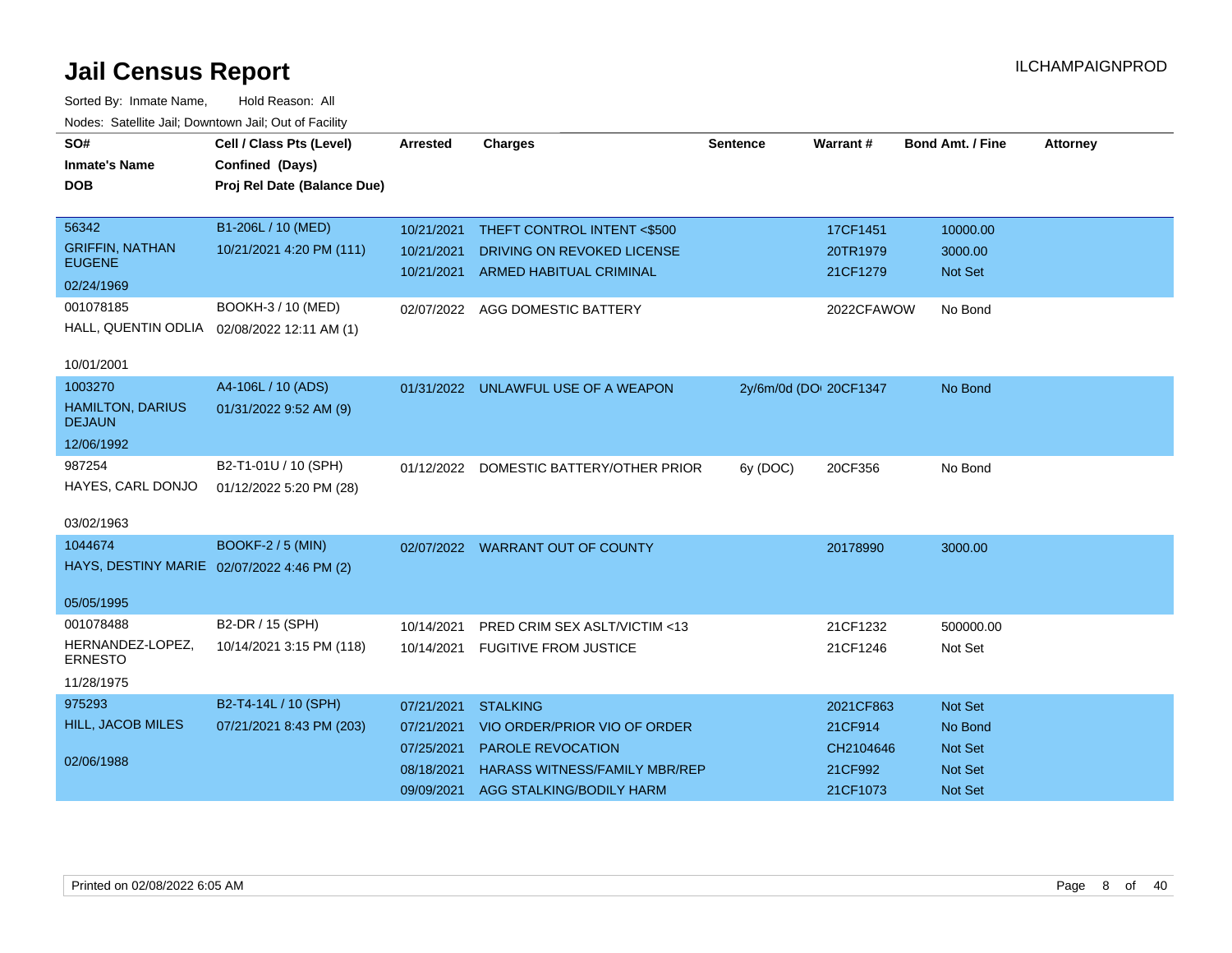| rouco. Calcinic Jan, Downtown Jan, Out of Facility |                             |                          |                                                                   |                 |                 |                         |                 |
|----------------------------------------------------|-----------------------------|--------------------------|-------------------------------------------------------------------|-----------------|-----------------|-------------------------|-----------------|
| SO#                                                | Cell / Class Pts (Level)    | <b>Arrested</b>          | <b>Charges</b>                                                    | <b>Sentence</b> | <b>Warrant#</b> | <b>Bond Amt. / Fine</b> | <b>Attorney</b> |
| Inmate's Name                                      | Confined (Days)             |                          |                                                                   |                 |                 |                         |                 |
| DOB                                                | Proj Rel Date (Balance Due) |                          |                                                                   |                 |                 |                         |                 |
|                                                    |                             |                          |                                                                   |                 |                 |                         |                 |
| 48471                                              | B1-207L / 15 (MAX)          |                          | 08/08/2021 AGG BATTERY/DISCHARGE FIREARM                          |                 | 21CF946         | Not Set                 |                 |
| HILL, RAMESH<br>JERMAINE                           | 08/08/2021 4:45 AM (185)    |                          |                                                                   |                 |                 |                         |                 |
| 12/11/1978                                         |                             |                          |                                                                   |                 |                 |                         |                 |
| 980939                                             | A4-205U / 10 (ADS)          |                          | 01/30/2022 VIOLATE SEX OFFENDER REGIS                             |                 | 22CF129         | No Bond                 |                 |
| HILL, XAVIER<br>LENSHAUN                           | 01/30/2022 3:51 AM (10)     |                          |                                                                   |                 |                 |                         |                 |
| 06/18/1988                                         |                             |                          |                                                                   |                 |                 |                         |                 |
| 1043704                                            | B4-223L / 15 (MAX)          | 07/13/2021               | ARMED ROBBERY/ARMED W/FIREARM                                     | 12y (DOC)       | 21CF815         | <b>Not Set</b>          |                 |
| <b>HOUSTON, STEVEN</b><br><b>CORDELL</b>           | 07/13/2021 5:56 AM (211)    |                          | 02/07/2022 CIVIL FTA WARRANT                                      |                 | 2018F467        | 2500.00                 |                 |
| 01/24/1989                                         |                             |                          |                                                                   |                 |                 |                         |                 |
| 999198                                             | B4-226L / 15 (MAX)          | 11/30/2021               | FELON POSS/USE FIREARM PRIOR                                      |                 | 21CF1377        | 500000.00               |                 |
| HOWARD, BRION LIN                                  | 11/30/2021 10:41 AM (71)    |                          |                                                                   |                 |                 |                         |                 |
|                                                    |                             |                          |                                                                   |                 |                 |                         |                 |
| 06/10/1992                                         |                             |                          |                                                                   |                 |                 |                         |                 |
| 1061996                                            | A1-225L / 5 (MIN)           | 10/30/2021               | DRVG UNDER INFLUENCE OF DRUG                                      |                 |                 | No Bond                 |                 |
| HUBBARD, REBEKIAH<br><b>DIONA</b>                  | 10/30/2021 1:37 PM (102)    | 10/30/2021<br>10/31/2021 | RETAIL THEFT/DISP MERCH/<\$300<br>USE FORGED CR/DEBIT CARD/<\$300 |                 | 2018CF1302      | 20000.00<br>No Bond     |                 |
| 04/08/1998                                         | 1/26/2022 (0.00)            |                          |                                                                   | 2y (DOC)        |                 |                         |                 |
| 953555                                             | B4-122L / 15 (MAX)          | 03/10/2021               | <b>CRIM TRESPASS TO RESIDENCE</b>                                 |                 | 21CF272         | Not Set                 |                 |
| HUNT, TAVARIS EARL                                 | 03/10/2021 4:58 AM (336)    | 04/14/2021               | AGG FLEEING POLICE/21 MPH OVER                                    | 3y (DOC)        | 2020CF94        | 10000.00                |                 |
|                                                    |                             |                          |                                                                   |                 |                 |                         |                 |
| 12/29/1987                                         |                             |                          |                                                                   |                 |                 |                         |                 |
| 518711                                             | A3-217L / 5 (ADS)           | 01/30/2022               | THFT/TRANS MERCH/<\$300/PRECONV                                   |                 | 19CF767         | 690.00                  |                 |
| <b>INGERSON, LUCUS</b><br>JAMES                    | 01/30/2022 4:57 PM (10)     | 01/30/2022 THEFT         |                                                                   |                 | 22CF133         | <b>Not Set</b>          |                 |
| 09/16/1979                                         |                             |                          |                                                                   |                 |                 |                         |                 |
| 38993                                              | B4-126L / 15 (MAX)          | 02/13/2021               | ATTEMPT (FIRST DEGREE MURDER)                                     |                 | 21CF181         | Not Set                 |                 |
| JACKSON, LAMONT<br>JEREMIE                         | 02/13/2021 7:45 AM (361)    |                          |                                                                   |                 |                 |                         |                 |
| 07/31/1973                                         |                             |                          |                                                                   |                 |                 |                         |                 |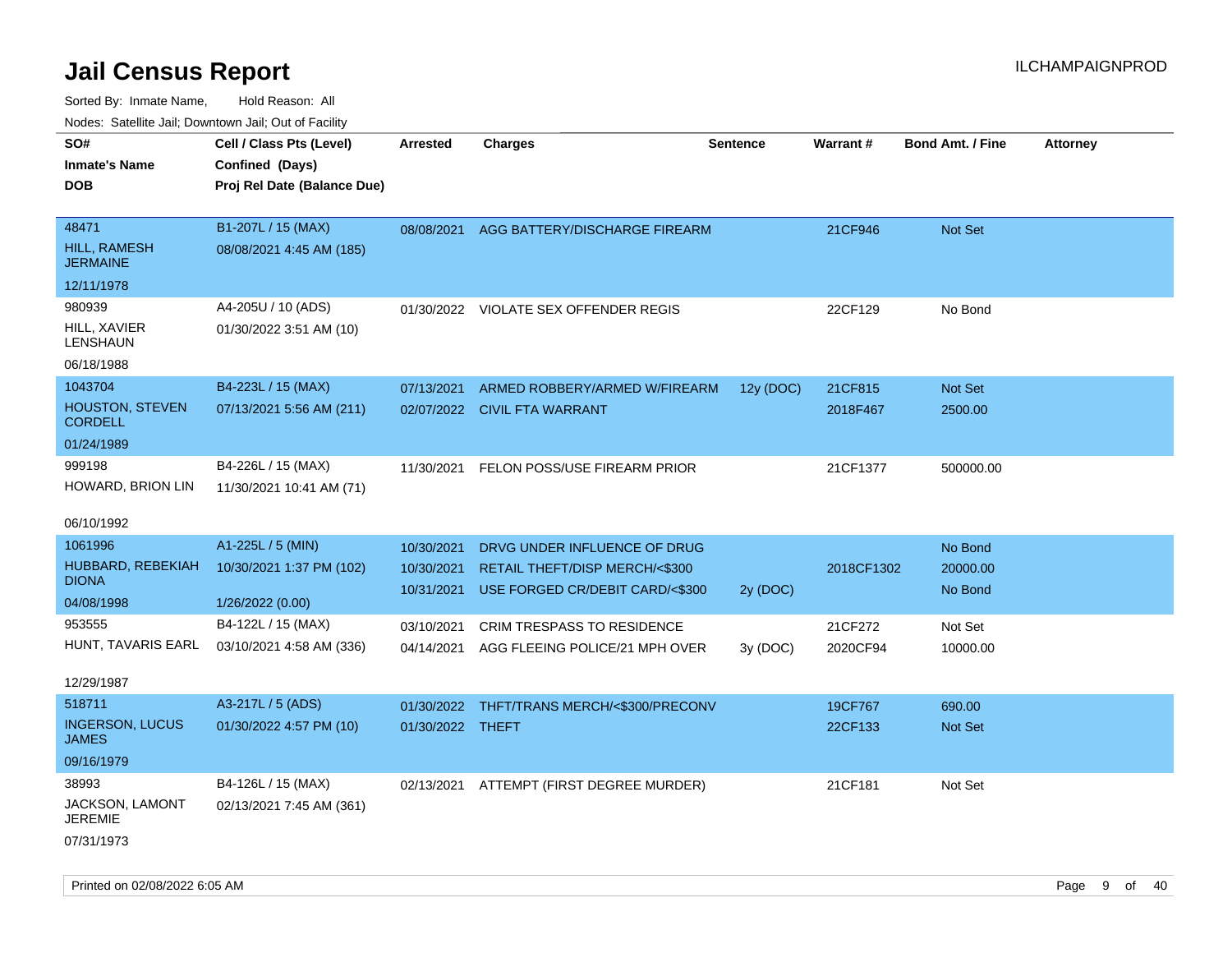| roaco. Calcillo dall, Downtown dall, Cal of Fability |                                             |                 |                                                          |                 |              |                         |                 |
|------------------------------------------------------|---------------------------------------------|-----------------|----------------------------------------------------------|-----------------|--------------|-------------------------|-----------------|
| SO#<br><b>Inmate's Name</b><br><b>DOB</b>            | Cell / Class Pts (Level)<br>Confined (Days) | <b>Arrested</b> | <b>Charges</b>                                           | <b>Sentence</b> | Warrant#     | <b>Bond Amt. / Fine</b> | <b>Attorney</b> |
|                                                      | Proj Rel Date (Balance Due)                 |                 |                                                          |                 |              |                         |                 |
| 001078689                                            | B1-201L / 15 (MAX)                          | 12/17/2021      | POSS STOLEN VEHICLE > \$25,000                           |                 | 21JD37       | <b>Not Set</b>          |                 |
| <b>JACKSON, PRENTISS</b><br><b>MANSION DEWAYNE</b>   | 12/18/2021 12:39 AM (53)                    | 12/17/2021      | FIREARM/FOID INVALID/NOT ELIG                            |                 | 21CF1551     | No Bond                 |                 |
| 09/02/2003                                           | 1/30/2022 (0.00)                            |                 |                                                          |                 |              |                         |                 |
| 001077487                                            | B3-W8-30L / 10 (MED)                        | 12/03/2020      | FELON POSS/USE WEAPON/FIREARM                            |                 | 20CF1377     | Not Set                 |                 |
| JACKSON, TERRELL<br>DANDRE                           | 12/03/2020 10:18 AM (433)                   | 11/09/2021      | AGG DISCHARGE FIREARM/OCC VEH                            |                 | 21CR0331401  | No Bond                 |                 |
| 08/11/1990                                           |                                             |                 |                                                          |                 |              |                         |                 |
| 001077864                                            | B1-103L / 15 (MAX)                          | 04/18/2021      | FELON POSS/USE WEAPON/FIREARM                            |                 | 21CF428      | Not Set                 |                 |
| D.                                                   | JAMERSON, ANTHONY 04/18/2021 7:21 PM (297)  |                 |                                                          |                 |              |                         |                 |
| 01/26/1990                                           |                                             |                 |                                                          |                 |              |                         |                 |
| 63110                                                | A3-213U / 15 (ADS)                          |                 | 01/29/2022 CRIM DMG TO PROP \$500-10K                    |                 | 2021CF001548 | 410.00                  |                 |
| JAMES, DOMINIQUE<br><b>JULIUS</b>                    | 01/29/2022 5:48 PM (11)                     |                 |                                                          |                 |              |                         |                 |
| 03/04/1983                                           |                                             |                 |                                                          |                 |              |                         |                 |
| 001078703                                            | A1-124U / 15 (ADS)                          | 12/20/2021      | MURDER/INTENT TO KILL/INJURE                             |                 | 21CF1574     | <b>Not Set</b>          |                 |
| JOHNS, SHANIQUH<br><b>THERESA</b>                    | 12/22/2021 6:41 AM (49)                     |                 |                                                          |                 |              |                         |                 |
| 04/03/1992                                           |                                             |                 |                                                          |                 |              |                         |                 |
| 001078788                                            | A4-207U / 5 (ADS)                           |                 | 01/21/2022 AGGRAVATED BATTERY                            |                 | 22CF93       | Not Set                 |                 |
| JOHNSON, BRENTON Z 01/21/2022 8:33 PM (19)           |                                             |                 |                                                          |                 |              |                         |                 |
| 08/07/1987                                           |                                             |                 |                                                          |                 |              |                         |                 |
| 53058                                                | A4-201L / 5 (ADS)                           |                 | 01/31/2022 DELIVERY OF OR POSSESSION OF W/IN15y/6m (DOC) |                 |              | <b>Not Set</b>          |                 |
| <b>JOHNSON, DEMARIO</b><br><b>LACONTE</b>            | 01/31/2022 11:12 AM (9)                     |                 |                                                          |                 |              |                         |                 |
| 06/14/1981                                           |                                             |                 |                                                          |                 |              |                         |                 |
| 1071536                                              | B4-127L / 15 (MED)                          | 06/17/2021      | UNLAWFUL RESTRAINT                                       | 2y (DOC)        | 21CF702      | Not Set                 |                 |
| JOHNSON, ZACHERY<br>EDWARD                           | 06/17/2021 2:00 AM (237)                    |                 |                                                          |                 |              |                         |                 |
| 10/30/1987                                           |                                             |                 |                                                          |                 |              |                         |                 |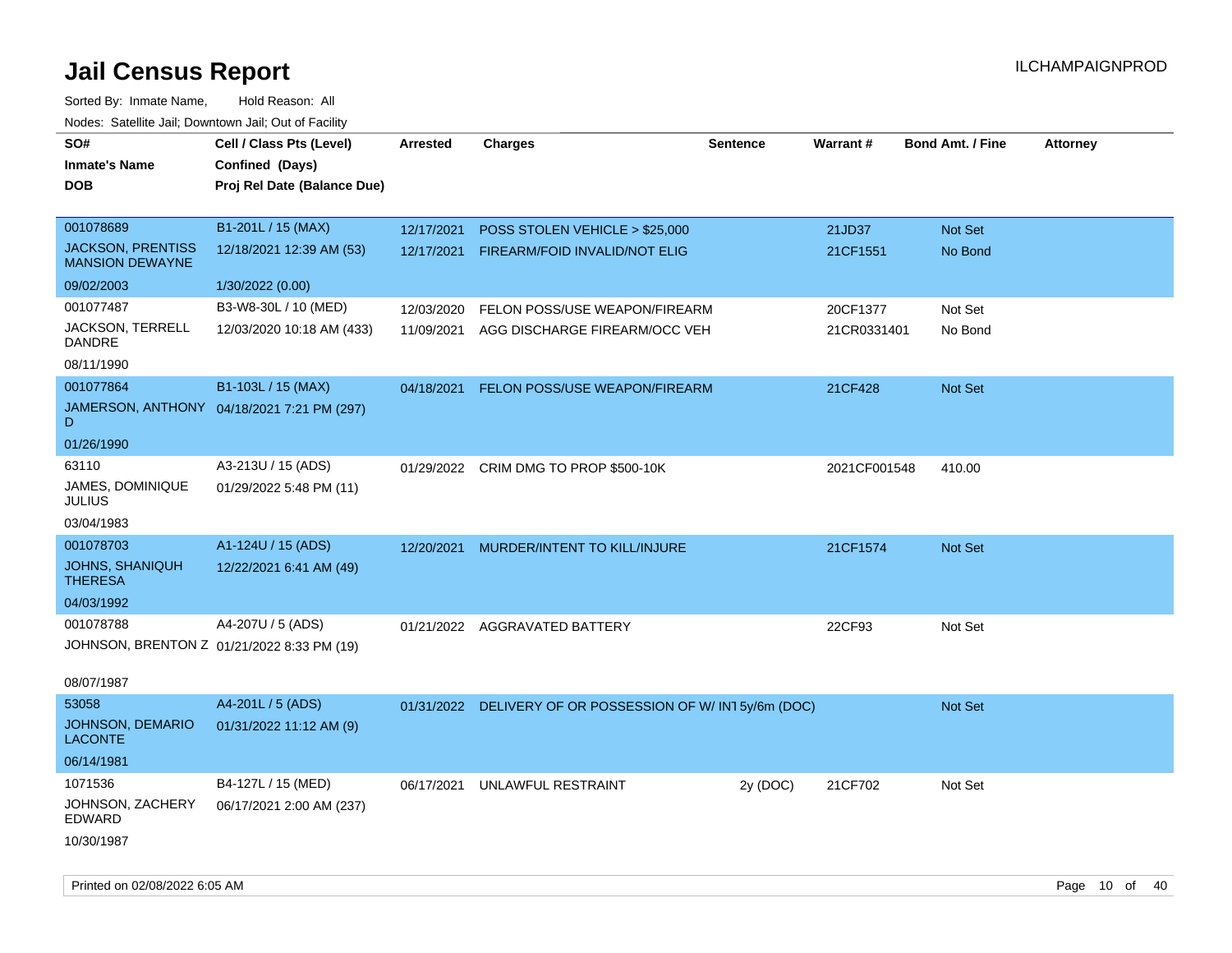Sorted By: Inmate Name, Hold Reason: All Nodes: Satellite Jail; Downtown Jail; Out of Facility

| SO#<br><b>Inmate's Name</b><br><b>DOB</b>                       | Cell / Class Pts (Level)<br>Confined (Days)<br>Proj Rel Date (Balance Due) | <b>Arrested</b>                        | <b>Charges</b>                                                                             | <b>Sentence</b> | <b>Warrant#</b>                      | <b>Bond Amt. / Fine</b>              | <b>Attorney</b> |
|-----------------------------------------------------------------|----------------------------------------------------------------------------|----------------------------------------|--------------------------------------------------------------------------------------------|-----------------|--------------------------------------|--------------------------------------|-----------------|
| 001078645<br>JONES, KELVIN<br><b>KHYRIC</b>                     | B4-222U / 10 (MED)<br>12/02/2021 6:56 PM (69)                              | 12/02/2021                             | AGG DISCHARGE FIREARM                                                                      |                 | 21CF1478                             | No Bond                              |                 |
| 02/27/2001<br>956822<br>JONES, MARIO<br>NATHANIEL<br>10/27/1987 | B1-205U / 15 (MAX)<br>11/25/2021 10:37 AM (76)                             | 11/25/2021<br>11/25/2021<br>11/25/2021 | AGGRAVATED DOMESTIC BATTERY<br>PAROLE REVOCATION<br>UNLAWFUL RESTRAINT                     |                 | 21CF1442<br>CH2106361<br>21CF1443    | Not Set<br>No Bond<br>Not Set        |                 |
| 1008468<br><b>JONES, MARTEZ</b><br><b>LAMONTE</b><br>06/22/1993 | B4-226U / 10 (MED)<br>12/01/2021 1:28 PM (70)                              | 12/01/2021<br>12/01/2021<br>12/02/2021 | FELON POSS/USE WEAPON/FIREARM<br><b>VIO BAIL BOND/FAMILY MEMBER</b><br>PROBATION VIOLATION |                 | 21CF1472<br><b>22CM9</b><br>20CF1151 | <b>Not Set</b><br>Not Set<br>Not Set |                 |
| 506244<br>JOSLIN, JASON LEE<br>12/22/1985                       | B1-204L / 15 (MAX)<br>07/15/2021 4:38 AM (209)                             | 07/15/2021                             | ARMED ROBBERY/ARMED W/FIREARM                                                              |                 | 2021CF791                            | 250000.00                            |                 |
| 1068501<br>KING, JULIUS<br><b>EMANUEL</b><br>04/08/1985         | <b>BOOKH-3 / 5 (MIN)</b><br>02/07/2022 7:06 PM (2)                         |                                        | 02/07/2022 RETAIL THEFT<br>02/07/2022 VIO ORDER/NOTICE/PRIOR VIO O/P                       |                 | 2022CMAWOW<br>2022CM855              | 100.00<br>No Bond                    |                 |
| 001078818<br>KINSEL, EVERAL<br>MICHAEL WILLIAM<br>10/16/1985    | BOOKH-8 / 10 (MED)<br>02/04/2022 7:37 PM (5)                               |                                        | 02/04/2022 DOMESTIC BATTERY/OTHER PRIOR                                                    |                 | 22CF148                              | Not Set                              |                 |
| 66662<br>KINTNER, WESLEY J                                      | B3-W5-20L / 10 (MED)<br>12/05/2021 1:57 PM (66)                            | 12/05/2021                             | POSS AMT CON SUB EXCEPT(A)/(D)                                                             | 2y (DOC)        | 18CF597                              | 200000.00                            |                 |
| 04/15/1986<br>001078693<br>10/27/1985                           | B3-W4-14L / 5 (MIN)<br>LARGE, JOSHUA DALE 12/19/2021 4:54 AM (52)          | 12/19/2021<br>12/19/2021<br>12/19/2021 | <b>RETAIL THEFT</b><br>RECEIVE/POSS/SELL STOLEN VEH<br><b>RETAIL THEFT</b>                 |                 | 20CF422<br>21CF1555<br>2021CM216     | 20000.00<br>Not Set<br>5000.00       |                 |

Printed on 02/08/2022 6:05 AM Page 11 of 40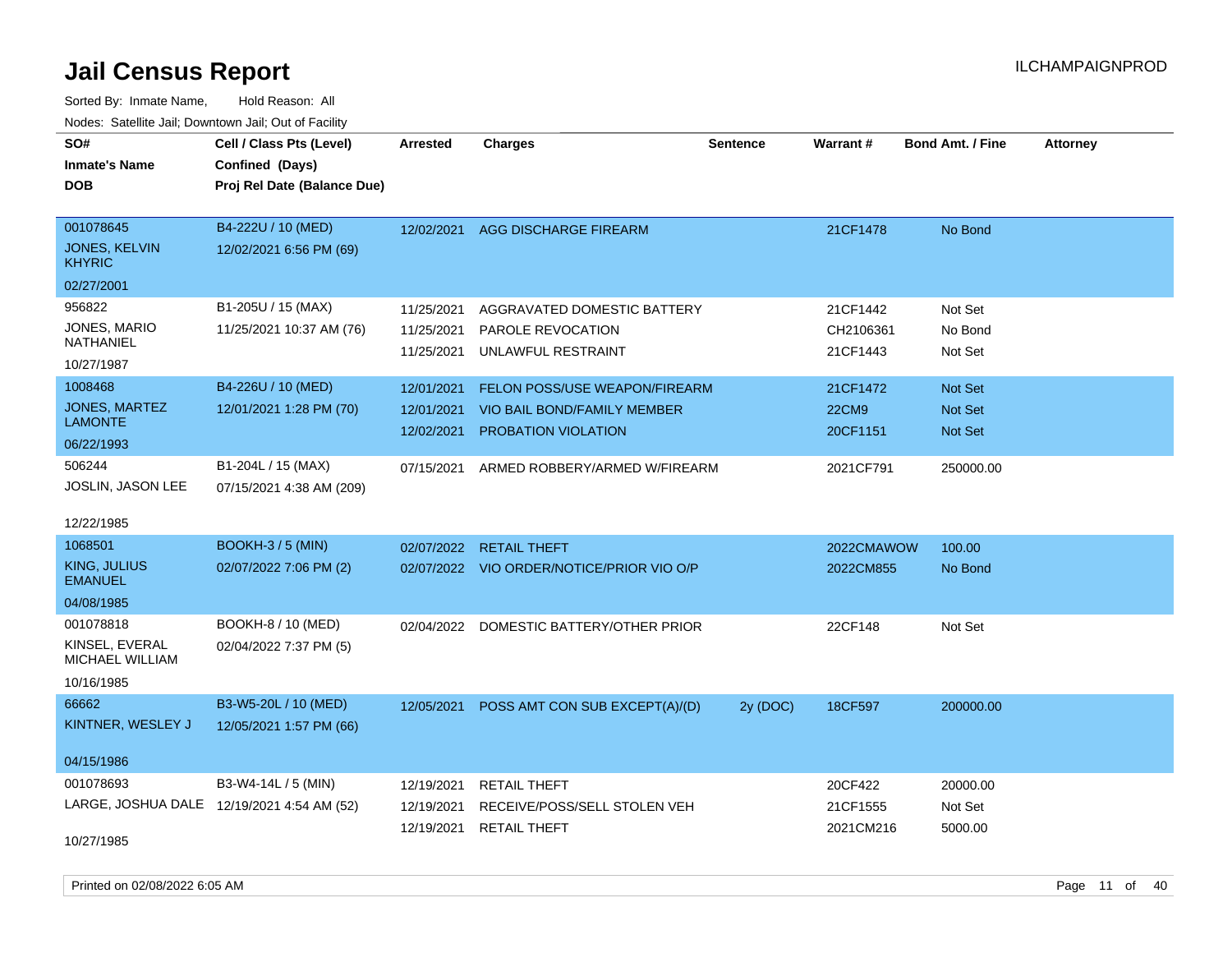| roaco. Catolino dall, Downtown dall, Out of Fability |                                                                            |            |                                          |                 |                 |                         |                 |
|------------------------------------------------------|----------------------------------------------------------------------------|------------|------------------------------------------|-----------------|-----------------|-------------------------|-----------------|
| SO#<br><b>Inmate's Name</b><br><b>DOB</b>            | Cell / Class Pts (Level)<br>Confined (Days)<br>Proj Rel Date (Balance Due) | Arrested   | <b>Charges</b>                           | <b>Sentence</b> | <b>Warrant#</b> | <b>Bond Amt. / Fine</b> | <b>Attorney</b> |
| 1070011<br>LAWS, WILLIAM<br>ZARAK, Third             | B4-124U / 15 (MAX)<br>08/03/2021 3:53 PM (190)                             | 08/03/2021 | AGG DISCH FIREARM/1ST AID PERS           |                 | 21CF929         | Not Set                 |                 |
| 07/06/1999                                           |                                                                            |            |                                          |                 |                 |                         |                 |
| 001078797                                            | A4-204L / 5 (MIN)                                                          |            | 01/26/2022 VIO STALKING NO CONTACT ORDER |                 | 22CM31          | Not Set                 |                 |
| LEVIN, DANIEL DAVID                                  | 01/26/2022 3:00 PM (14)                                                    |            |                                          |                 |                 |                         |                 |
| 08/08/1984                                           |                                                                            |            |                                          |                 |                 |                         |                 |
| 548089                                               | B1-204U / 15 (MAX)                                                         | 12/04/2020 | ATTEMPT (FIRST DEGREE MURDER)            |                 | 20CF1378        | <b>Not Set</b>          |                 |
| <b>LEWIS, LAWRENCE</b>                               | 12/04/2020 4:42 AM (432)                                                   | 12/04/2020 | METH DELIVERY/100<400 GRAMS              |                 | 20CF1481        | Not Set                 |                 |
| PAUL, Third                                          |                                                                            | 12/04/2020 | AGG DOMESTIC BATTERY/STRANGLE            |                 | 18CF1507        | 10000.00                |                 |
| 02/08/1993                                           |                                                                            |            |                                          |                 |                 |                         |                 |
| 001077524                                            | B2-DR / 10 (SPH)                                                           | 12/14/2020 | AGG BATTERY/JUDGE/EMT                    |                 | 2020-CF-1212    | 10000.00                |                 |
| LEWIS, TREVOR                                        | 12/14/2020 5:16 PM (422)                                                   | 12/14/2020 | <b>RESIDENTIAL ARSON</b>                 |                 | 2020-CF-1388    | 150000.00               |                 |
| DANIEL                                               |                                                                            | 12/14/2020 | AGG BATTERY/PUBLIC PLACE                 |                 | 2020-CF-1231    | 50000.00                |                 |
| 06/03/2002                                           |                                                                            | 12/14/2020 | AGG BATTERY/PEACE OFFICER                |                 | 2020-CF-1211    | 10000.00                |                 |
| 63639                                                | A3-212L / 5 (ADS)                                                          | 01/28/2022 | ESC OF FELON FROM PENAL INST             |                 | 22CF110         | No Bond                 |                 |
| <b>LINDSEY, ANTHONY</b><br><b>MARTEZ</b>             | 01/28/2022 10:06 PM (12)                                                   |            | 01/31/2022 FELON POSS/USE WEAPON/FIREARM | 5y(DOC)         | 22CF110         | No Bond                 |                 |
| 03/18/1985                                           |                                                                            |            |                                          |                 |                 |                         |                 |
| 001078817                                            | BOOKH-8 / 10 (MED)                                                         | 02/03/2022 | AGG UUW/PERSON/PREV CONVICTION           |                 | 22CF143         | Not Set                 |                 |
| LIPSCOMB, LADAROL<br><b>ANTHONY</b>                  | 02/03/2022 11:33 PM (6)                                                    |            |                                          |                 |                 |                         |                 |
| 10/01/2000                                           |                                                                            |            |                                          |                 |                 |                         |                 |
| 1065002                                              | B3-W7-26L / 10 (MED)                                                       | 11/16/2021 | DOMESTIC BTRY/CONTACT/VIO O/P            |                 | 2019CF001781    | 25000.00                |                 |
| LOVELESS, DUSTIN<br>DEE.                             | 11/16/2021 11:41 AM (85)                                                   |            |                                          |                 |                 |                         |                 |
| 06/17/1982                                           |                                                                            |            |                                          |                 |                 |                         |                 |
| 48792                                                | B4-225U / 10 (MED)                                                         | 11/19/2021 | AGG BATTERY/DISCHARGE FIREARM            |                 | 21CF1425        | Not Set                 |                 |
| MCCLAIN, HURCHEL<br>JOSEPH                           | 11/20/2021 4:11 AM (81)                                                    |            |                                          |                 |                 |                         |                 |
| 05/01/1979                                           |                                                                            |            |                                          |                 |                 |                         |                 |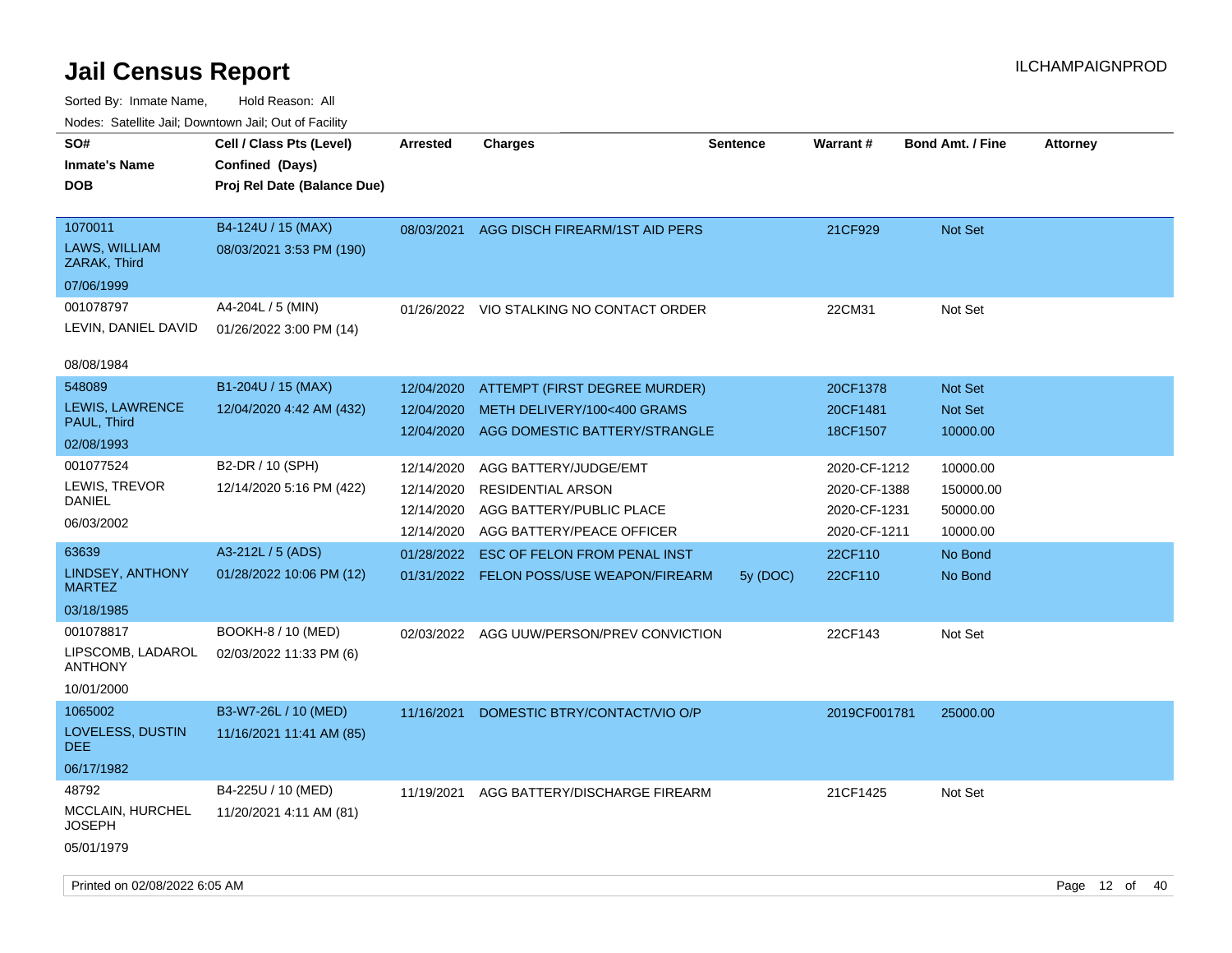| SO#                                         | Cell / Class Pts (Level)                    | <b>Arrested</b> | <b>Charges</b>                      | <b>Sentence</b> | Warrant#    | <b>Bond Amt. / Fine</b> | Attorney |
|---------------------------------------------|---------------------------------------------|-----------------|-------------------------------------|-----------------|-------------|-------------------------|----------|
| <b>Inmate's Name</b>                        | Confined (Days)                             |                 |                                     |                 |             |                         |          |
| <b>DOB</b>                                  | Proj Rel Date (Balance Due)                 |                 |                                     |                 |             |                         |          |
|                                             |                                             |                 |                                     |                 |             |                         |          |
| 001077938                                   | <b>BOOKH-2 / 15 (ADS)</b>                   | 05/10/2021      | AGG KIDNAPING DISCH FIR/HARM        |                 | 21CF532     | Not Set                 |          |
| MCGAHA,                                     | 05/10/2021 7:02 PM (275)                    | 05/11/2021      | <b>MURDER</b>                       |                 | 2021-CF-215 | No Bond                 |          |
| <b>CHRISTOPHER D</b>                        |                                             | 05/27/2021      | ESCAPE FROM DEPT OF CORRECTION      |                 | 21CF600     | Not Set                 |          |
| 07/27/1991                                  |                                             |                 |                                     |                 |             |                         |          |
| 66710                                       | A4-202L / 15 (ADS)                          | 01/19/2022      | ARMED VIOLENCE/CATEGORY I           |                 | 22CF88      | Not Set                 |          |
| MEEKS, CASSARIOUS<br><b>MONTE</b>           | 01/20/2022 11:40 AM (20)                    |                 |                                     |                 |             |                         |          |
| 06/22/1984                                  |                                             |                 |                                     |                 |             |                         |          |
| 1043071                                     | A2-120L / 10 (MED)                          | 11/08/2021      | CRIM DMG/GOVT PROP/<\$500           |                 | 21CF1378    | Not Set                 |          |
| MERRELL-                                    | 11/08/2021 2:22 AM (93)                     |                 |                                     |                 |             |                         |          |
| SUTHERLAND, ALICIA                          |                                             |                 |                                     |                 |             |                         |          |
| 11/26/1972                                  |                                             |                 |                                     |                 |             |                         |          |
| 41584                                       | B4-227L / 15 (MAX)                          | 12/01/2021      | ARMED HABITUAL CRIMINAL             |                 | 21CF1467    | Not Set                 |          |
| MILLER, JOSE LOVELL 12/02/2021 1:04 AM (69) |                                             |                 |                                     |                 |             |                         |          |
|                                             |                                             |                 |                                     |                 |             |                         |          |
| 10/07/1975                                  |                                             |                 |                                     |                 |             |                         |          |
| 001078721                                   | <b>BOOKH-6 / 5 (ADS)</b>                    |                 | 12/29/2021 VIOLATE ORDER PROTECTION |                 | 21CF1600    | Not Set                 |          |
| <b>MIRAMONTES, RAUL</b>                     | 12/29/2021 4:02 AM (42)                     |                 |                                     |                 |             |                         |          |
|                                             |                                             |                 |                                     |                 |             |                         |          |
| 05/11/1989                                  |                                             |                 |                                     |                 |             |                         |          |
| 001077902                                   | A2-123L / 5 (ADS)                           | 11/23/2021      | BATTERY/CAUSE BODILY HARM           |                 | 21CM187     | Not Set                 |          |
| MOFFETT, CAROLYN                            | 11/21/2021 10:31 AM (80)                    |                 |                                     |                 |             |                         |          |
| <b>REENE</b>                                |                                             |                 |                                     |                 |             |                         |          |
| 10/23/1988                                  |                                             |                 |                                     |                 |             |                         |          |
| 39106                                       | B3-W3-11U / 10 (MED)                        | 10/12/2021      | DOMESTIC BATTERY/OTHER PRIOR        |                 | 21CF1217    | Not Set                 |          |
|                                             | MOORE, ANDREW LEE, 10/12/2021 1:02 AM (120) |                 |                                     |                 |             |                         |          |
| Junior                                      |                                             |                 |                                     |                 |             |                         |          |
| 04/12/1973                                  | 4/10/2022 (0.00)                            |                 |                                     |                 |             |                         |          |
| 1007239                                     | B4-127U / 10 (MED)                          | 12/29/2021      | <b>DOMESTIC BATTERY</b>             |                 | 21CF1607    | Not Set                 |          |
| MOORE, ANDREW                               | 12/29/2021 8:40 PM (42)                     |                 |                                     |                 |             |                         |          |
| <b>VIRGIL</b>                               |                                             |                 |                                     |                 |             |                         |          |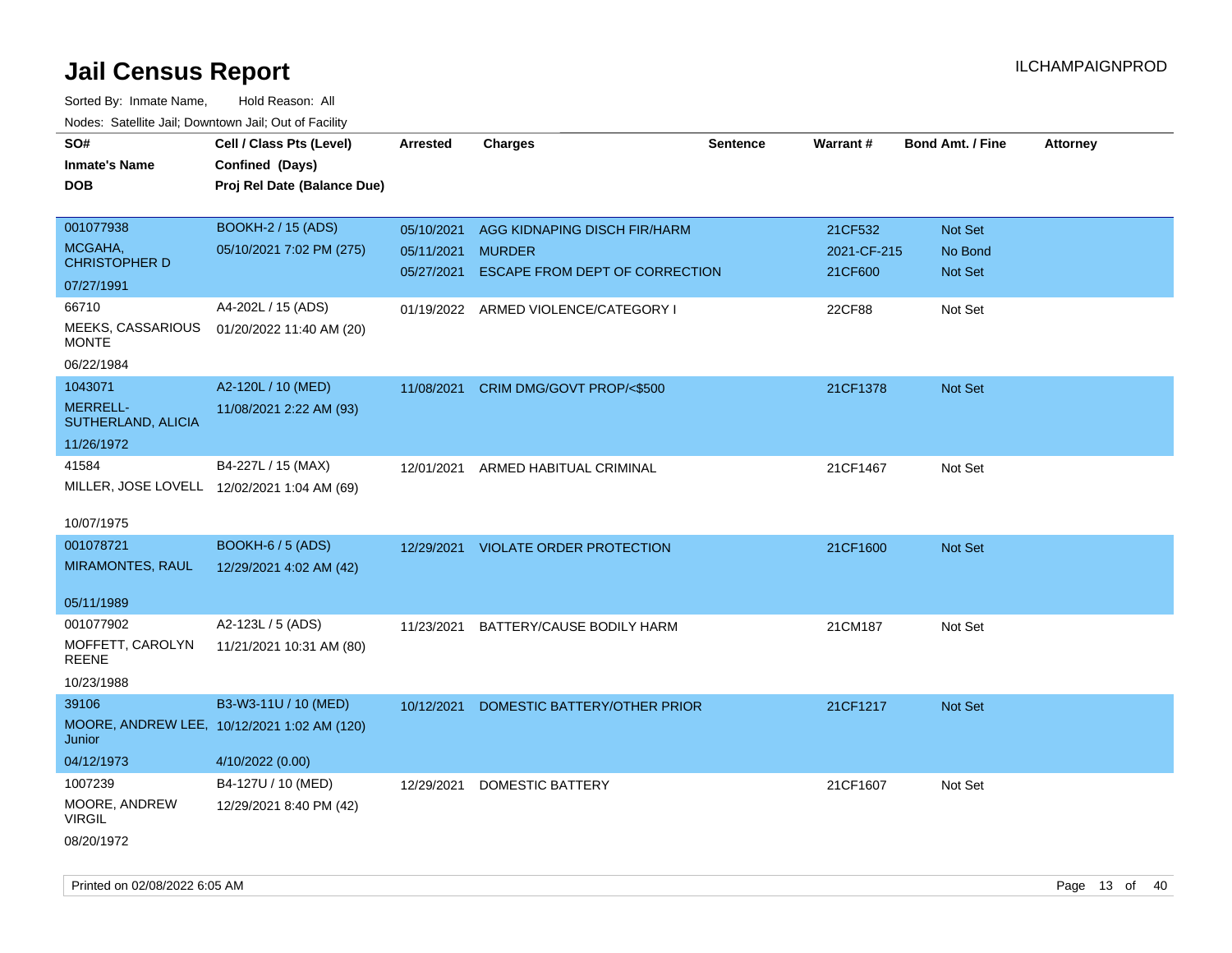Sorted By: Inmate Name, Hold Reason: All Nodes: Satellite Jail; Downtown Jail; Out of Facility

| SO#                                   |                             |                 |                                          |                 |                 |                         |                 |
|---------------------------------------|-----------------------------|-----------------|------------------------------------------|-----------------|-----------------|-------------------------|-----------------|
|                                       | Cell / Class Pts (Level)    | <b>Arrested</b> | <b>Charges</b>                           | <b>Sentence</b> | <b>Warrant#</b> | <b>Bond Amt. / Fine</b> | <b>Attorney</b> |
| <b>Inmate's Name</b>                  | Confined (Days)             |                 |                                          |                 |                 |                         |                 |
| <b>DOB</b>                            | Proj Rel Date (Balance Due) |                 |                                          |                 |                 |                         |                 |
|                                       |                             |                 |                                          |                 |                 |                         |                 |
| 539294                                | B1-104U / 10 (MED)          | 01/11/2022      | AGG DUI/NO VALID DL                      |                 | <b>22CF49</b>   | Not Set                 |                 |
| MOSLEY, JAMES<br><b>CALVIN</b>        | 01/11/2022 9:43 PM (29)     |                 | 01/11/2022 PAROLE REVOCATION             |                 | CH2200227       | No Bond                 |                 |
| 12/11/1985                            |                             |                 |                                          |                 |                 |                         |                 |
| 001078814                             | A3-115U / 10 (ADS)          |                 | 02/02/2022 AGG DOMESTIC BATTERY/STRANGLE |                 | 22CF77          | 25000.00                |                 |
| MYLES, JENTAVIOUS<br><b>KENTRAIL</b>  | 02/02/2022 6:58 PM (7)      |                 |                                          |                 |                 |                         |                 |
| 10/12/2001                            |                             |                 |                                          |                 |                 |                         |                 |
| 001078517                             | B1-102L / 15 (MAX)          |                 | 10/19/2021 ATTEMPT (FIRST DEGREE MURDER) |                 | 21CF1267        | Not Set                 |                 |
| <b>NELSON, RORY</b><br><b>DEMOND</b>  | 10/19/2021 3:55 AM (113)    |                 |                                          |                 |                 |                         |                 |
| 08/14/1984                            |                             |                 |                                          |                 |                 |                         |                 |
| 001078357                             | B2-DR / 15 (SPH)            | 09/17/2021      | ARMED ROBBERY/ARMED W/FIREARM            |                 | 21CF1230        | Not Set                 |                 |
| PETTIGREW, CAREY                      | 09/17/2021 9:56 AM (145)    | 09/17/2021      | ARMED ROBBERY/ARMED W/FIREARM            |                 | 21CF1128        | Not Set                 |                 |
| <b>CORNITRIAS DEOBLO</b>              |                             | 09/17/2021      | ARMED ROBBERY/ARMED W/FIREARM            |                 | 21CF1129        | Not Set                 |                 |
| 08/31/1986                            |                             |                 |                                          |                 |                 |                         |                 |
| 1030954                               | B4-223U / 15 (MAX)          | 01/14/2022      | ARMED VIOLENCE/CATEGORY I                |                 | 22CF76          | Not Set                 |                 |
| PETTIGREW.<br><b>MALCOME JAMIESON</b> | 01/15/2022 4:35 AM (25)     |                 | 01/14/2022 MFG/DEL CANNABIS/10-30 GRAMS  |                 | 2020CF9         | 15000.00                |                 |
| 02/20/1995                            |                             |                 |                                          |                 |                 |                         |                 |
| 1008308                               | A4-105L / 10 (ADS)          | 01/30/2022      | ASSAULT                                  |                 | 19CM364         | 4000.00                 |                 |
| PETTIGREW, MARIO<br><b>TRAVINIO</b>   | 01/30/2022 6:15 AM (10)     |                 | 01/30/2022 AGG BTRY/GREAT BOD HARM/60+   |                 | 22CF131         | No Bond                 |                 |
| 08/11/1992                            |                             |                 |                                          |                 |                 |                         |                 |
| 1059512                               | <b>BOOKH-4 / 10 (MED)</b>   | 02/07/2022      | PROBATION VIOLATION                      |                 | 19CF589         | Not Set                 |                 |
| PHILLIPS, LAMAR<br><b>DESHAWN</b>     | 02/06/2022 6:51 PM (3)      |                 |                                          |                 |                 |                         |                 |
| 04/02/1996                            |                             |                 |                                          |                 |                 |                         |                 |
| 999352                                | B4-225L / 10 (MED)          | 09/09/2021      | <b>VIOLATE OP/OTHER PRIOR</b>            | 2y (DOC)        |                 | Not Set                 |                 |
| PIRLOT, JUSTIN LEE                    | 09/09/2021 11:28 AM (153)   | 10/23/2021      | FALSE REPORT OF OFFENSE                  |                 | 2019CF836       | 5000.00                 |                 |

11/08/1982

Printed on 02/08/2022 6:05 AM Page 14 of 40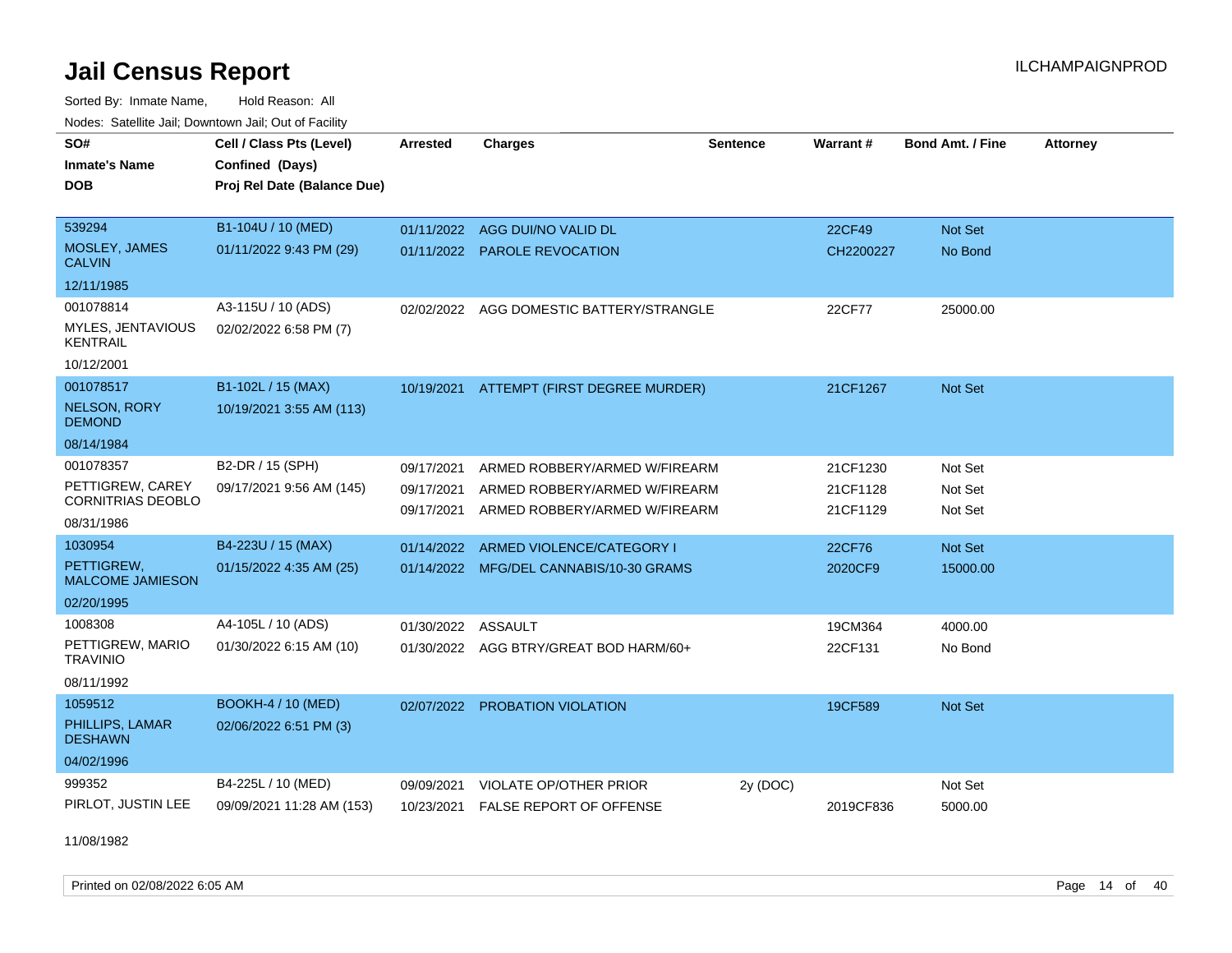| rouco. Calcillo Jali, Downtown Jali, Out of Facility |                             |            |                                          |                 |            |                         |                 |
|------------------------------------------------------|-----------------------------|------------|------------------------------------------|-----------------|------------|-------------------------|-----------------|
| SO#                                                  | Cell / Class Pts (Level)    | Arrested   | <b>Charges</b>                           | <b>Sentence</b> | Warrant#   | <b>Bond Amt. / Fine</b> | <b>Attorney</b> |
| <b>Inmate's Name</b>                                 | Confined (Days)             |            |                                          |                 |            |                         |                 |
| <b>DOB</b>                                           | Proj Rel Date (Balance Due) |            |                                          |                 |            |                         |                 |
|                                                      |                             |            |                                          |                 |            |                         |                 |
| 001078799                                            | A4-101L / 10 (MED)          |            | 01/27/2022 FIREARM/FOID INVALID/NOT ELIG |                 | 22CF116    | Not Set                 |                 |
| <b>PURNELL, MARKISE</b><br><b>MONROE</b>             | 01/27/2022 9:50 AM (13)     |            |                                          |                 |            |                         |                 |
| 07/13/2002                                           |                             |            |                                          |                 |            |                         |                 |
| 001078669                                            | B1-107U / 10 (MED)          | 12/10/2021 | AGG DISCHARGE FIREARM/BLDG/SCH           |                 | 21CF1507   | Not Set                 |                 |
| RANGEL, ADRIAN                                       | 12/10/2021 12:53 AM (61)    |            |                                          |                 |            |                         |                 |
| 11/25/2000                                           |                             |            |                                          |                 |            |                         |                 |
| 1069524                                              | B4-224L / 15 (MAX)          | 08/08/2021 | MFG/DEL CANNABIS/30-500 GRAMS            |                 | 21CF953    | <b>Not Set</b>          |                 |
| RAY-DAVIS, KAMARI<br><b>DAYVON</b>                   | 08/09/2021 2:44 AM (184)    |            |                                          |                 |            |                         |                 |
| 03/30/2000                                           |                             |            |                                          |                 |            |                         |                 |
| 45473                                                | B2-T1-04L / 15 (SPH)        | 11/23/2021 | CHIL SEX OFFEN/RESIDE DAY CARE           |                 | 21CF1275   | 10000.00                |                 |
| REXROAD, CALVIN<br><b>ALLEN</b>                      | 11/23/2021 6:27 PM (78)     | 11/23/2021 | <b>VIOLATE SEX OFFENDER REGIS</b>        |                 | 21CF546    | 50000.00                |                 |
| 10/04/1970                                           |                             |            |                                          |                 |            |                         |                 |
| 001078602                                            | BOOK-OPEN / 10 (MED)        | 11/21/2021 | AGGRAVATED DOMESTIC BATTERY              |                 | 21CF1428   | Not Set                 |                 |
| RICHARDSON,<br><b>JOHNNY LINDAL</b>                  | 11/21/2021 10:00 AM (80)    |            |                                          |                 |            |                         |                 |
| 06/27/2000                                           |                             |            |                                          |                 |            |                         |                 |
| 979485                                               | B2-T4-16L / 15 (SPH)        | 03/12/2021 | PRED CRIM SEX ASLT/VICTIM <13            |                 | 21CF282    | Not Set                 |                 |
| RODRIGUEZ, JOSHUA<br><b>ANTHONY</b>                  | 03/12/2021 1:57 PM (334)    |            |                                          |                 |            |                         |                 |
| 04/06/1990                                           |                             |            |                                          |                 |            |                         |                 |
| 001078825                                            | <b>BOOKH-3/5 (MIN)</b>      |            | 02/07/2022 DOMESTIC BATTERY              |                 | 2022CMAWOW | Not Set                 |                 |
| <b>ROWLEY, PHILLIP</b><br><b>NATHANIEL</b>           | 02/07/2022 11:17 PM (2)     |            |                                          |                 |            |                         |                 |
| 11/04/2000                                           |                             |            |                                          |                 |            |                         |                 |
| 61330                                                | B4-123L / 15 (MAX)          | 12/01/2021 | ARMED HABITUAL CRIMINAL                  |                 | 21CF1473   | Not Set                 |                 |
| RUFFIN, JONATHON<br><b>CECIL</b>                     | 12/01/2021 5:34 AM (70)     | 12/01/2021 | <b>PAROLE REVOCATION</b>                 |                 | CH2107545  | No Bond                 |                 |
| 05/10/1984                                           |                             |            |                                          |                 |            |                         |                 |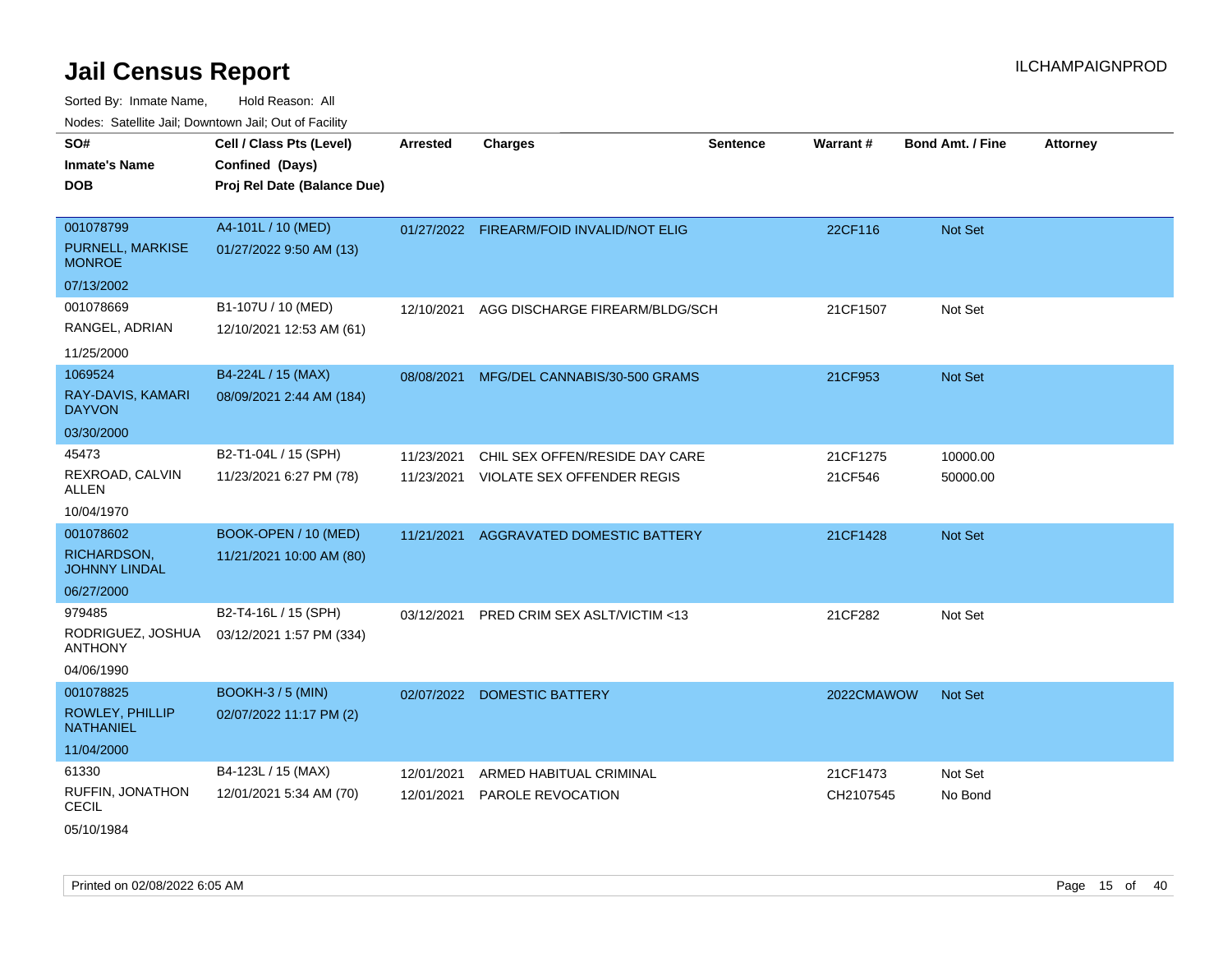| Nodes: Satellite Jail; Downtown Jail; Out of Facility |                                             |            |                                          |                     |                 |                         |                 |
|-------------------------------------------------------|---------------------------------------------|------------|------------------------------------------|---------------------|-----------------|-------------------------|-----------------|
| SO#                                                   | Cell / Class Pts (Level)                    | Arrested   | <b>Charges</b>                           | <b>Sentence</b>     | <b>Warrant#</b> | <b>Bond Amt. / Fine</b> | <b>Attorney</b> |
| <b>Inmate's Name</b>                                  | Confined (Days)                             |            |                                          |                     |                 |                         |                 |
| <b>DOB</b>                                            | Proj Rel Date (Balance Due)                 |            |                                          |                     |                 |                         |                 |
|                                                       |                                             |            |                                          |                     |                 |                         |                 |
| 1071161                                               | B4-124L / 15 (MAX)                          | 08/18/2021 | DELIVERY OF OR POSSESSION OF W/ INT      |                     | 21CF1008        | No Bond                 |                 |
| SANDERS, MARKELL<br><b>LAMAR</b>                      | 08/18/2021 6:18 PM (175)                    |            |                                          |                     |                 |                         |                 |
| 02/02/2000                                            |                                             |            |                                          |                     |                 |                         |                 |
| 1047469                                               | B3-W5-18L / 10 (MED)                        | 07/03/2021 | CRIMINAL SEX ASSAULT/CONSENT             | 2y/6m (DOC) 21CF773 |                 | Not Set                 |                 |
| SCHINDLER, RICHARD<br>ALLEN                           | 07/03/2021 10:25 PM (221)                   |            |                                          |                     |                 |                         |                 |
| 10/16/1979                                            |                                             |            |                                          |                     |                 |                         |                 |
| 1000820                                               | A4-206L / 15 (ADS)                          | 01/24/2022 | <b>FELON POSS/USE WEAPON/FIREARM</b>     |                     | 22CF105         | Not Set                 |                 |
| SCHNEIDER, SONGAN                                     | 01/24/2022 8:20 AM (16)                     | 01/24/2022 | AGGRAVATED DOMESTIC BATTERY              |                     | 21CF1433        | 25000.00                |                 |
| <b>MICHAEL</b>                                        |                                             |            | 01/24/2022 DRIVING ON SUSPENDED LICENSE  |                     | 20TR2771        | 2500.00                 |                 |
| 08/18/1992                                            |                                             |            |                                          |                     |                 |                         |                 |
| 001078748                                             | B3-W4-13U / 10 (MED)                        | 01/10/2022 | AGGRAVATED BATTERY                       |                     | 21CF151         | No Bond                 |                 |
| <b>CURTIS</b>                                         | SCHROEDER, JOSHUA 01/10/2022 9:34 AM (30)   |            |                                          |                     |                 |                         |                 |
| 09/04/1980                                            | 3/8/2022 (0.00)                             |            |                                          |                     |                 |                         |                 |
| 001078698                                             | B3-W1-04L / 5 (ADS)                         | 12/20/2021 | DIRECT CRIMINAL CONTEMPT                 |                     | 2019F44         | No Bond                 |                 |
| SIDES, BRIAN KEITH                                    | 12/20/2021 4:23 PM (51)                     |            |                                          |                     |                 |                         |                 |
|                                                       |                                             |            |                                          |                     |                 |                         |                 |
| 12/08/1969                                            |                                             |            |                                          |                     |                 |                         |                 |
| 001078441                                             | BOOKF-1 / 15 (ADS)                          | 10/01/2021 | ARMED HABITUAL CRIMINAL                  |                     | 21CF1182        | Not Set                 |                 |
| SINGLETON, CORRIE<br><b>DERRELL</b>                   | 10/01/2021 12:36 PM (131)                   |            | 12/20/2021 SPEEDING 26-34 MPH OVER LIMIT |                     | 2021TR2701      | 1000.00                 |                 |
| 05/07/1983                                            |                                             |            |                                          |                     |                 |                         |                 |
|                                                       |                                             |            |                                          |                     |                 |                         |                 |
| 001078765                                             | B4-122U / 10 (MED)                          | 01/13/2022 | FELON POSS/USE WEAPON/FIREARM            |                     | 22CF66          | Not Set                 |                 |
|                                                       | SMITH, COREY ADRIAN 01/13/2022 7:32 PM (27) | 01/13/2022 | DRVG UNDER INFLUENCE OF DRUG             |                     | 2018DT262       | 190.00                  |                 |
| 09/01/1987                                            |                                             |            | 01/13/2022 DRIVING ON REVOKED LICENSE    |                     | 20TR3078        | 190.00                  |                 |
| 1038158                                               | A3-114L / 10 (MED)                          |            | 02/04/2022 CRIMINAL SEX ASSAULT/CONSENT  |                     | 22CF146         | Not Set                 |                 |
| SMITH, RASHAD                                         | 02/04/2022 11:42 PM (5)                     |            |                                          |                     |                 |                         |                 |
| <b>JARECE</b>                                         |                                             |            |                                          |                     |                 |                         |                 |
| 09/16/1995                                            |                                             |            |                                          |                     |                 |                         |                 |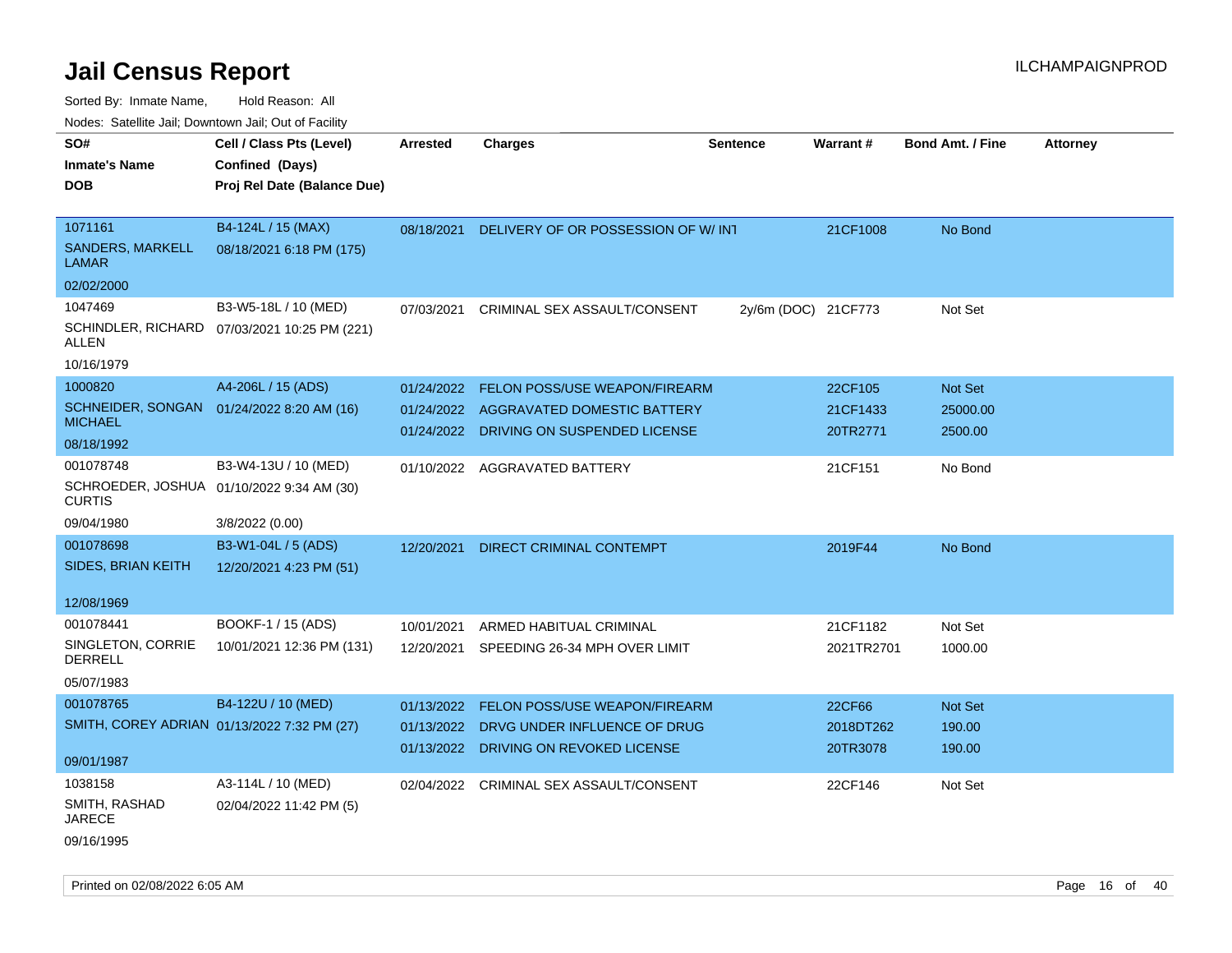| Nodes. Satellite Jali, Downtown Jali, Out of Facility |                             |                 |                                 |                 |           |                         |                 |
|-------------------------------------------------------|-----------------------------|-----------------|---------------------------------|-----------------|-----------|-------------------------|-----------------|
| SO#                                                   | Cell / Class Pts (Level)    | <b>Arrested</b> | <b>Charges</b>                  | <b>Sentence</b> | Warrant#  | <b>Bond Amt. / Fine</b> | <b>Attorney</b> |
| <b>Inmate's Name</b>                                  | Confined (Days)             |                 |                                 |                 |           |                         |                 |
| <b>DOB</b>                                            | Proj Rel Date (Balance Due) |                 |                                 |                 |           |                         |                 |
|                                                       |                             |                 |                                 |                 |           |                         |                 |
| 001077770                                             | A1-226L / 5 (MIN)           |                 | 01/06/2022 RESIDENTIAL BURGLARY |                 | 21CF319   | Not Set                 |                 |
| STOFFLE, KELLY ANNE 01/06/2022 3:14 PM (34)           |                             |                 |                                 |                 |           |                         |                 |
|                                                       |                             |                 |                                 |                 |           |                         |                 |
| 04/12/1989                                            |                             |                 |                                 |                 |           |                         |                 |
| 38305                                                 | B2-T2-06L / 10 (SPH)        | 03/18/2020      | <b>CRIMINAL SEXUAL ABUSE</b>    |                 | 20CF-343  | 500000.00               |                 |
| STOVER, JOSH                                          | 03/18/2020 10:24 AM (693)   |                 |                                 |                 |           |                         |                 |
| ANDREW                                                |                             |                 |                                 |                 |           |                         |                 |
| 08/18/1973                                            |                             |                 |                                 |                 |           |                         |                 |
| 001078182                                             | B3-W2-06L / 5 (MIN)         | 12/20/2021      | DRIVING ON REVOKED LICENSE      |                 | 2021CF800 | No Bond                 |                 |
| <b>STRONG, KEVIN</b><br><b>GARDNER</b>                | 12/20/2021 4:34 PM (51)     |                 |                                 |                 |           |                         |                 |
| 02/12/1963                                            | 3/19/2022 (0.00)            |                 |                                 |                 |           |                         |                 |
| 1062701                                               | B1-107L / 15 (MAX)          |                 |                                 |                 |           |                         |                 |
|                                                       |                             | 01/20/2022      | UNLAWFUL USE OF A WEAPON        | 10y (DOC)       | 2021CF114 | No Bond                 |                 |
| TAYLOR, CODY EARL                                     | 01/20/2022 11:31 AM (20)    |                 |                                 |                 |           |                         |                 |
| 10/22/1997                                            |                             |                 |                                 |                 |           |                         |                 |
| 1049786                                               | A3-115L / 15 (MAX)          |                 | 02/04/2022 AGGRAVATED BATTERY   |                 | 22CF141   | No Bond                 |                 |
| TAYLOR, COZENE JR                                     | 02/04/2022 1:49 AM (5)      |                 |                                 |                 |           |                         |                 |
|                                                       |                             |                 |                                 |                 |           |                         |                 |
| 12/02/1988                                            |                             |                 |                                 |                 |           |                         |                 |
| 1000614                                               | A3-211U / 15 (SPH)          | 01/12/2022      | AGGRAVATED BATTERY              | 3y (DOC)        | 2018CF376 | No Bond                 |                 |
| <b>TESTER, TIMOTHY</b>                                | 01/12/2022 3:38 PM (28)     |                 |                                 |                 |           |                         |                 |
| RAY                                                   |                             |                 |                                 |                 |           |                         |                 |
| 06/08/1992                                            |                             |                 |                                 |                 |           |                         |                 |
| 001078471                                             | B4-221U / 10 (MED)          | 10/11/2021      | AGG UUW/VEHICLE/<21             |                 | 21CF1210  | 100.00                  |                 |
| THATCH, OMARION<br><b>DIAMONTE</b>                    | 10/11/2021 1:26 AM (121)    |                 |                                 |                 |           |                         |                 |
| 09/05/2003                                            |                             |                 |                                 |                 |           |                         |                 |
|                                                       |                             |                 |                                 |                 |           |                         |                 |
| 32058                                                 | B4-123U / 15 (MAX)          | 06/14/2021      | <b>AGG DISCH FIREARM</b>        |                 | 21CF690   | Not Set                 |                 |
| THOMPSON, STEVEN<br>ONEAL                             | 06/14/2021 6:44 AM (240)    |                 |                                 |                 |           |                         |                 |
| 03/14/1969                                            |                             |                 |                                 |                 |           |                         |                 |
|                                                       |                             |                 |                                 |                 |           |                         |                 |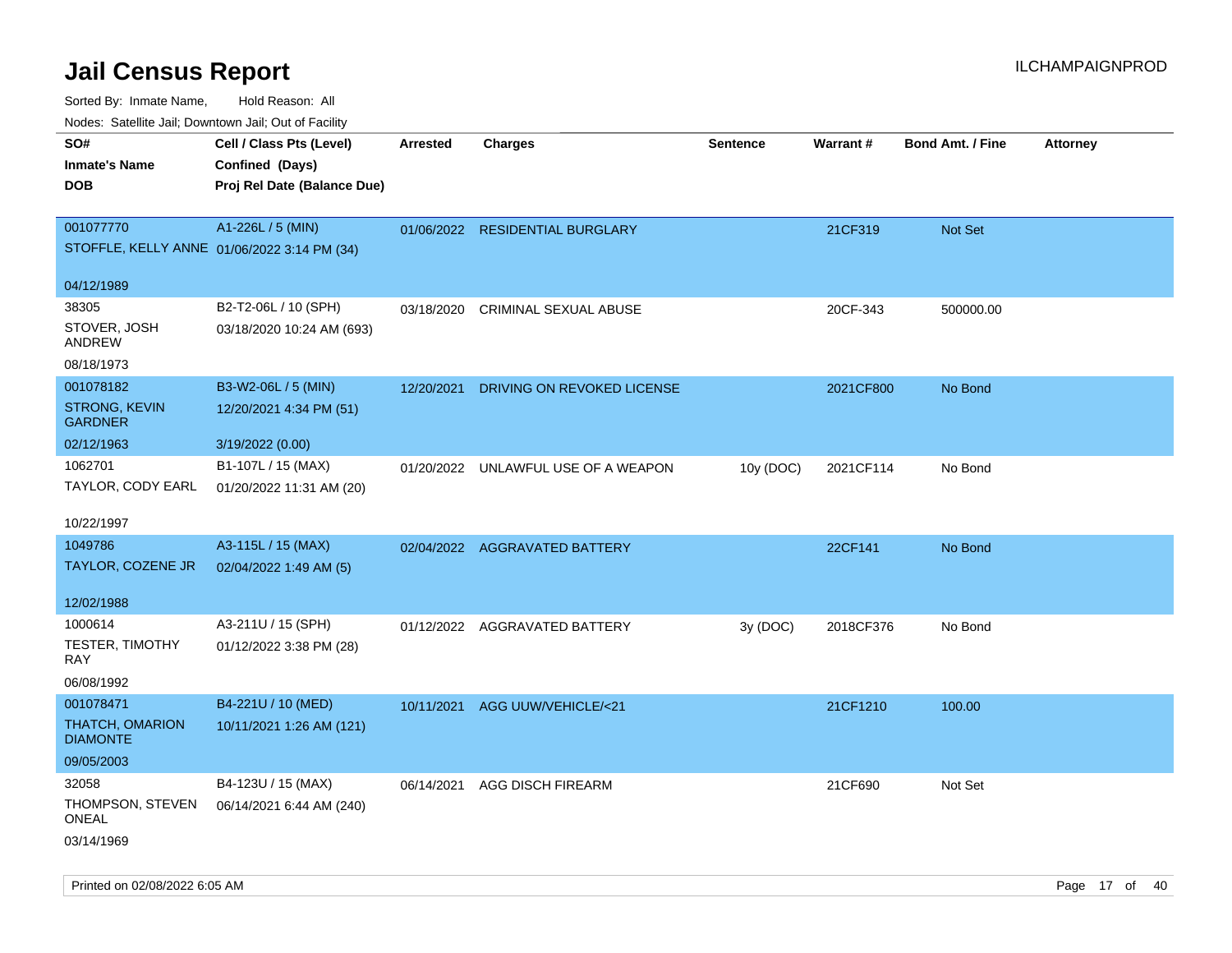| SO#<br><b>Inmate's Name</b><br>DOB         | Cell / Class Pts (Level)<br>Confined (Days)<br>Proj Rel Date (Balance Due) | Arrested   | <b>Charges</b>                           | <b>Sentence</b> | Warrant#   | <b>Bond Amt. / Fine</b> | <b>Attorney</b> |
|--------------------------------------------|----------------------------------------------------------------------------|------------|------------------------------------------|-----------------|------------|-------------------------|-----------------|
| 001078792                                  | A4-203L / 15 (ADS)                                                         | 01/24/2022 | <b>FUGITIVE FROM JUSTICE</b>             |                 | 22CF99     | Not Set                 |                 |
| TRAMBLE, TOM<br><b>MARCUS</b>              | 01/24/2022 10:24 AM (16)                                                   | 01/24/2022 | <b>FUGITIVE FROM JUSTICE</b>             |                 | 22CF100    | <b>Not Set</b>          |                 |
| 02/28/1985                                 |                                                                            |            | 01/24/2022 ARMED VIOLENCE/CATEGORY I     |                 | 22CF101    | Not Set                 |                 |
| 32910                                      | B3-W1-01U / 10 (MED)                                                       | 10/04/2021 | DOM BTRY/HARM/1-2 PRECONV                |                 | 21CF1189   | Not Set                 |                 |
| TULL, CHRISTOPHER<br><b>MICHAEL</b>        | 10/04/2021 10:53 PM (128)                                                  |            |                                          |                 |            |                         |                 |
| 04/02/1971                                 |                                                                            |            |                                          |                 |            |                         |                 |
| 1070904                                    | B3-W4-16L / 5 (MIN)                                                        | 10/28/2021 | <b>BURGLARY</b>                          | 3y (DOC)        | 2021CF321  | 15000.00                |                 |
| WANKEL, JONAH<br><b>JAMES</b>              | 10/28/2021 3:42 AM (104)                                                   |            |                                          |                 |            |                         |                 |
| 12/15/1993                                 |                                                                            |            |                                          |                 |            |                         |                 |
| 961786                                     | A4-206U / 15 (ADS)                                                         |            | 01/24/2022 ARMED HABITUAL CRIMINAL       |                 | 22CF104    | Not Set                 |                 |
| WARREN, DESIE<br>ARNEZ                     | 01/24/2022 7:23 AM (16)                                                    |            |                                          |                 |            |                         |                 |
| 04/28/1988                                 |                                                                            |            |                                          |                 |            |                         |                 |
| 1073448                                    | A3-216U / 10 (ADS)                                                         | 01/29/2022 | AGG BATTERY/PEACE OFFICER                |                 | 22CF130    | Not Set                 |                 |
| <b>WASHINGTON.</b><br><b>CLIFTON MYKEL</b> | 01/29/2022 2:14 AM (11)                                                    |            | 01/29/2022 DRIVING ON REVOKED LICENSE    |                 | 2020TR2874 | 5000.00                 |                 |
| 10/15/1998                                 |                                                                            |            |                                          |                 |            |                         |                 |
| 1070737                                    | A1-126L / 15 (MAX)                                                         | 10/14/2021 | AGG KIDNAPG/<13/INTEL DISABL             |                 | 2020CF418  | 250000.00               |                 |
| WASHINGTON.<br>JASTINA VIRGINIA            | 10/14/2021 12:02 PM (118)                                                  |            |                                          |                 |            |                         |                 |
| 04/11/2000                                 |                                                                            |            |                                          |                 |            |                         |                 |
| 977140                                     | B1-203L / 10 (MED)                                                         | 10/24/2021 | ARMED HABITUAL CRIMINAL                  |                 | 21CF1289   | <b>Not Set</b>          |                 |
| <b>WEBSTER, DERRIAL</b><br><b>DEVON</b>    | 10/24/2021 2:46 AM (108)                                                   |            |                                          |                 |            |                         |                 |
| 01/14/1990                                 |                                                                            |            |                                          |                 |            |                         |                 |
| 001078328                                  | B1-207U / 15 (MAX)                                                         |            | 08/30/2021 FELON POSS/USE WEAPON/FIREARM |                 | 21CF1045   | Not Set                 |                 |
| WHITE, JUSTIN<br><b>STEVEN</b>             | 08/30/2021 10:48 AM (163)                                                  |            |                                          |                 |            |                         |                 |
| 10/25/1995                                 |                                                                            |            |                                          |                 |            |                         |                 |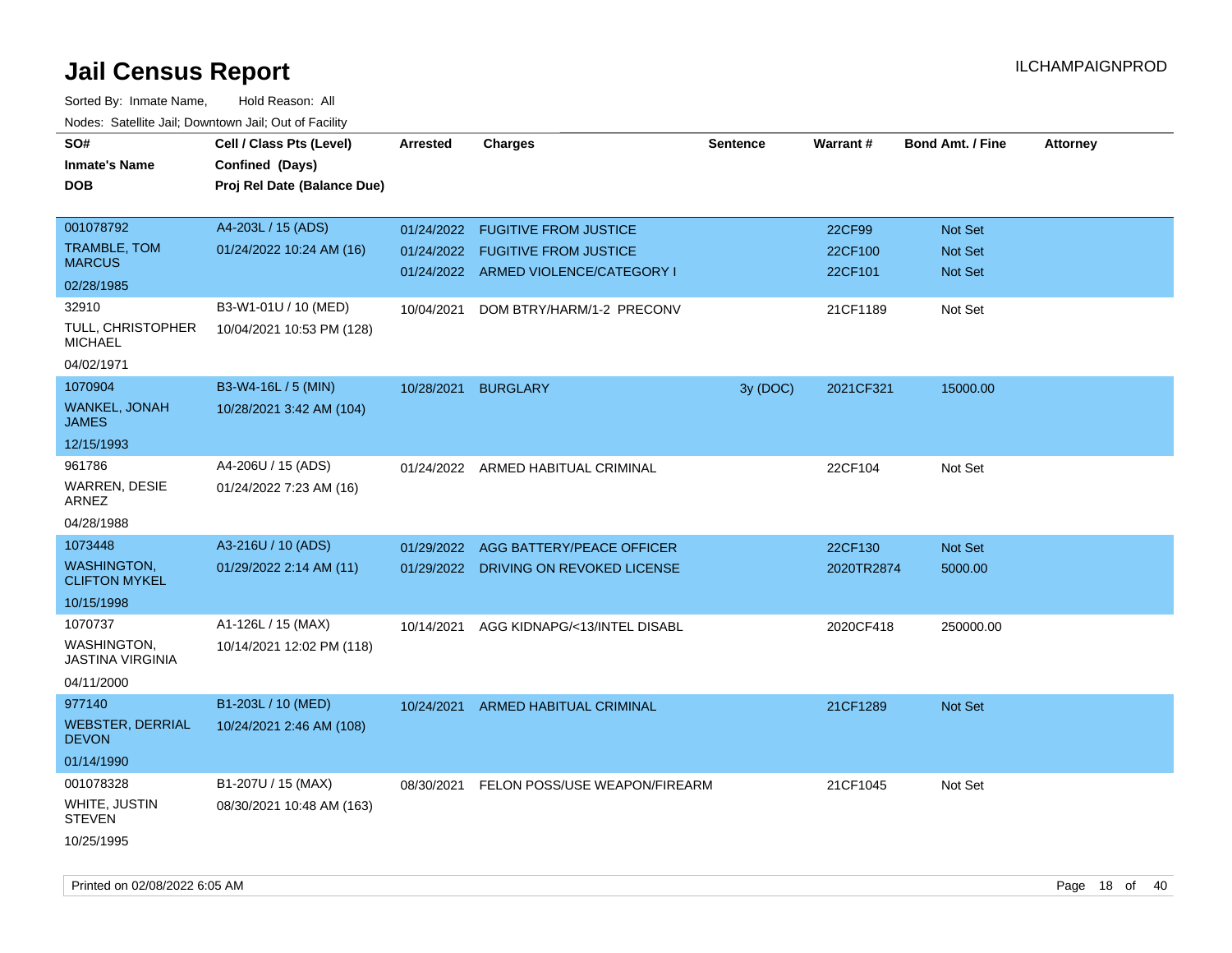| SO#                                         | Cell / Class Pts (Level)    | <b>Arrested</b>   | <b>Charges</b>                           | <b>Sentence</b> | Warrant#    | <b>Bond Amt. / Fine</b> | <b>Attorney</b> |
|---------------------------------------------|-----------------------------|-------------------|------------------------------------------|-----------------|-------------|-------------------------|-----------------|
| <b>Inmate's Name</b>                        | Confined (Days)             |                   |                                          |                 |             |                         |                 |
| <b>DOB</b>                                  | Proj Rel Date (Balance Due) |                   |                                          |                 |             |                         |                 |
| 1075313                                     | A3-216L / 15 (ADS)          | 01/29/2022        | POSSESSION OF STOLEN FIREARM             |                 | 22CF132     | <b>Not Set</b>          |                 |
| <b>WILLIAMS, EARDIS</b>                     | 01/29/2022 1:23 AM (11)     |                   | 01/29/2022 MFG/DEL CANNABIS/30-500 GRAMS |                 | 20CF51      | 5000.00                 |                 |
| ANTONIO, Junior                             |                             | 01/29/2022        | POSSESSION OF STOLEN FIREARM             |                 | 20CF1048    | 500000.00               |                 |
| 01/21/1999                                  |                             |                   |                                          |                 |             |                         |                 |
| 1049234                                     | A3-111U                     | 01/22/2022        | AGGRAVATED DOMESTIC BATTERY              |                 | 22CF94      | Not Set                 |                 |
| <b>WILLIAMS, KHAMRON</b><br><b>MARCELL</b>  | 01/22/2022 9:30 AM (18)     |                   |                                          |                 |             |                         |                 |
| 08/15/1995                                  |                             |                   |                                          |                 |             |                         |                 |
| 1019420                                     | B1-105L / 10 (MED)          | 12/14/2021        | METH MANUFACTURING/15<100 GR             | 8y (DOC)        | 21CF205     | No Bond                 |                 |
| <b>WILLIAMS.</b><br><b>MARSHAWN ANTONIO</b> | 12/14/2021 1:56 PM (57)     |                   |                                          |                 |             |                         |                 |
| 06/02/1994                                  |                             |                   |                                          |                 |             |                         |                 |
| 638552                                      | B2-T2-08L / 5 (SPH)         | 10/07/2021        | CHILD PORNOGRAPHY/PHOTOGRAPH             |                 | 2021CF1207  | No Bond                 |                 |
| <b>WILLIAMS, MICHAEL</b><br><b>JAMES</b>    | 10/07/2021 12:20 PM (125)   |                   |                                          |                 |             |                         |                 |
| 03/29/1964                                  |                             |                   |                                          |                 |             |                         |                 |
| 1066370                                     | B1-101L / 15 (MAX)          | 07/28/2021        | ARMED VIOLENCE/CATEGORY III              |                 | 2021 CF 882 | <b>Not Set</b>          |                 |
| <b>WILLIAMS, REONTE</b><br><b>REMIR</b>     | 07/28/2021 5:40 AM (196)    |                   |                                          |                 |             |                         |                 |
| 05/14/1999                                  |                             |                   |                                          |                 |             |                         |                 |
| 1051953                                     | A2-221L / 10 (MED)          | 02/02/2022        | DOMESTIC BATTERY/OTHER PRIOR             |                 | 22CF144     | Not Set                 |                 |
| WINSTON, ALYSSIA<br><b>LETEECE</b>          | 02/02/2022 4:29 AM (7)      |                   |                                          |                 |             |                         |                 |
| 03/17/1996                                  |                             |                   |                                          |                 |             |                         |                 |
| 972160                                      | B1-206U / 10 (MED)          |                   | 01/11/2022 AGG DOMESTIC BATTERY/STRANGLE | 3y (DOC)        | 21-CF-917   | Not Set                 |                 |
| <b>WOOD, ANTONIO</b>                        | 01/11/2022 5:14 PM (29)     |                   |                                          |                 |             |                         |                 |
| 10/16/1981                                  |                             |                   |                                          |                 |             |                         |                 |
| <b>Total Satellite Jail: 148</b>            |                             | <b>Males: 129</b> | Females: 19<br>Unknown: 0                |                 |             |                         |                 |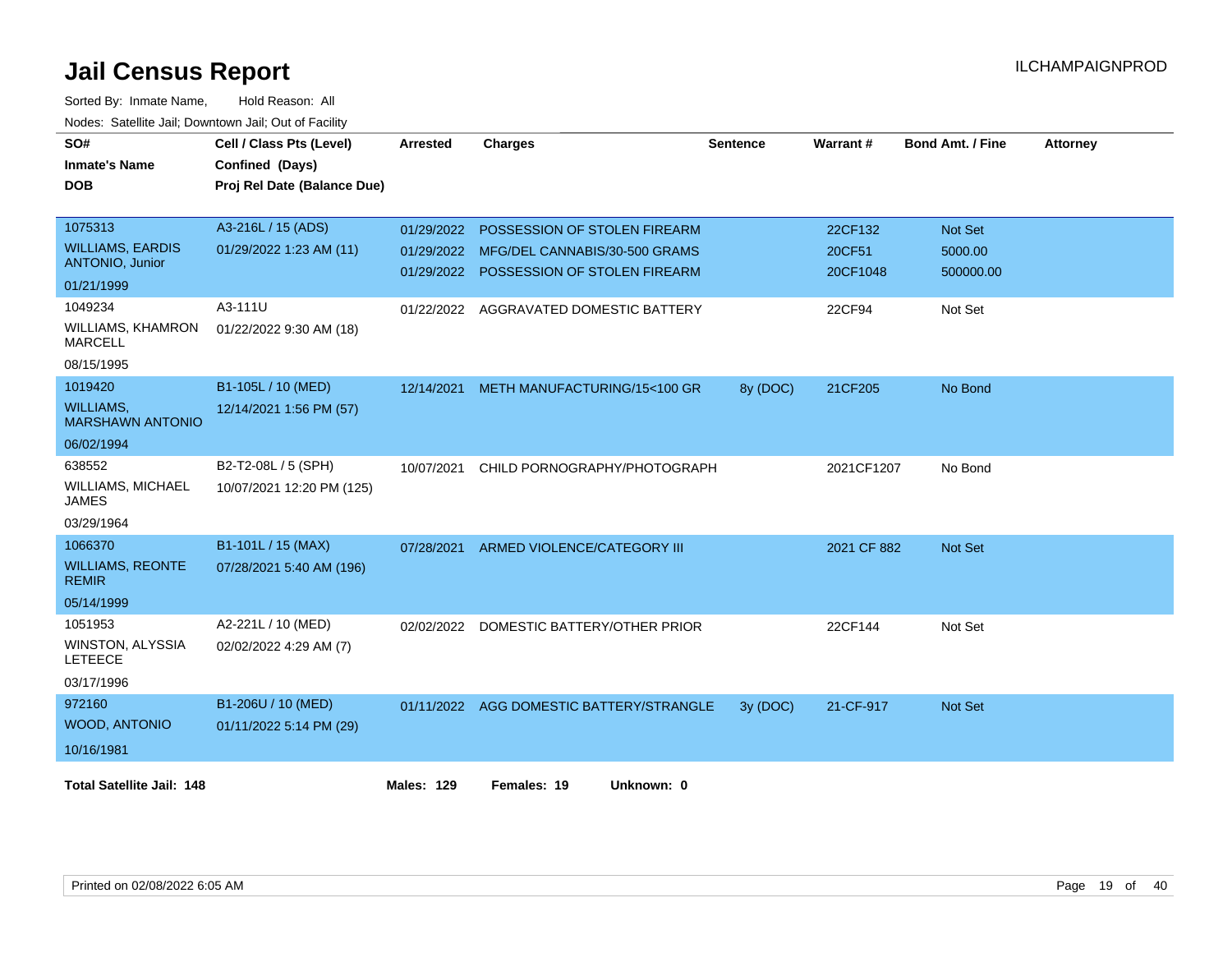| <b>Downtown Jail</b><br>SO#<br><b>Inmate's Name</b><br><b>DOB</b>  | Cell / Class Pts (Level)<br>Confined (Days)<br>Proj Rel Date (Balance Due) | Arrested                               | <b>Charges</b>                                                                      | Sentence | Warrant#                        | <b>Bond Amt. / Fine</b>                       | <b>Attorney</b> |
|--------------------------------------------------------------------|----------------------------------------------------------------------------|----------------------------------------|-------------------------------------------------------------------------------------|----------|---------------------------------|-----------------------------------------------|-----------------|
| 1073165<br><b>ACKERMAN, CODY</b><br><b>JAMES</b><br>02/01/1989     | G4L / 5 (MIN)<br>04/30/2021 4:48 PM (285)                                  | 04/30/2021<br>04/30/2021<br>05/03/2021 | <b>BURGLARY</b><br>FORGERY/ISSUE/DELIVER DOCUMENT<br>FORGERY/ISSUE/DELIVER DOCUMENT |          | 21CF516<br>19CF143<br>2018CF689 | <b>Not Set</b><br>75000.00<br>2500.00 / 75.00 |                 |
| 1070569<br>ARNDT, MICHAEL<br>Junior<br>11/28/1971                  | G7U / 5 (MIN)<br>01/14/2022 11:32 PM (26)                                  | 01/14/2022<br>02/01/2022               | AGGRAVATED ASSAULT<br>PROBATION VIOLATION                                           |          | 22CF75<br>20CF806               | Not Set<br>Not Set                            |                 |
| 001078621<br>05/09/1999                                            | F5U / 10 (MED)<br>BAILEY, DANIEL SCOTT 12/23/2021 9:44 AM (48)             | 12/23/2021<br>01/14/2022               | <b>RESIDENTIAL BURGLARY</b><br>PROBATION VIOLATION                                  |          | 21CF1582<br>21CF1445            | Not Set<br><b>Not Set</b>                     |                 |
| 969121<br><b>BECKLEY, ANTHONY</b><br><b>PATRICK</b><br>06/30/1989  | I3 / 15 (SPH)<br>11/25/2021 7:16 PM (76)                                   | 11/25/2021                             | <b>CRIM TRESPASS TO RESIDENCE</b>                                                   |          | 21CF1444                        | Not Set                                       |                 |
| 517915<br><b>BOXLEY, CHARLES</b><br><b>OMAR</b><br>01/10/1985      | C1L / 5 (MIN)<br>08/03/2021 2:18 PM (190)                                  | 08/03/2021<br>08/03/2021<br>08/03/2021 | <b>BURGLARY</b><br><b>BURGLARY</b><br>FORGERY/ISSUE/DELIVER DOCUMENT                |          | 21CF289<br>21CF679              | 20000.00<br>20000.00<br>No Bond               |                 |
| 1027929<br><b>BROUGHTON, MARK</b><br>ANTHONY, Junior<br>02/15/1990 | F6L / 15 (MAX)<br>12/18/2021 2:55 AM (53)                                  | 12/18/2021                             | HOME INVASION/CAUSE INJURY                                                          |          | 21CF1560                        | No Bond                                       |                 |
| 1067476<br><b>BROWN, JAMES</b><br><b>BRONELL</b><br>01/08/1996     | F5L / 10 (MED)<br>11/13/2021 2:35 AM (88)                                  | 11/13/2021<br>11/13/2021               | AGG DOMESTIC BATTERY/STRANGLE<br><b>RESIDENTIAL BURGLARY</b>                        |          | 20CF575<br>21CF385              | 5000.00<br>25000.00                           |                 |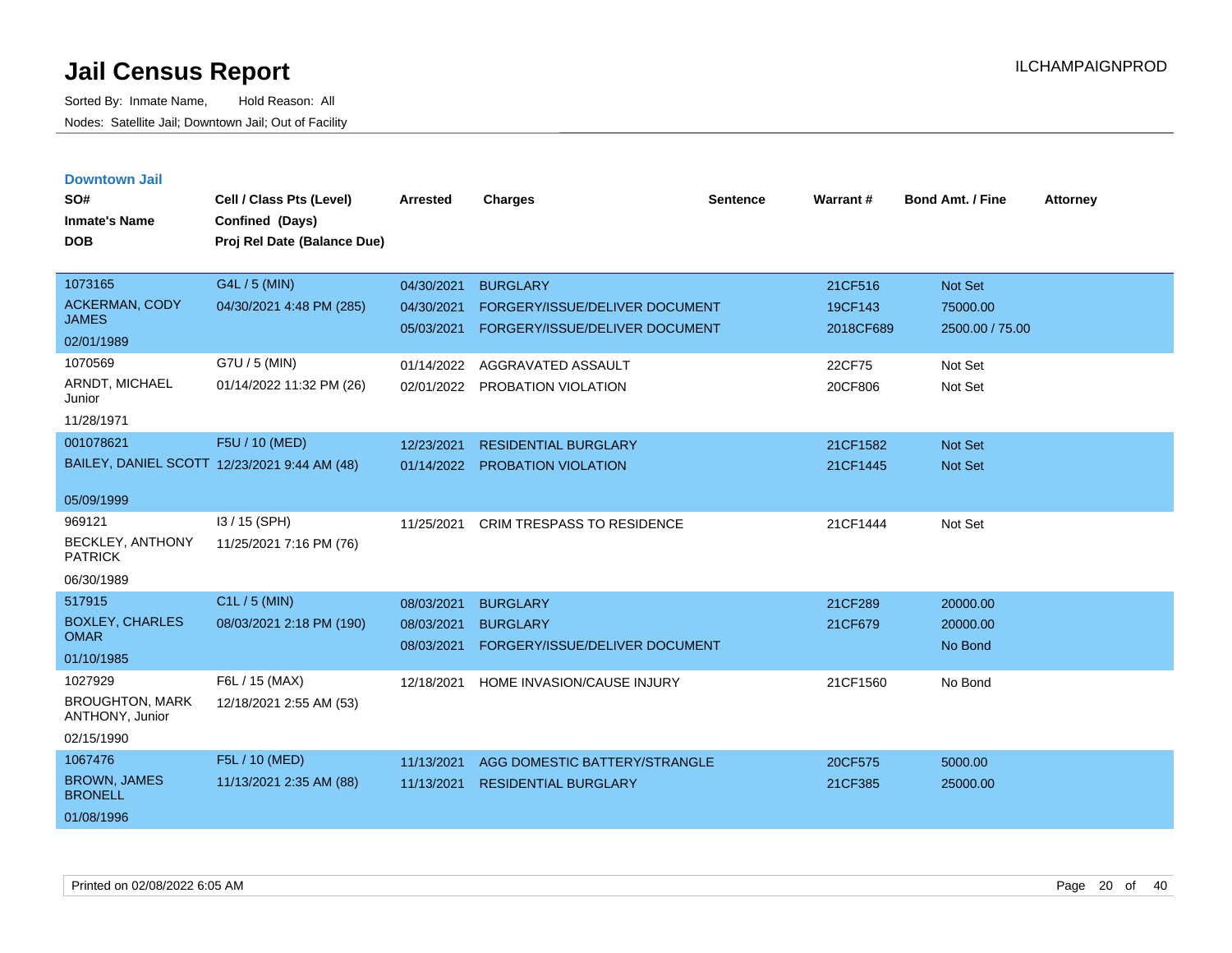Sorted By: Inmate Name, Hold Reason: All Nodes: Satellite Jail; Downtown Jail; Out of Facility

| SO#<br><b>Inmate's Name</b><br><b>DOB</b>                       | Cell / Class Pts (Level)<br>Confined (Days)<br>Proj Rel Date (Balance Due) | <b>Arrested</b> | <b>Charges</b>                 | <b>Sentence</b> | <b>Warrant#</b> | <b>Bond Amt. / Fine</b> | <b>Attorney</b> |
|-----------------------------------------------------------------|----------------------------------------------------------------------------|-----------------|--------------------------------|-----------------|-----------------|-------------------------|-----------------|
| 995432<br><b>BROWN, JAVON</b><br><b>SHANTEZ</b>                 | <b>H5L / 10 (ADS)</b><br>12/20/2021 2:06 AM (51)                           | 12/20/2021      | FAIL TO RPT WKLY/NO FIXED ADDR |                 | 21CF1559        | Not Set                 |                 |
| 10/14/1991                                                      |                                                                            |                 |                                |                 |                 |                         |                 |
| 1075941<br><b>BROWN, LIONEL</b><br><b>TERRELL</b><br>10/19/1981 | G2L / 5 (MIN)<br>10/08/2021 5:16 PM (124)                                  | 10/08/2021      | AGG UNLAWFUL USE OF WEAPON/VEH | 2y (DOC)        | 20CF360         | No Bond                 |                 |
| 1068812                                                         | F1L / 15 (MAX)                                                             | 12/21/2021      | AGG DISCHARGE FIREARM/OCC VEH  |                 | 21CF741         | <b>Not Set</b>          |                 |
| <b>BRYANT, DANNY</b><br><b>EUGENE</b>                           | 12/21/2021 1:50 PM (50)                                                    | 12/21/2021      | FELON POSS/USE FIREARM PRIOR   |                 | 21CF1568        | Not Set                 |                 |
| 11/22/1989                                                      |                                                                            |                 |                                |                 |                 |                         |                 |
| 56936<br>CALDWELL, STEVEN<br>ANDRE<br>04/19/1982                | C4U / 10 (ADS)<br>11/01/2021 1:09 PM (100)                                 | 11/01/2021      | PUBLIC INDECENCY/EXPOSURE/3+   | 3y/0m/0d (DO    |                 | Not Set                 |                 |
| 001078092                                                       | H2U / 10 (ADS)                                                             | 12/27/2021      | AGG BATTERY/PUBLIC PLACE       |                 | 2021CF1042      | 5000.00                 |                 |
| <b>WILLIAM</b>                                                  | CHOUNARD, STANLEY 12/27/2021 10:47 PM (44)                                 |                 |                                |                 |                 |                         |                 |
| 06/25/1986                                                      |                                                                            |                 |                                |                 |                 |                         |                 |
| 56241<br>CLARK, DAMON<br><b>GILLMORE</b><br>12/21/1976          | $E1L / 5$ (MIN)<br>01/13/2022 4:36 AM (27)                                 | 01/13/2022      | VIOLATE ORDER/PRIOR DOM BTRY   |                 | 22CF59          | Not Set                 |                 |
| 1075361                                                         | J6L / 5 (ADS)                                                              | 04/16/2021      | <b>BURGLARY</b>                |                 | 21CF414         | Not Set                 |                 |
| <b>COWART, TORREY</b><br><b>BENJAMEN, Junior</b>                | 04/16/2021 9:17 PM (299)                                                   |                 |                                |                 |                 |                         |                 |
| 11/22/1987                                                      |                                                                            |                 |                                |                 |                 |                         |                 |
| 1076276                                                         | G1L / 5 (MIN)                                                              | 12/20/2021      | THEFT/CONTROL <\$500/PRIOR     | $2y/6m$ (DOC)   |                 | Not Set                 |                 |
| COX, SEAN MICHAEL                                               | 12/20/2021 12:45 PM (51)                                                   | 12/20/2021      | <b>WARRANT OUT OF COUNTY</b>   |                 | 21CM99          | 3000.00                 |                 |

02/06/1985

Printed on 02/08/2022 6:05 AM Page 21 of 40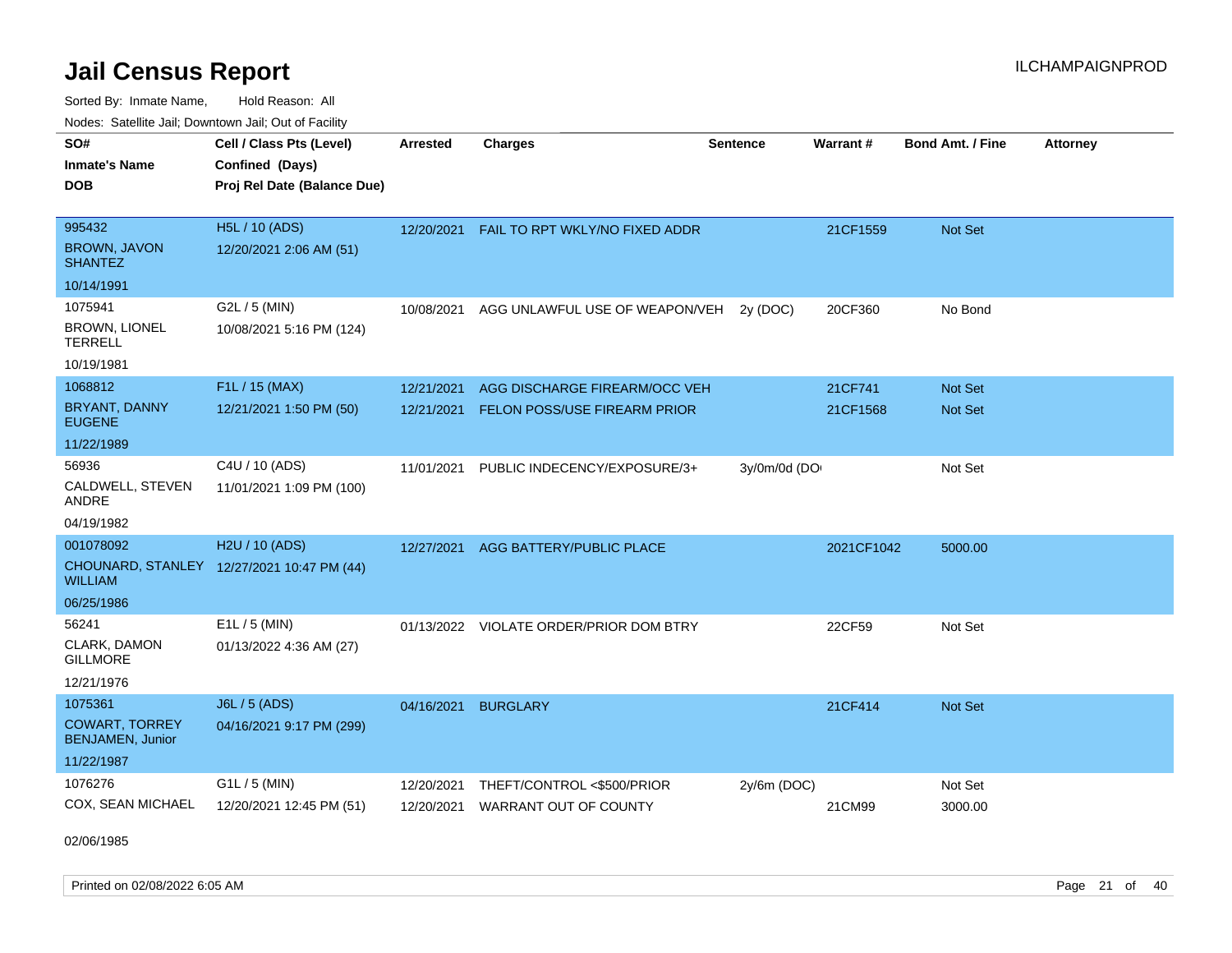Sorted By: Inmate Name, Hold Reason: All Nodes: Satellite Jail; Downtown Jail; Out of Facility

| <u>Houcs.</u> Outchne Juli, Downtown Juli, Out of Facility |                                              |                 |                                |                 |            |                         |                 |
|------------------------------------------------------------|----------------------------------------------|-----------------|--------------------------------|-----------------|------------|-------------------------|-----------------|
| SO#                                                        | Cell / Class Pts (Level)                     | <b>Arrested</b> | <b>Charges</b>                 | <b>Sentence</b> | Warrant#   | <b>Bond Amt. / Fine</b> | <b>Attorney</b> |
| <b>Inmate's Name</b>                                       | Confined (Days)                              |                 |                                |                 |            |                         |                 |
| <b>DOB</b>                                                 | Proj Rel Date (Balance Due)                  |                 |                                |                 |            |                         |                 |
|                                                            |                                              |                 |                                |                 |            |                         |                 |
| 1067370                                                    | E6L / 15 (ADS)                               | 11/05/2021      | FIREARM/FOID INVALID/NOT ELIG  |                 | 21CF1370   | Not Set                 |                 |
| DAVIS, AUSTIN<br><b>CHRISTOPHER</b>                        | 11/06/2021 12:23 AM (95)                     |                 |                                |                 |            |                         |                 |
| 08/11/1997                                                 |                                              |                 |                                |                 |            |                         |                 |
| 001077214                                                  | F9U / 15 (MAX)                               | 12/20/2021      | <b>MURDER</b>                  |                 | 21CF1572   | Not Set                 |                 |
| DAVIS-MURDOCK,<br>ERION VASSHAD                            | 12/21/2021 10:13 AM (50)                     | 12/22/2021      | PAROLE REVOCATION              |                 | CH2107977  | Not Set                 |                 |
| 06/22/1998                                                 |                                              |                 |                                |                 |            |                         |                 |
| 001078223                                                  | G6L / 5 (MIN)                                | 11/09/2021      | AGG DUI/NO VALID DL            |                 | 21CF1382   | Not Set                 |                 |
| DIEGO-MATEO,<br><b>JOAQUIN</b>                             | 11/09/2021 10:52 PM (92)                     |                 |                                |                 |            |                         |                 |
| 01/23/2002                                                 |                                              |                 |                                |                 |            |                         |                 |
| 571307                                                     | J3L / 15 (ADS)                               | 09/14/2020      | CRIM SEXUAL ABUSE/CONSENT      |                 | 2020CF1026 | Not Set                 |                 |
| DOMINGO-<br>CASTANEDA,                                     | 09/14/2020 11:19 PM (513)                    | 09/14/2020      | PRED CRIM SEX ASLT/VICTIM <13  |                 | 2020CF1025 | Not Set                 |                 |
| 09/29/1989                                                 |                                              |                 |                                |                 |            |                         |                 |
| 527379                                                     | D6 / 15 (ADS)                                | 10/25/2021      | <b>ARMED HABITUAL CRIMINAL</b> |                 | 21CF1297   | <b>Not Set</b>          |                 |
| DRAKE, MARCELL<br><b>DEON</b>                              | 10/25/2021 5:05 PM (107)                     | 10/27/2021      | AGG DOMESTIC BATTERY/STRANGLE  |                 | 21CF1245   | <b>Not Set</b>          |                 |
| 04/20/1987                                                 |                                              |                 |                                |                 |            |                         |                 |
| 959292                                                     | K1 / 15 (ADS)                                | 04/01/2021      | ATTEMPT (FIRST DEGREE MURDER)  |                 | 2020CF565  | 2000000.00              |                 |
| DUNCAN, COREYON<br><b>ANTHONY</b>                          | 04/01/2021 8:46 PM (314)                     | 12/17/2021      | <b>MURDER</b>                  |                 | 21CF1542   | Not Set                 |                 |
| 01/17/1989                                                 |                                              |                 |                                |                 |            |                         |                 |
| 1053207                                                    | K3 / 15 (SPH)                                | 06/06/2019      | MURDER/INTENT TO KILL/INJURE   |                 | 2019-CF849 | 2000000.00              |                 |
| FAUST, JAQUAVEON<br><b>LAVELL</b>                          | 06/06/2019 2:24 PM (979)                     |                 |                                |                 |            |                         |                 |
| 07/25/1996                                                 |                                              |                 |                                |                 |            |                         |                 |
| 962759                                                     | J1L / 5 (ADS)                                | 07/16/2021      | METH DELIVERY<5 GRAMS          |                 | 21CF833    | Not Set                 |                 |
|                                                            | FINLEY, KEVIN DANTE 07/16/2021 9:44 PM (208) | 07/29/2021      | AGG CRIM SEX ASSAULT/FELONY    |                 | 21CF891    | No Bond                 |                 |

12/28/1988

Printed on 02/08/2022 6:05 AM Page 22 of 40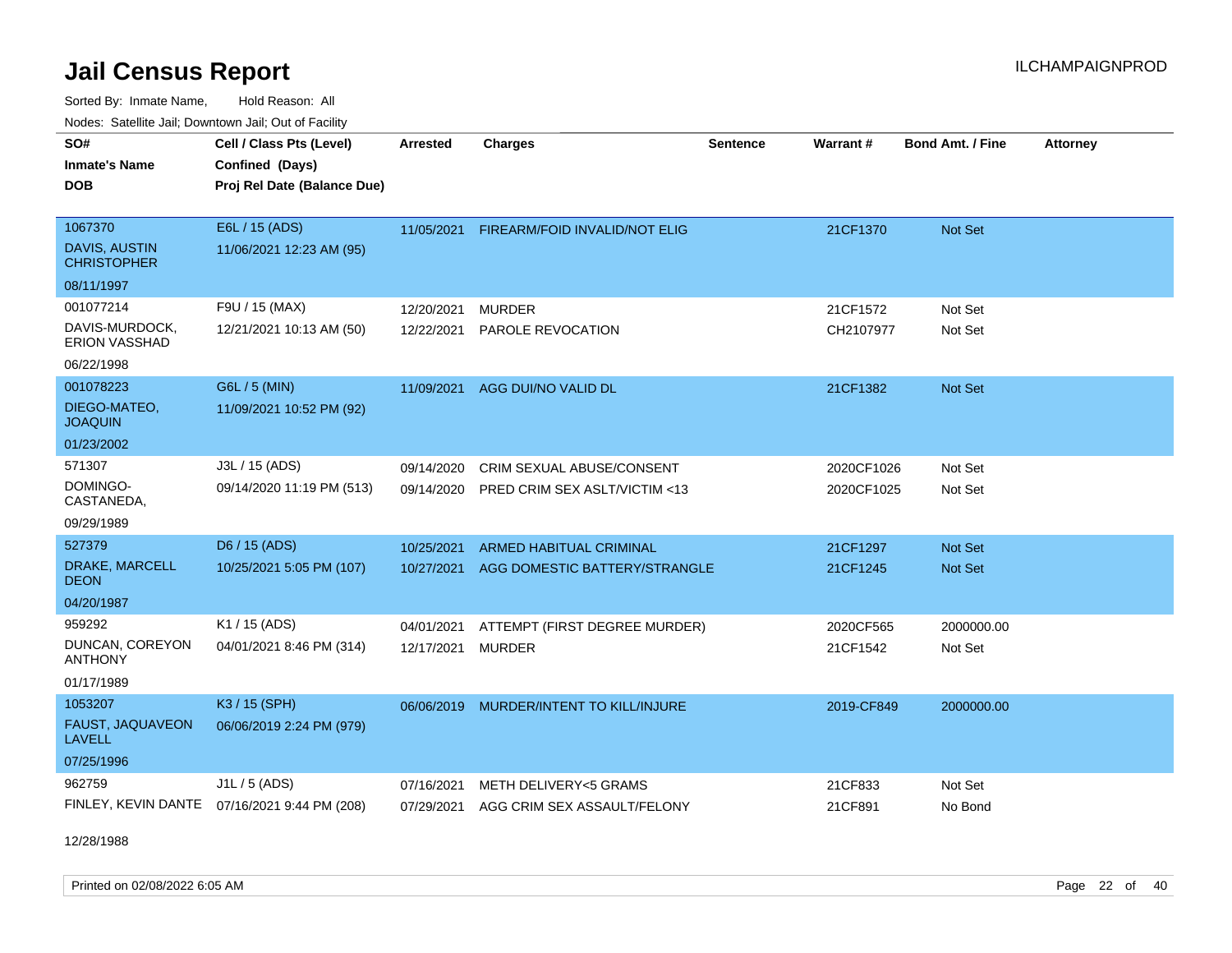| rouco. Calcinic Jan, Downtown Jan, Out of Facility |                                                                            |                 |                                         |                       |           |                         |                 |
|----------------------------------------------------|----------------------------------------------------------------------------|-----------------|-----------------------------------------|-----------------------|-----------|-------------------------|-----------------|
| SO#<br>Inmate's Name<br><b>DOB</b>                 | Cell / Class Pts (Level)<br>Confined (Days)<br>Proj Rel Date (Balance Due) | <b>Arrested</b> | <b>Charges</b>                          | <b>Sentence</b>       | Warrant#  | <b>Bond Amt. / Fine</b> | <b>Attorney</b> |
| 524764<br><b>FISCUS, ROBERT</b><br><b>LOWELL</b>   | G3L / 5 (MIN)<br>09/18/2021 10:50 AM (144)                                 |                 | 09/18/2021 METH DELIVERY/15<100 GRAMS   |                       | 21CF627   | 50000.00                |                 |
| 02/17/1986                                         |                                                                            |                 |                                         |                       |           |                         |                 |
| 1063104                                            | G9U / 5 (ADS)                                                              | 01/10/2022      | <b>VIOLATE ORDER PROTECTION</b>         |                       | 21CF1258  | 25000.00                |                 |
| FUSON, KEITH<br>EDWARD                             | 01/10/2022 9:14 PM (30)                                                    |                 | 01/10/2022 VIOLATE ORDER PROTECTION     |                       | 21CF1259  | 25000.00                |                 |
| 05/07/1987                                         |                                                                            |                 |                                         |                       |           |                         |                 |
| 32913                                              | I1 / 15 (ADS)                                                              | 12/03/2021      | <b>PRED CRIM SEX ASLT/VICTIM &lt;13</b> |                       | 21CF1481  | Not Set                 |                 |
| GROB, WARREN A,<br>Junior                          | 12/03/2021 4:24 PM (68)                                                    |                 |                                         |                       |           |                         |                 |
| 12/07/1950                                         |                                                                            |                 |                                         |                       |           |                         |                 |
| 1073611                                            | G3U / 5 (MIN)                                                              | 02/09/2021      | DELIVERY OF OR POSSESSION OF W/INT      |                       | 21CF160   | Not Set                 |                 |
| HAYES, CAMERON<br>TAYLOR MALEEK                    | 02/09/2021 3:10 PM (365)                                                   | 02/09/2021      | MFG 15>100 GR ECSTASY/ANALOG            |                       | 21CF121   | 500000.00               |                 |
| 08/10/1998                                         |                                                                            |                 |                                         |                       |           |                         |                 |
| 544770                                             | D3 / 10 (MED)                                                              | 08/14/2021      | AGG DOMESTIC BATTERY/STRANGLE           |                       | 2021CF514 | 25000.00                |                 |
| <b>HAYES, DEVON</b><br>JERMAINE                    | 08/14/2021 2:56 AM (179)                                                   | 08/14/2021      | AGGRAVATED DOMESTIC BATTERY             |                       | 21CF977   | No Bond                 |                 |
| 11/07/1987                                         |                                                                            |                 |                                         |                       |           |                         |                 |
| 972300                                             | F6U / 10 (MED)                                                             | 12/22/2021      | RESIDENTIAL BURGLARY                    |                       | 18CF1691  | 25000.00                |                 |
| HOLT, MICHAEL<br>TERRELL                           | 12/22/2021 8:36 AM (49)                                                    | 12/22/2021      | AGG CRIM SEX ABUSE/VICTIM <9            |                       | 19CF1277  | 250000.00               |                 |
| 12/25/1989                                         |                                                                            |                 |                                         |                       |           |                         |                 |
| 1063119                                            | J5L / 10 (MED)                                                             | 11/05/2021      | <b>BURGLARY</b>                         | 2y/6m (DOC) 2018CF877 |           | 10000.00                |                 |
| HUNT, KHALLEEL<br>MALIK                            | 11/05/2021 7:47 AM (96)                                                    |                 |                                         |                       |           |                         |                 |
| 03/28/1999                                         |                                                                            |                 |                                         |                       |           |                         |                 |
| 24308                                              | D <sub>2</sub> / 15 (MAX)                                                  | 06/03/2021      | <b>ROBBERY</b>                          |                       | 21CF625   | No Bond                 |                 |
| KWIATKOWSKI,<br>ROBERT JOHN                        | 06/03/2021 10:40 PM (251)                                                  |                 |                                         |                       |           |                         |                 |
| 08/08/1963                                         |                                                                            |                 |                                         |                       |           |                         |                 |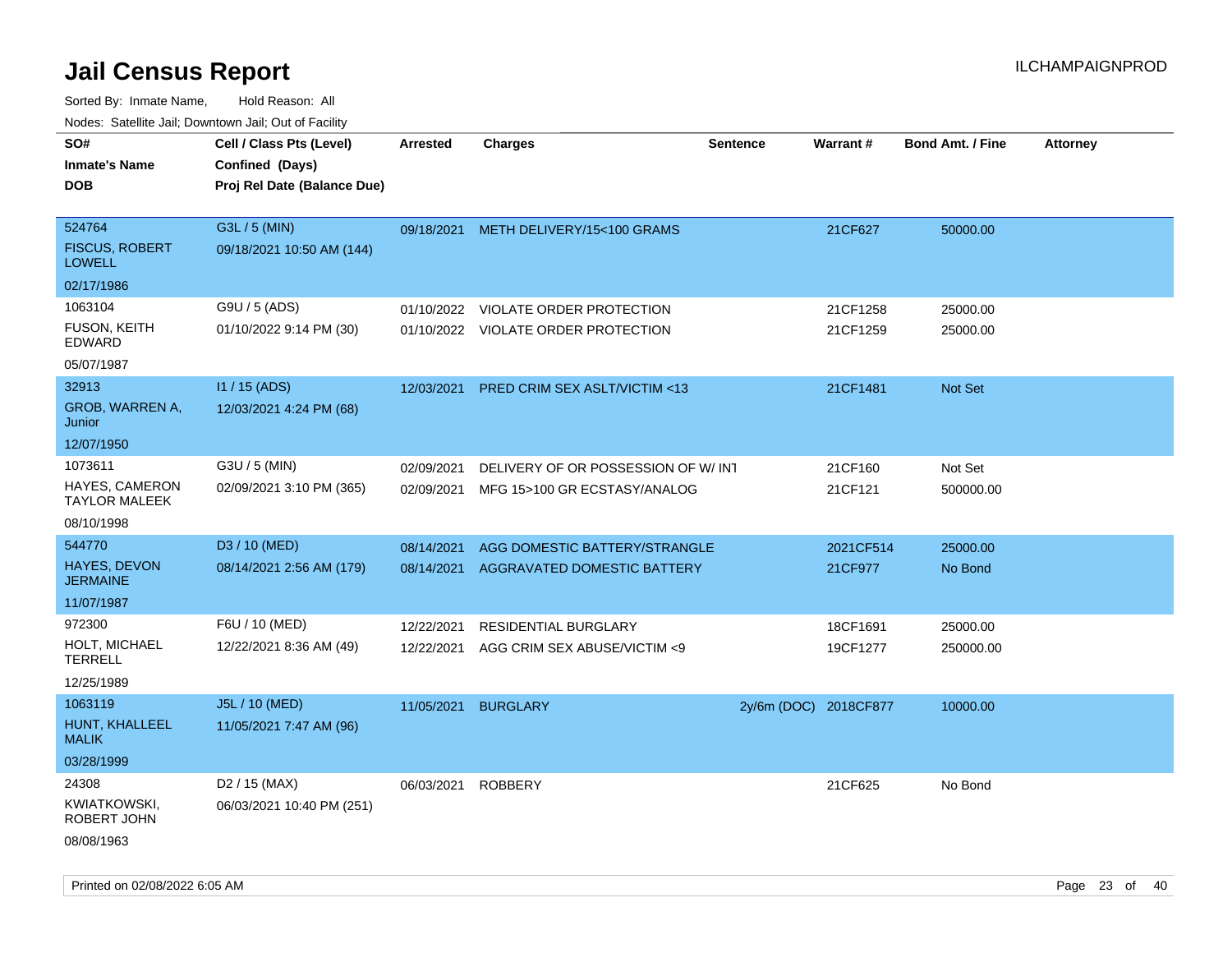| SO#                                       | Cell / Class Pts (Level)                   | <b>Arrested</b> | <b>Charges</b>                     | <b>Sentence</b> | Warrant#  | <b>Bond Amt. / Fine</b> | <b>Attorney</b> |
|-------------------------------------------|--------------------------------------------|-----------------|------------------------------------|-----------------|-----------|-------------------------|-----------------|
| <b>Inmate's Name</b>                      | Confined (Days)                            |                 |                                    |                 |           |                         |                 |
|                                           |                                            |                 |                                    |                 |           |                         |                 |
| <b>DOB</b>                                | Proj Rel Date (Balance Due)                |                 |                                    |                 |           |                         |                 |
|                                           |                                            |                 |                                    |                 |           |                         |                 |
| 1041648                                   | C8L / 15 (MAX)                             |                 | 01/11/2022 ARMED HABITUAL CRIMINAL |                 | 22CF41    | Not Set                 |                 |
| LANE, DEMETRIUS<br><b>LAQUAN</b>          | 01/11/2022 5:27 AM (29)                    |                 | 01/11/2022 PAROLE REVOCATION       |                 | CH2200221 | <b>Not Set</b>          |                 |
| 07/04/1996                                |                                            |                 |                                    |                 |           |                         |                 |
| 29681                                     | J2L / 15 (ADS)                             | 07/14/2020      | PREDATORY CRIMINAL SEX ASSLT/CHILD |                 | 20CF-781  | 250000.00               |                 |
| LENOIR, JOHN<br><b>CHRISTOPHER</b>        | 07/14/2020 12:51 PM (575)                  |                 |                                    |                 |           |                         |                 |
| 04/20/1966                                |                                            |                 |                                    |                 |           |                         |                 |
| 45113                                     | E2L / 15 (MAX)                             | 11/20/2021      | <b>ARMED HABITUAL CRIMINAL</b>     |                 | 21CF1424  | No Bond                 |                 |
| <b>MARTIN, JEREMIAH</b><br><b>FRANCIS</b> | 11/20/2021 1:18 AM (81)                    |                 |                                    |                 |           |                         |                 |
| 01/18/1977                                |                                            |                 |                                    |                 |           |                         |                 |
| 1000869                                   | C9L / 15 (MAX)                             | 09/11/2021      | FELON POSS/USE WEAPON/FIREARM      |                 | 21CF1102  | Not Set                 |                 |
| MARTIN, MANNIX<br><b>TILMOND</b>          | 09/12/2021 12:40 AM (150)                  |                 |                                    |                 |           |                         |                 |
| 07/19/1991                                |                                            |                 |                                    |                 |           |                         |                 |
| 1063030                                   | H4L / 15 (ADS)                             | 12/20/2021      | <b>MURDER</b>                      |                 | 21CF1571  | <b>Not Set</b>          |                 |
|                                           | MASON, RYAN ONEIAL 12/21/2021 9:30 AM (50) | 12/22/2021      | PAROLE REVOCATION                  |                 | CH2107979 | <b>Not Set</b>          |                 |
|                                           |                                            |                 |                                    |                 |           |                         |                 |
| 02/22/1991                                |                                            |                 |                                    |                 |           |                         |                 |
| 1066623                                   | G6U / 5 (MIN)                              | 11/17/2021      | MFG/DEL 15<100 GR COCA/ANALOG      |                 | 17CF1093  | 75000.00                |                 |
| MATA-OROZCO,<br><b>OLEGARIO</b>           | 11/17/2021 5:08 PM (84)                    |                 |                                    |                 |           |                         |                 |
| 03/06/1995                                |                                            |                 |                                    |                 |           |                         |                 |
| 001078249                                 | B3 / 10 (MED)                              | 08/07/2021      | FELON POSS/USE WEAPON/FIREARM      |                 | 21CF947   | <b>Not Set</b>          |                 |
| MCCLENDON, CALVIN<br>M                    | 08/07/2021 8:56 AM (186)                   |                 |                                    |                 |           |                         |                 |
| 04/29/1990                                |                                            |                 |                                    |                 |           |                         |                 |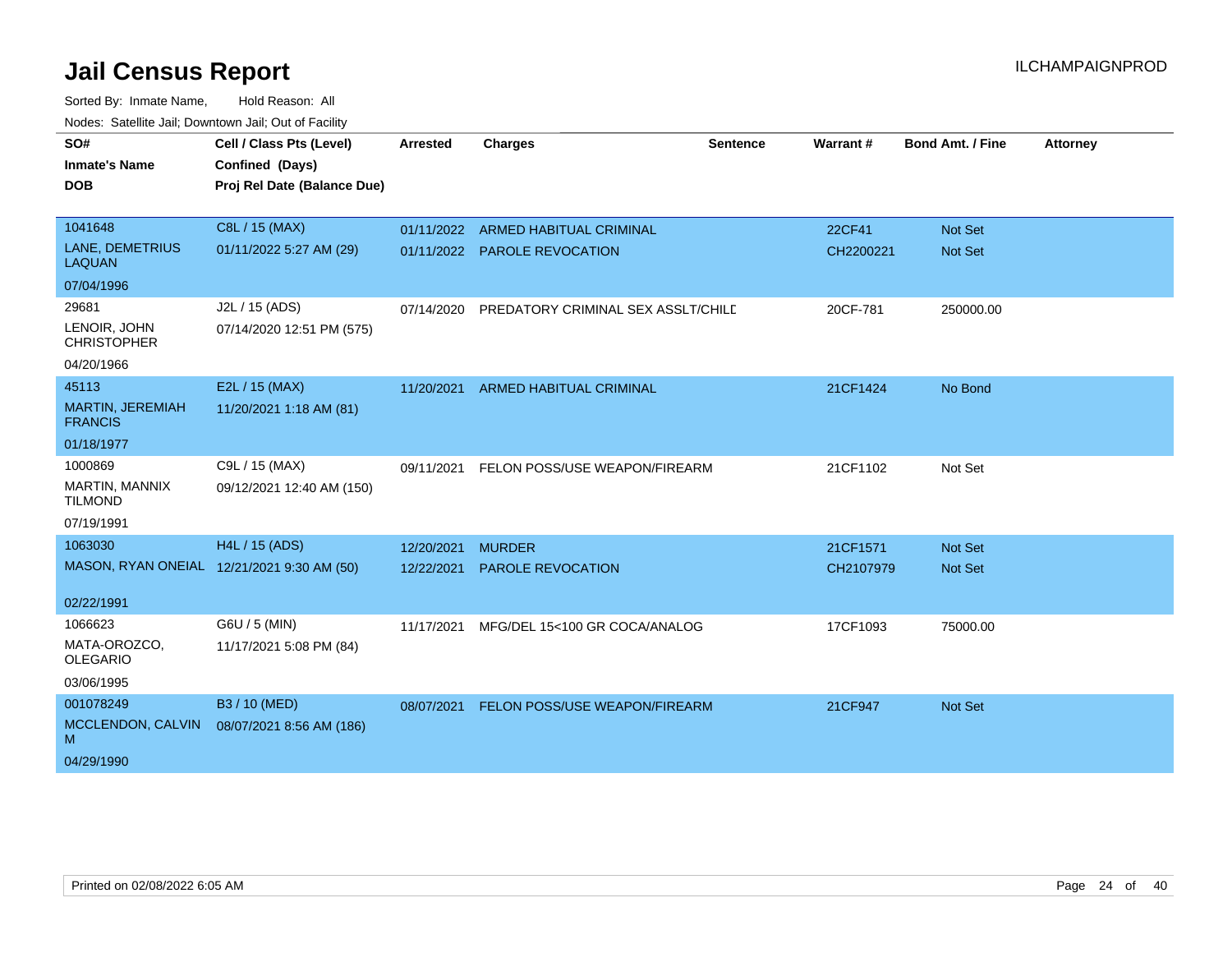| SO#<br><b>Inmate's Name</b><br><b>DOB</b>                     | Cell / Class Pts (Level)<br>Confined (Days)<br>Proj Rel Date (Balance Due) | <b>Arrested</b>                                      | <b>Charges</b>                                                                                                                                                    | <b>Sentence</b> | <b>Warrant#</b>                                     | <b>Bond Amt. / Fine</b>                                | <b>Attorney</b> |
|---------------------------------------------------------------|----------------------------------------------------------------------------|------------------------------------------------------|-------------------------------------------------------------------------------------------------------------------------------------------------------------------|-----------------|-----------------------------------------------------|--------------------------------------------------------|-----------------|
| 43476<br><b>MERRICK, BRIAN</b><br><b>MATHEW</b><br>06/01/1974 | G8U / 5 (MIN)<br>01/25/2022 12:40 PM (15)                                  | 01/25/2022<br>01/25/2022<br>01/25/2022<br>01/25/2022 | POSSESSING A CONTROLLED SUBSTAND<br>POSSESSION OF METH<5 GRAMS<br>POSSESSION OF METH< 5 GRAMS<br>METH DELIVERY<5 GRAMS<br>01/25/2022 DRIVING RVK/SUSP DUI/SSS 4-9 |                 | 22CF109<br>20CF450<br>21CF116<br>21CF170<br>21CF730 | <b>Not Set</b><br>690.00<br>690.00<br>940.00<br>440.00 |                 |
| 40235<br>MERRIWEATHER,<br><b>MARCUS TODD</b><br>11/28/1967    | G9L / 5 (MIN)<br>10/04/2021 4:41 PM (128)                                  | 10/04/2021                                           | AGG DUI/4                                                                                                                                                         |                 | 2021CF1145                                          | 35000.00                                               |                 |
| 1040273<br>METCALFE, LANELL<br><b>JARON</b><br>09/22/1988     | E5U / 15 (ADS)<br>09/30/2021 11:32 PM (132)                                | 09/30/2021                                           | <b>PRED CRIM SEX ASLT/VICTIM &lt;13</b>                                                                                                                           |                 | 21CF329                                             | 500000.00                                              |                 |
| 1075635<br>MILES, DEVLON VON,<br>Junior<br>11/04/2000         | B <sub>2</sub> / 10 (ADS)<br>05/11/2021 10:39 PM (274)                     | 05/11/2021<br>05/11/2021                             | MFG/DEL CANNABIS/30-500 GRAMS<br>AGG DISCHARGE FIREARM/OCC VEH                                                                                                    |                 | 20CF1402<br>21CF538                                 | 100000.00<br>Not Set                                   |                 |
| 48033<br>MOORE,<br><b>CHRISTOPHER ALLEN</b><br>07/02/1976     | G7L / 5 (MIN)<br>12/04/2021 4:38 PM (67)                                   | 12/04/2021                                           | DOMESTIC BATTERY/OTHER PRIOR                                                                                                                                      | 4y (DOC)        | 21CF1482                                            | <b>Not Set</b>                                         |                 |
| 1069209<br>MOORE, DEVONTE<br>JAMAL<br>09/24/1995              | H <sub>1</sub> L / 10 (ADS)<br>04/07/2021 6:25 PM (308)                    | 04/07/2021                                           | AGG BATTERY/GREAT BODILY HARM                                                                                                                                     |                 | 21CF376                                             | Not Set                                                |                 |
| 1074169<br>07/04/1988                                         | C2L / 10 (MED)<br>PANZER, IAN RICHARD 12/21/2021 2:24 PM (50)              | 12/21/2021                                           | AGGRAVATED DOMESTIC BATTERY                                                                                                                                       |                 | 21CF1567                                            | Not Set                                                |                 |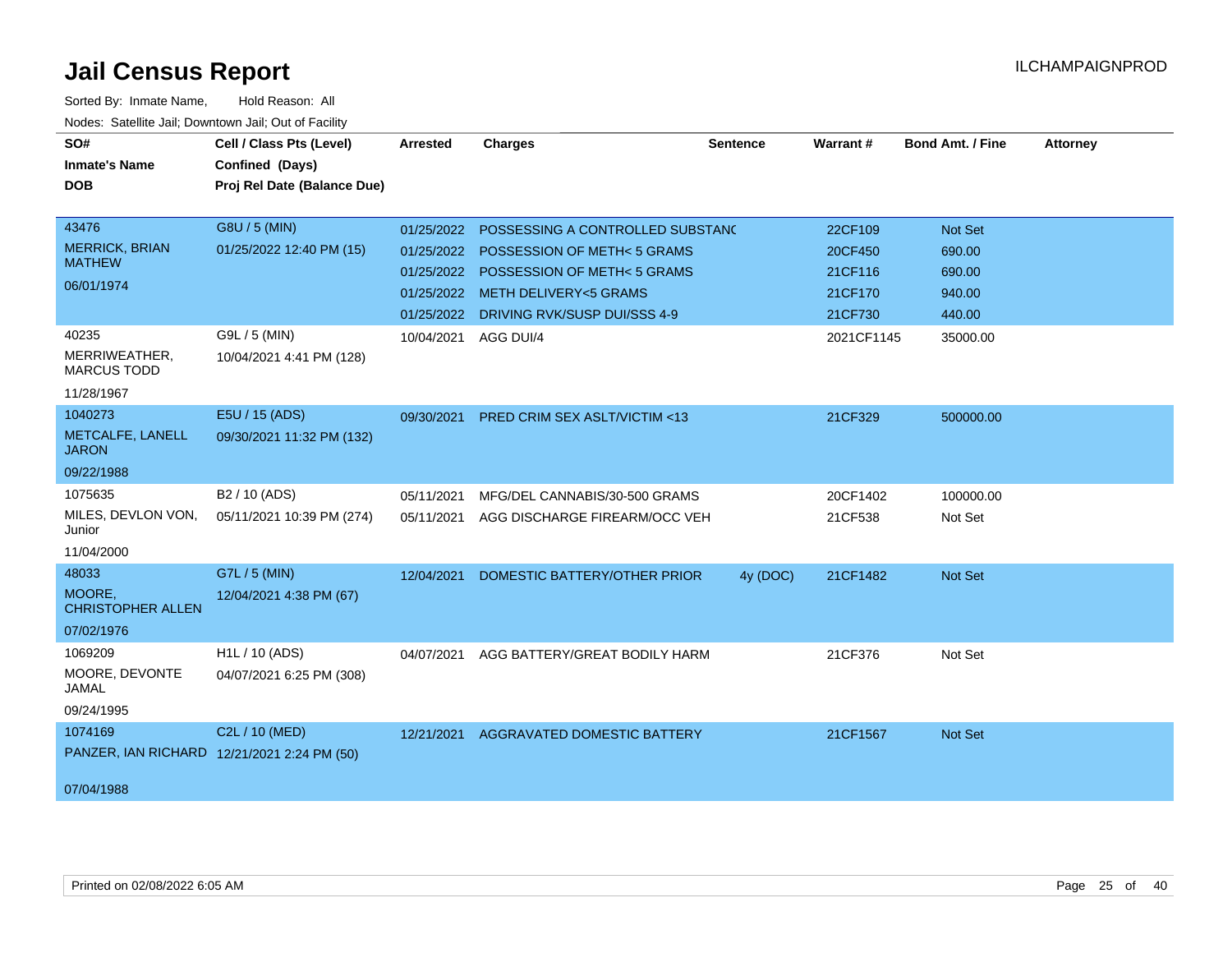| ivouss. Satellite Jali, Downtown Jali, Out of Facility |                                            |                          |                                                       |                 |              |                         |                 |
|--------------------------------------------------------|--------------------------------------------|--------------------------|-------------------------------------------------------|-----------------|--------------|-------------------------|-----------------|
| SO#                                                    | Cell / Class Pts (Level)                   | <b>Arrested</b>          | <b>Charges</b>                                        | <b>Sentence</b> | Warrant#     | <b>Bond Amt. / Fine</b> | <b>Attorney</b> |
| Inmate's Name                                          | Confined (Days)                            |                          |                                                       |                 |              |                         |                 |
| DOB                                                    | Proj Rel Date (Balance Due)                |                          |                                                       |                 |              |                         |                 |
| 61251                                                  | E4L / 15 (ADS)                             | 12/27/2021               | <b>PRED CRIM SEX ASLT/VICTIM &lt;13</b>               |                 | 21CF651      | No Bond                 |                 |
| PETMECKY, JOHN<br><b>ROBERT</b>                        | 12/27/2021 1:52 PM (44)                    |                          |                                                       |                 |              |                         |                 |
| 03/09/1983                                             |                                            |                          |                                                       |                 |              |                         |                 |
| 1022441                                                | 14 / 10 (ADS)                              | 10/27/2021               | AGG BATTERY/PEACE OFFICER                             |                 | 2021 CF 12   | No Bond                 |                 |
| PICKENS, DONTRELL<br>DEMAR                             | 10/27/2021 1:39 PM (105)                   | 10/27/2021               | AGG BATTERY/PEACE OFFICER                             |                 | 2020 CF 1488 | No Bond                 |                 |
| 12/10/1993                                             |                                            |                          |                                                       |                 |              |                         |                 |
| 1063325                                                | C6L / 10 (MED)                             |                          | 01/13/2022 VIO BAIL BOND/CLASS A OFFENSE              |                 | 22CM17       | Not Set                 |                 |
| PICKENS, JOSEPH<br><b>PARNELL</b>                      | 01/14/2022 12:28 AM (26)                   |                          |                                                       |                 |              |                         |                 |
| 04/27/1978                                             |                                            |                          |                                                       |                 |              |                         |                 |
| 001077783                                              | 15 / 10 (ADS)                              |                          | 01/05/2022 AGGRAVATED BATTERY                         |                 | 21CF325      | Not Set                 |                 |
| RIVERA, DARYL<br>ANTONIO                               | 01/05/2022 4:20 PM (35)                    |                          |                                                       |                 |              |                         |                 |
| 11/14/1981                                             |                                            |                          |                                                       |                 |              |                         |                 |
| 1072114                                                | C5L / 15 (SPH)                             | 01/17/2021               | ATTEMPT (FIRST DEGREE MURDER)                         |                 | 2021CF65     | Not Set                 |                 |
| <b>LEVON</b>                                           | ROBINSON, DONNELL 01/17/2021 2:40 PM (388) | 01/17/2021<br>02/17/2021 | ARMED ROBBERY/NO FIREARM<br><b>AGGRAVATED BATTERY</b> | 4y (DOC)        | 2020CF824    | 75000.00<br>250000.00   |                 |
| 10/23/2000                                             |                                            |                          |                                                       |                 |              |                         |                 |
| 1068592                                                | J7L / 15 (ADS)                             | 11/12/2021               | <b>BURGLARY</b>                                       | 2y (DOC)        | 21CF1393     | Not Set                 |                 |
| ROSS, TEVONTAE<br>TERRANCE                             | 11/12/2021 8:41 AM (89)                    |                          |                                                       |                 |              |                         |                 |
| 12/15/1998                                             |                                            |                          |                                                       |                 |              |                         |                 |
| 59178                                                  | F8L / 15 (MAX)                             | 12/13/2021               | AGG DISCHARGE FIREARM/OCC VEH                         |                 | 21CF1274     | 1500000.00              |                 |
| <b>SANDERS, MICHAEL</b><br>JEAN                        | 12/13/2021 4:17 PM (58)                    |                          |                                                       |                 |              |                         |                 |
| 12/22/1967                                             |                                            |                          |                                                       |                 |              |                         |                 |
| 001078704                                              | F7U / 15 (MAX)                             | 12/21/2021               | MURDER/INTENT TO KILL/INJURE                          |                 | 21CF1575     | Not Set                 |                 |
| SHORTER, JAQUAN<br><b>MAURICE</b>                      | 12/23/2021 1:23 AM (48)                    |                          |                                                       |                 |              |                         |                 |
| 10/08/1998                                             |                                            |                          |                                                       |                 |              |                         |                 |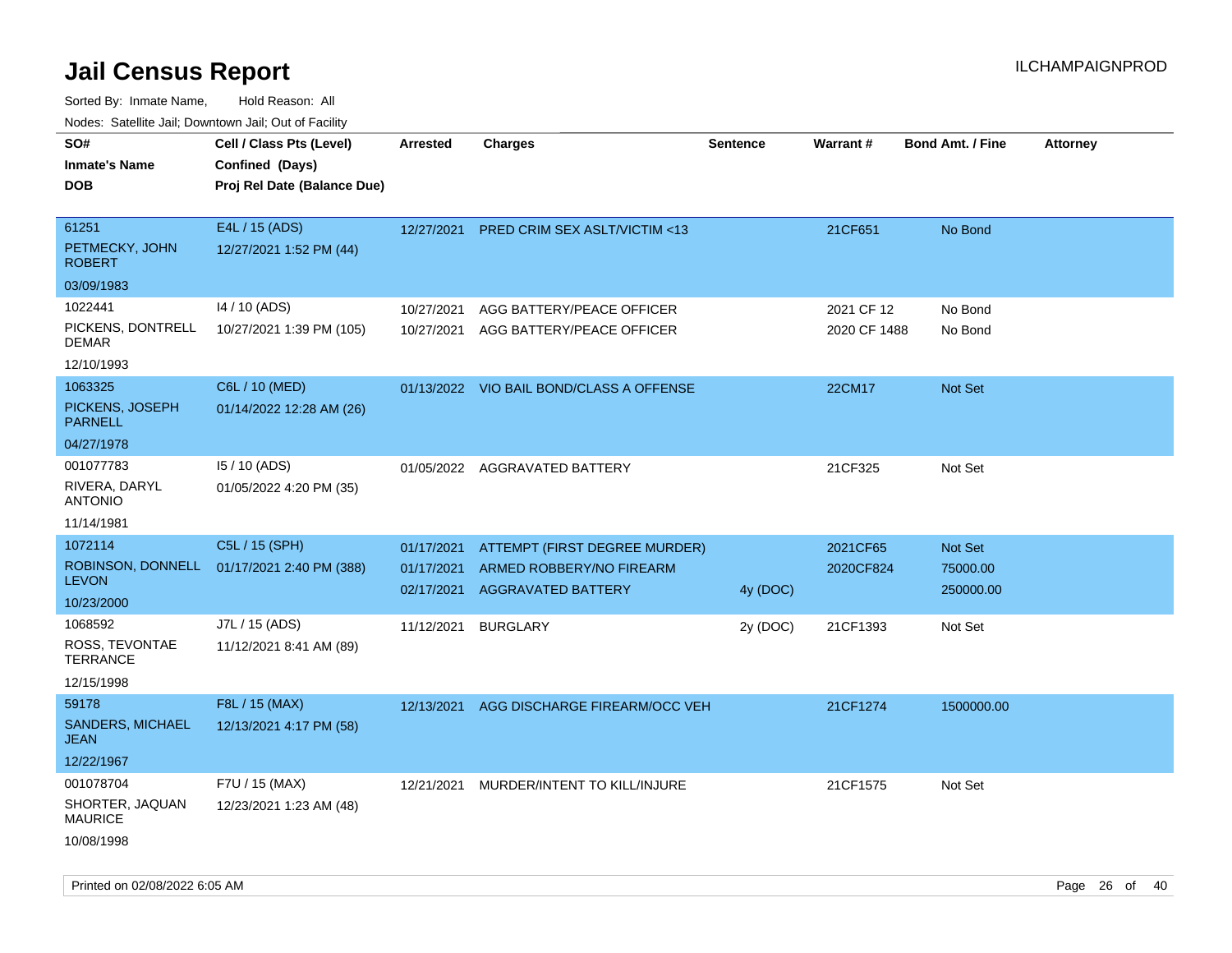| rougs. Calcing Jan, Downtown Jan, Out of Facinty |                             |                   |                                         |          |            |                         |                 |
|--------------------------------------------------|-----------------------------|-------------------|-----------------------------------------|----------|------------|-------------------------|-----------------|
| SO#                                              | Cell / Class Pts (Level)    | <b>Arrested</b>   | <b>Charges</b>                          | Sentence | Warrant#   | <b>Bond Amt. / Fine</b> | <b>Attorney</b> |
| <b>Inmate's Name</b>                             | Confined (Days)             |                   |                                         |          |            |                         |                 |
| <b>DOB</b>                                       | Proj Rel Date (Balance Due) |                   |                                         |          |            |                         |                 |
|                                                  |                             |                   |                                         |          |            |                         |                 |
| 47195                                            | G8L / 5 (MIN)               | 12/27/2021        | <b>RESIDENTIAL BURGLARY</b>             |          | 2020CF1222 | 10000.00                |                 |
| SIMMONS, JAMES<br><b>ROBERT</b>                  | 12/27/2021 8:42 AM (44)     | 12/28/2021        | <b>RESIDENTIAL BURGLARY</b>             |          | 2021CF1596 | <b>Not Set</b>          |                 |
| 03/13/1975                                       |                             |                   |                                         |          |            |                         |                 |
| 1057312                                          | G5U / 5 (MIN)               | 11/10/2021        | HOME INVASION/FIREARM                   | 7y (DOC) | 21CF1388   | Not Set                 |                 |
| STARKS, RAMEON<br><b>TAHZIER</b>                 | 11/10/2021 9:51 PM (91)     |                   |                                         |          |            |                         |                 |
| 12/18/1996                                       |                             |                   |                                         |          |            |                         |                 |
| 1064798                                          | B1 / 15 (ADS)               | 01/17/2022 MURDER |                                         |          | 2021CF695  | 1500000.00              |                 |
| <b>STENNIS, BRUCE</b><br><b>DEONTAY</b>          | 01/17/2022 1:29 PM (23)     |                   | 01/17/2022 MFG/DEL 1<15 GR COCAINE/ANLG |          | 21CF520    | 50000.00                |                 |
| 08/12/1998                                       |                             |                   |                                         |          |            |                         |                 |
| 65920                                            | F3L / 15 (MAX)              | 12/21/2021        | ARMED ROBBERY/ARMED W/FIREARM           |          | 2021CF1543 | 100000.00               |                 |
| TAPSCOTT,<br><b>CORNELIUS</b>                    | 12/21/2021 10:57 PM (50)    |                   |                                         |          |            |                         |                 |
| 07/14/1985                                       |                             |                   |                                         |          |            |                         |                 |
| 1068839                                          | F4L / 15 (MAX)              | 08/07/2020        | <b>HOMICIDE</b>                         |          | 2020-CF851 | 1000000.00              |                 |
| <b>TAYLOR, LONDON</b><br><b>JAVON</b>            | 08/07/2020 10:30 AM (551)   |                   |                                         |          |            |                         |                 |
| 08/16/1999                                       |                             |                   |                                         |          |            |                         |                 |
| 1004142                                          | F2U / 15 (MAX)              | 10/27/2021        | POSSESSION OF METH/15<100GRAMS          |          | 2021CF1298 | 1500000.00              |                 |
| TOY, KAYON LARENZ                                | 10/22/2021 1:01 PM (110)    |                   |                                         |          |            |                         |                 |
| 09/12/1991                                       |                             |                   |                                         |          |            |                         |                 |
| 1056971                                          | D <sub>4</sub> / 10 (ADS)   | 08/07/2021        | FELON POSS/USE WEAPON/FIREARM           |          | 21CF948    | No Bond                 |                 |
| <b>TRAVIS, DENZEL</b><br><b>DANTRELL</b>         | 08/07/2021 7:36 AM (186)    | 08/08/2021        | AGG BATTERY/PUBLIC PLACE                |          | 2020CF647  | 25000.00                |                 |
| 03/21/1993                                       |                             |                   |                                         |          |            |                         |                 |
| 001078250                                        | F2L / 10 (MED)              | 08/07/2021        | FELON POSS WEAPON/BODY ARMOR            |          | 21CF950    | Not Set                 |                 |
| <b>TRAVIS, JORDAN</b><br>TESHAUN                 | 08/07/2021 10:27 AM (186)   |                   |                                         |          |            |                         |                 |
| 03/03/1996                                       |                             |                   |                                         |          |            |                         |                 |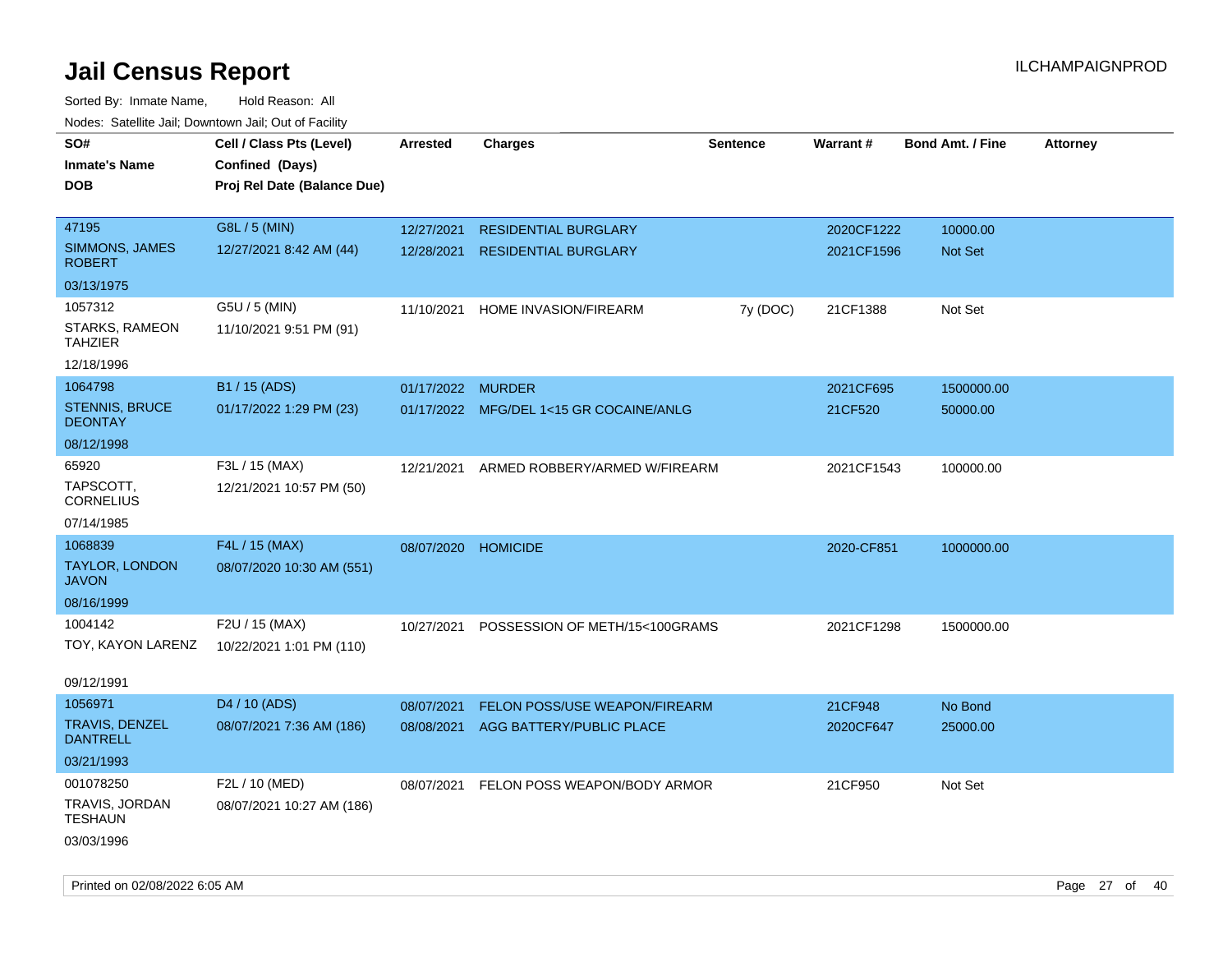| roaco. Catolino dall, Downtown dall, Out of Fability |                                                                            |                 |                                         |                 |           |                         |                 |
|------------------------------------------------------|----------------------------------------------------------------------------|-----------------|-----------------------------------------|-----------------|-----------|-------------------------|-----------------|
| SO#<br><b>Inmate's Name</b><br><b>DOB</b>            | Cell / Class Pts (Level)<br>Confined (Days)<br>Proj Rel Date (Balance Due) | <b>Arrested</b> | <b>Charges</b>                          | <b>Sentence</b> | Warrant#  | <b>Bond Amt. / Fine</b> | <b>Attorney</b> |
|                                                      |                                                                            |                 |                                         |                 |           |                         |                 |
| 56994                                                | A1L / 15 (SPH)                                                             | 12/09/2021      | STALKING/CAUSE FEAR FOR SAFETY          |                 | 21CF1514  | <b>Not Set</b>          |                 |
| <b>TURNER, ROBERT</b><br><b>EARL, Senior</b>         | 12/09/2021 9:23 PM (62)                                                    | 12/13/2021      | <b>PAROLE REVOCATION</b>                |                 | CH2107735 | <b>Not Set</b>          |                 |
| 09/07/1982                                           |                                                                            |                 |                                         |                 |           |                         |                 |
| 30108                                                | J4L / 15 (ADS)                                                             | 07/30/2021      | <b>MURDER</b>                           |                 | 21CF902   | 2000000.00              |                 |
| VANDYKE, DARYL<br><b>ANTHONY</b>                     | 07/30/2021 8:29 PM (194)                                                   |                 |                                         |                 |           |                         |                 |
| 10/04/1965                                           |                                                                            |                 |                                         |                 |           |                         |                 |
| 968681                                               | D5 / 15 (ADS)                                                              | 08/27/2021      | AGG CRIM SX AB/VIC 13<18/TRUST          |                 | 2020CF499 | 250000.00               |                 |
| <b>WADE, DEMETRIUS</b><br><b>DARYL</b>               | 08/27/2021 2:25 AM (166)                                                   | 08/27/2021      | <b>INDIRECT CRIMINAL CONTEMPT</b>       | 3y (DOC)        | 2021CC16  | No Bond                 |                 |
| 01/07/1987                                           |                                                                            |                 |                                         |                 |           |                         |                 |
| 1070971                                              | H3L / 5 (ADS)                                                              | 12/07/2021      | <b>IDENTITY THEFT/&lt;\$300</b>         |                 | 20CF922   | Not Set                 |                 |
| <b>WEIR, CLINTON</b><br><b>HOWARD</b>                | 12/08/2021 3:45 AM (63)                                                    | 12/07/2021      | <b>RECKLESS DRIVING</b>                 |                 | 19TR2348  | Not Set                 |                 |
| 03/15/1983                                           |                                                                            |                 |                                         |                 |           |                         |                 |
| 54212                                                | E3U / 10 (ADS)                                                             | 12/21/2021      | ARMED VIOLENCE/CATEGORY I               |                 | 21CF1576  | Not Set                 |                 |
| <b>WHITLOCK, GEORGE</b>                              | 12/21/2021 1:20 PM (50)                                                    | 12/21/2021      | RECEIVE/POSS/SELL STOLEN VEH            |                 | 2021CF669 | 10000.00                |                 |
| ABRAM                                                |                                                                            | 12/21/2021      | <b>VIOLATE ORDER PROTECTION</b>         |                 | 2021CM391 | 1000.00                 |                 |
| 11/10/1978                                           |                                                                            |                 |                                         |                 |           |                         |                 |
| 001078709                                            | F3U / 15 (MAX)                                                             |                 | 12/22/2021 ARMED VIOLENCE/CATEGORY I    |                 | 21CF1586  | Not Set                 |                 |
| WILLIAMS, DAVID LEE                                  | 12/22/2021 11:00 AM (49)                                                   |                 |                                         |                 |           |                         |                 |
| 12/18/1989                                           |                                                                            |                 |                                         |                 |           |                         |                 |
| 1058072                                              | A2U / 15 (SPH)                                                             | 02/25/2021      | ARMED HABITUAL CRIMINAL                 |                 |           | <b>Not Set</b>          |                 |
| <b>WILLIAMS, KENNETH</b><br><b>BERNARD</b>           | 02/25/2021 3:24 PM (349)                                                   |                 |                                         |                 |           |                         |                 |
| 10/04/1985                                           |                                                                            |                 |                                         |                 |           |                         |                 |
| 996311                                               | F7L / 10 (MED)                                                             |                 | 01/12/2022 RECEIVE/POSS/SELL STOLEN VEH | 3y (DOC)        | 2021CF524 | No Bond                 |                 |
| WILLIAMS,<br>TRAYSHAUN DEVONTA                       | 01/12/2022 5:31 PM (28)                                                    |                 |                                         |                 |           |                         |                 |
| 02/18/1992                                           |                                                                            |                 |                                         |                 |           |                         |                 |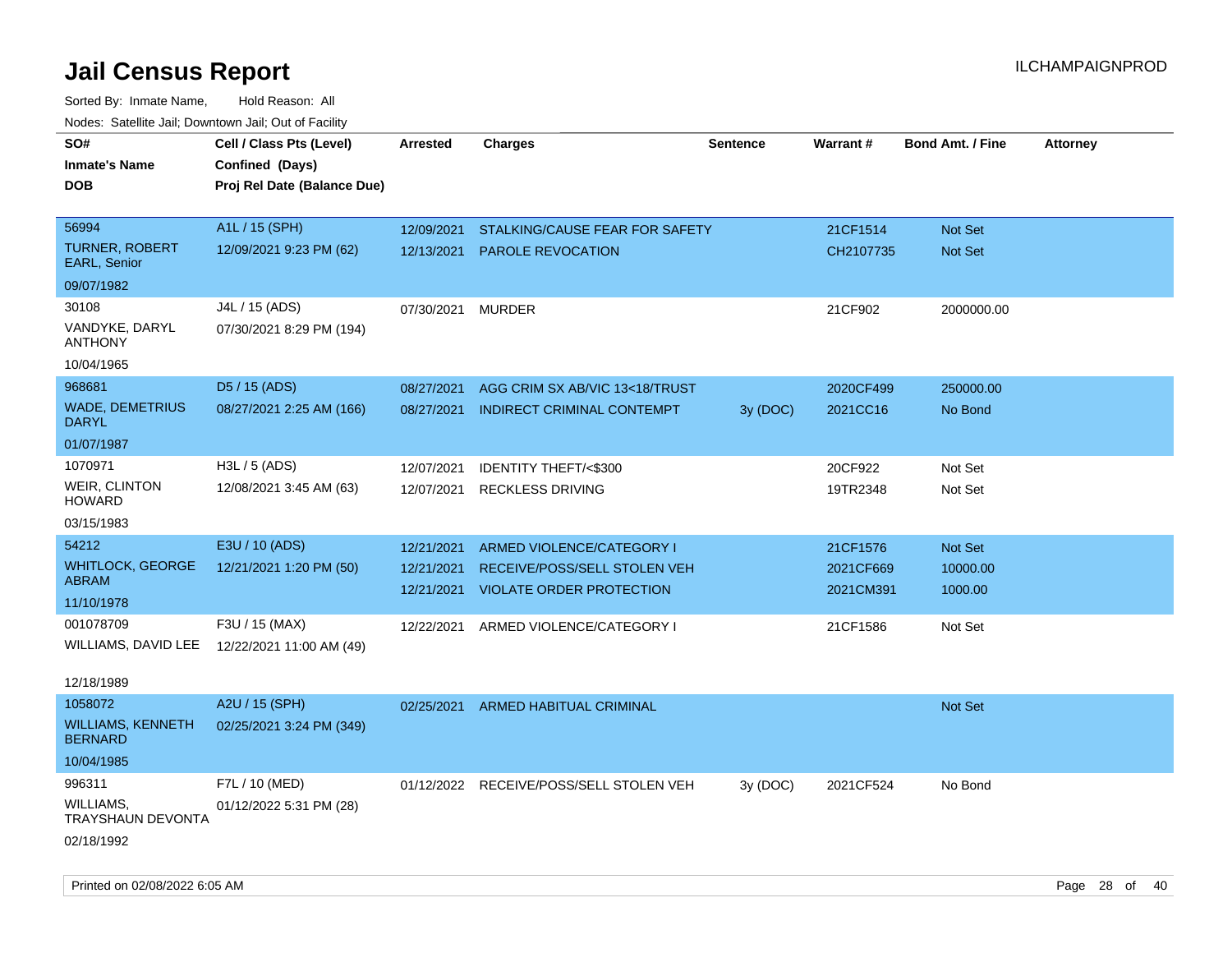| SO#<br><b>Inmate's Name</b><br><b>DOB</b>           | Cell / Class Pts (Level)<br>Confined (Days)<br>Proj Rel Date (Balance Due) | Arrested   | <b>Charges</b>                 | <b>Sentence</b> | Warrant#    | <b>Bond Amt. / Fine</b> | <b>Attorney</b> |
|-----------------------------------------------------|----------------------------------------------------------------------------|------------|--------------------------------|-----------------|-------------|-------------------------|-----------------|
| 001078711<br><b>WILLIS, RANDY</b><br><b>RAMEEL</b>  | F9L / 10 (MED)<br>12/22/2021 4:15 PM (49)                                  | 12/22/2021 | AGG DISCHARGE FIREARM/OCC BLDG |                 | 21CF1585    | Not Set                 |                 |
| 09/10/2003                                          |                                                                            |            |                                |                 |             |                         |                 |
| 9326<br>YOUNG, ANTHONY<br><b>PAUL</b><br>03/13/1954 | $12/5$ (ADS)<br>06/14/2021 12:07 PM (240)                                  | 06/14/2021 | <b>BURGLARY</b>                |                 | 2020-CF-625 | Not Set                 |                 |
| <b>Total Downtown Jail: 71</b>                      |                                                                            | Males: 71  | Unknown: 0<br>Females: 0       |                 |             |                         |                 |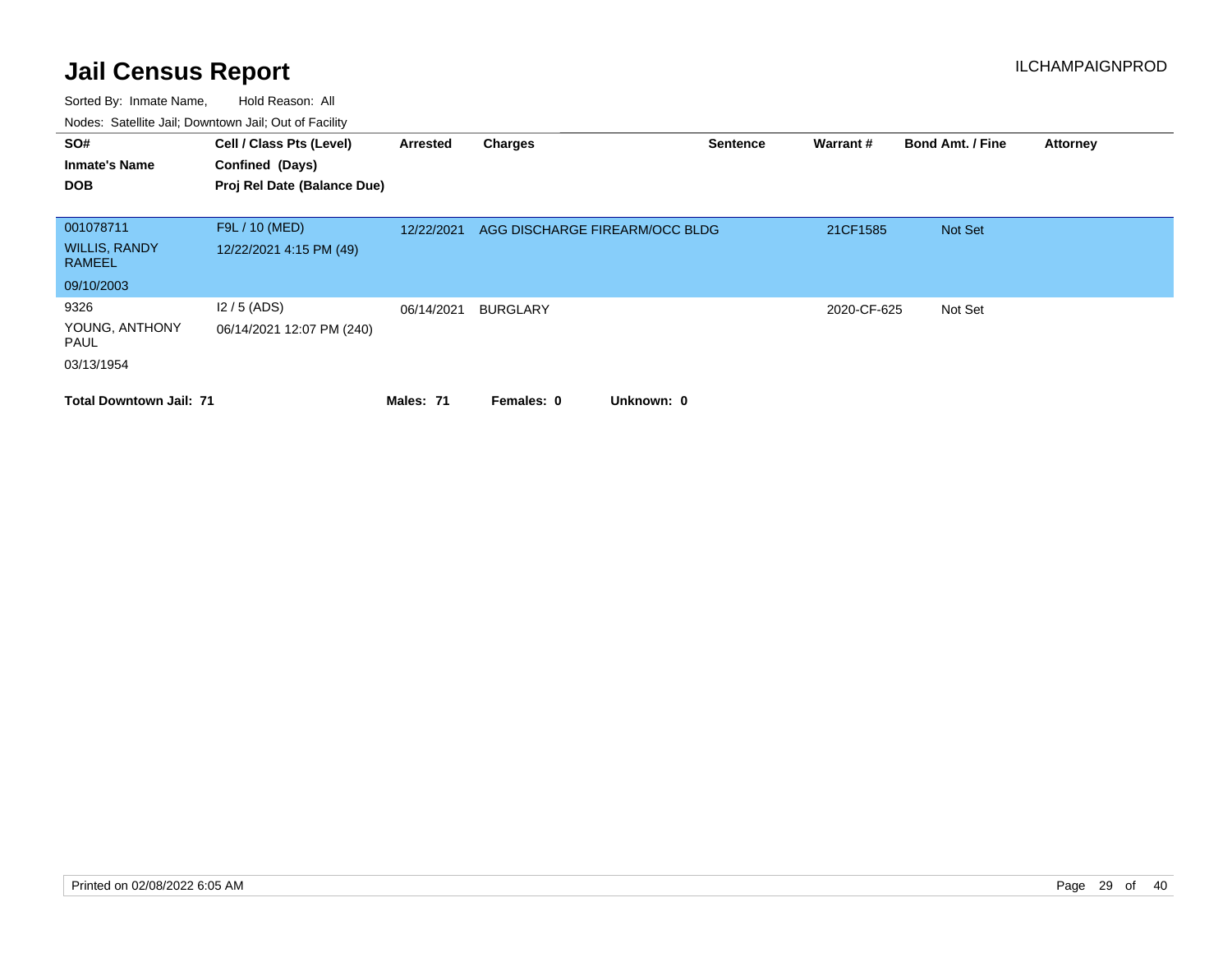|  | <b>Out of Facility</b> |  |
|--|------------------------|--|
|  |                        |  |

| SO#<br><b>Inmate's Name</b>              | Cell / Class Pts (Level)<br>Confined (Days) | <b>Arrested</b> | <b>Charges</b>                     | <b>Sentence</b> | Warrant#  | <b>Bond Amt. / Fine</b> | <b>Attorney</b> |
|------------------------------------------|---------------------------------------------|-----------------|------------------------------------|-----------------|-----------|-------------------------|-----------------|
| <b>DOB</b>                               | Proj Rel Date (Balance Due)                 |                 |                                    |                 |           |                         |                 |
|                                          |                                             |                 |                                    |                 |           |                         |                 |
| 61095                                    | <b>KAN / 10 (ADS)</b>                       | 05/02/2021      | HOME INVASION/CAUSE INJURY         |                 | 2021CF323 | 100000.00               |                 |
| <b>AMOS, DERRICK</b><br><b>JAMES</b>     | 05/02/2021 9:02 PM (283)                    |                 |                                    |                 |           |                         |                 |
| 06/12/1985                               |                                             |                 |                                    |                 |           |                         |                 |
| 19971                                    | <b>EHD</b>                                  | 11/09/2021      | DRIVING RVK/SUSP DUI/SSS 4-9       |                 | 2021CF968 | Not Set                 |                 |
| <b>LYNN</b>                              | BARNESKE, RAYMOND 11/09/2021 9:32 AM (92)   |                 |                                    |                 |           |                         |                 |
| 08/17/1961                               | 5/6/2022 (0.00)                             |                 |                                    |                 |           |                         |                 |
| 516062                                   | <b>KAN / 15 (MAX)</b>                       | 02/22/2021      | AGG DISCH FIR/VEH/PC OFF/FRMAN     |                 | 21CF210   | No Bond                 |                 |
| <b>BENNETT, JOHN</b><br><b>MICHAEL</b>   | 02/22/2021 10:47 AM (352)                   | 02/22/2021      | <b>PHONE HARASSMENT/2+</b>         |                 | 20CF194   | 5000.00                 |                 |
| 04/30/1986                               |                                             |                 |                                    |                 |           |                         |                 |
| 33993                                    | <b>KAN / 10 (MED)</b>                       | 06/14/2021      | AGGRAVATED DOMESTIC BATTERY        |                 | 21CF688   | Not Set                 |                 |
| <b>BOOKER, STEPHON</b>                   | 06/14/2021 7:42 PM (240)                    | 06/14/2021      | POSSESSING A CONTROLLED SUBSTANC   |                 | 21CF657   | Not Set                 |                 |
| <b>MONTELL</b>                           |                                             | 06/14/2021      | <b>PAROLE REVOCATION</b>           |                 | CH2103612 | No Bond                 |                 |
| 06/11/1971                               |                                             |                 |                                    |                 |           |                         |                 |
| 1074315                                  | <b>KAN / 15 (MAX)</b>                       | 07/27/2021      | AGG DISCHARGE FIREARM/VEH/SCH      |                 | 21CF927   | Not Set                 |                 |
| <b>BRIGGS, PATRICK</b><br><b>MONTAY</b>  | 08/03/2021 4:56 PM (190)                    |                 |                                    |                 |           |                         |                 |
| 08/05/2001                               |                                             |                 |                                    |                 |           |                         |                 |
| 001078065                                | KAN / 10 (ADS)                              | 06/17/2021      | AGG BATTERY/DISCHARGE FIREARM      |                 | 21CF704   | 1000000.00              |                 |
| <b>BROWN, CHARMAN</b><br>LAKEEF          | 06/17/2021 12:32 PM (237)                   |                 |                                    |                 |           |                         |                 |
| 11/30/2002                               |                                             |                 |                                    |                 |           |                         |                 |
| 1038554                                  | <b>KAN / 15 (MAX)</b>                       | 08/18/2021      | DELIVERY OF OR POSSESSION OF W/INT |                 | 21CF1009  | No Bond                 |                 |
| <b>BROWN, CORRION</b><br><b>DEVONTAE</b> | 08/18/2021 5:40 PM (175)                    | 08/18/2021      | <b>ARMED HABITUAL CRIMINAL</b>     |                 | 21CF1162  | <b>Not Set</b>          |                 |
| 04/19/1995                               |                                             |                 |                                    |                 |           |                         |                 |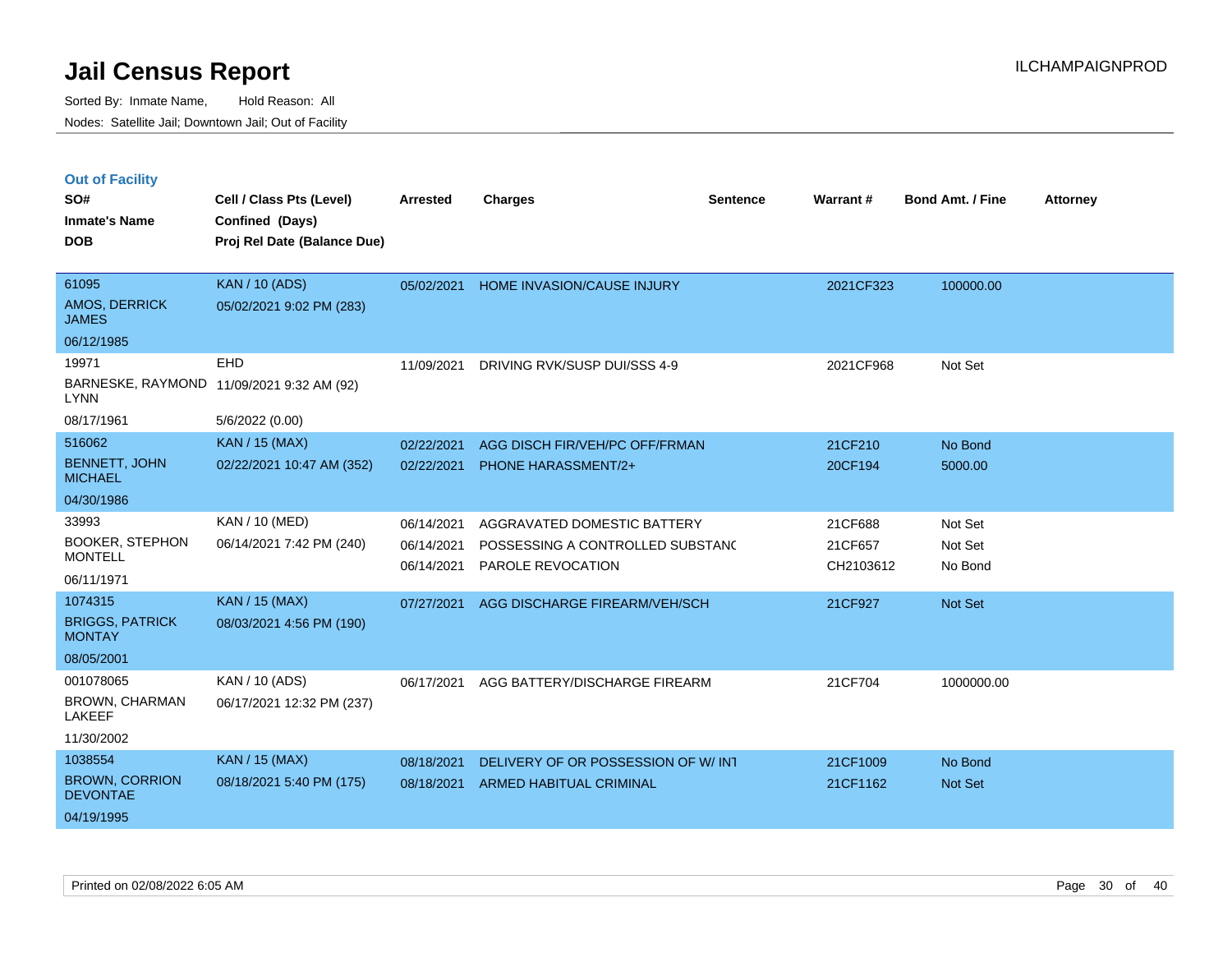| ivouss. Satellite Jali, Downtown Jali, Out of Facility |                                             |                 |                                          |                 |            |                         |                 |
|--------------------------------------------------------|---------------------------------------------|-----------------|------------------------------------------|-----------------|------------|-------------------------|-----------------|
| SO#                                                    | Cell / Class Pts (Level)                    | <b>Arrested</b> | <b>Charges</b>                           | <b>Sentence</b> | Warrant#   | <b>Bond Amt. / Fine</b> | <b>Attorney</b> |
| Inmate's Name                                          | Confined (Days)                             |                 |                                          |                 |            |                         |                 |
| DOB                                                    | Proj Rel Date (Balance Due)                 |                 |                                          |                 |            |                         |                 |
| 1038579                                                |                                             |                 |                                          |                 |            |                         |                 |
|                                                        | <b>KAN / 15 (MAX)</b>                       | 08/18/2021      | FELON POSS/USE WEAPON/FIREARM            |                 | 21CF1010   | Not Set                 |                 |
| <b>BROWN, MARKEL</b><br>RIKKI                          | 08/18/2021 2:05 PM (175)                    |                 |                                          |                 |            |                         |                 |
| 01/06/1995                                             |                                             |                 |                                          |                 |            |                         |                 |
| 1003006                                                | KAN / 15 (MAX)                              | 08/19/2021      | FELON POSS/USE MACHINE GUN               |                 | 21CF1011   | No Bond                 |                 |
| BROWN, ROCKEITH<br>JAVONTE                             | 08/19/2021 12:55 AM (174)                   |                 |                                          |                 |            |                         |                 |
| 07/23/1991                                             |                                             |                 |                                          |                 |            |                         |                 |
| 995894                                                 | <b>KAN / 10 (ADS)</b>                       | 12/28/2021      | <b>FELON POSSESS WEAPON/2ND+</b>         | 5y (DOC)        | 2020CF709  | No Bond                 |                 |
|                                                        | BUTLER, JAMES LYNN 12/28/2021 11:05 AM (43) |                 |                                          |                 |            |                         |                 |
| 12/04/1991                                             |                                             |                 |                                          |                 |            |                         |                 |
| 987334                                                 | KAN / 15 (MAX)                              |                 | 03/10/2021 ATTEMPT (FIRST DEGREE MURDER) |                 | 19CF689    | Not Set                 |                 |
| CAIN, ISAIAH<br>DEPRIEST                               | 03/10/2021 2:22 PM (336)                    |                 |                                          |                 |            |                         |                 |
| 12/23/1990                                             |                                             |                 |                                          |                 |            |                         |                 |
| 001078638                                              | <b>EHD</b>                                  | 12/15/2021      | DRIVING ON SUSPENDED LICENSE             |                 | 2021TR1120 | Not Set                 |                 |
| CAMPBELL, CARLA<br><b>GISSELLE</b>                     | 12/15/2021 11:03 AM (56)                    |                 |                                          |                 |            |                         |                 |
| 08/12/1980                                             | 2/12/2022 (0.00)                            |                 |                                          |                 |            |                         |                 |
| 992962                                                 | KAN / 15 (ADS)                              | 05/25/2021      | MURDER/INTENT TO KILL/INJURE             |                 | 2018CF1045 | 1000000.00              |                 |
| CAMPBELL, KEITH<br>KNAQEEB                             | 05/25/2021 1:19 PM (260)                    |                 |                                          |                 |            |                         |                 |
| 07/22/1991                                             |                                             |                 |                                          |                 |            |                         |                 |
| 001078576                                              | <b>KAN / 15 (MAX)</b>                       | 11/09/2021      | UNLAWFUL USE OF A WEAPON                 |                 | 21CF1383   | <b>Not Set</b>          |                 |
| CARTER, DEMONDRE<br>DAVON                              | 11/09/2021 6:01 PM (92)                     |                 |                                          |                 |            |                         |                 |
| 05/27/2001                                             |                                             |                 |                                          |                 |            |                         |                 |
| 1064992                                                | KAN / 15 (MAX)                              | 09/20/2021      | ARMED VIOLENCE/CATEGORY I                |                 | 21CF1137   | Not Set                 |                 |
| CARTER, KEJUAN<br>JAVONTE                              | 09/20/2021 11:42 PM (142)                   |                 |                                          |                 |            |                         |                 |
| 06/27/1998                                             |                                             |                 |                                          |                 |            |                         |                 |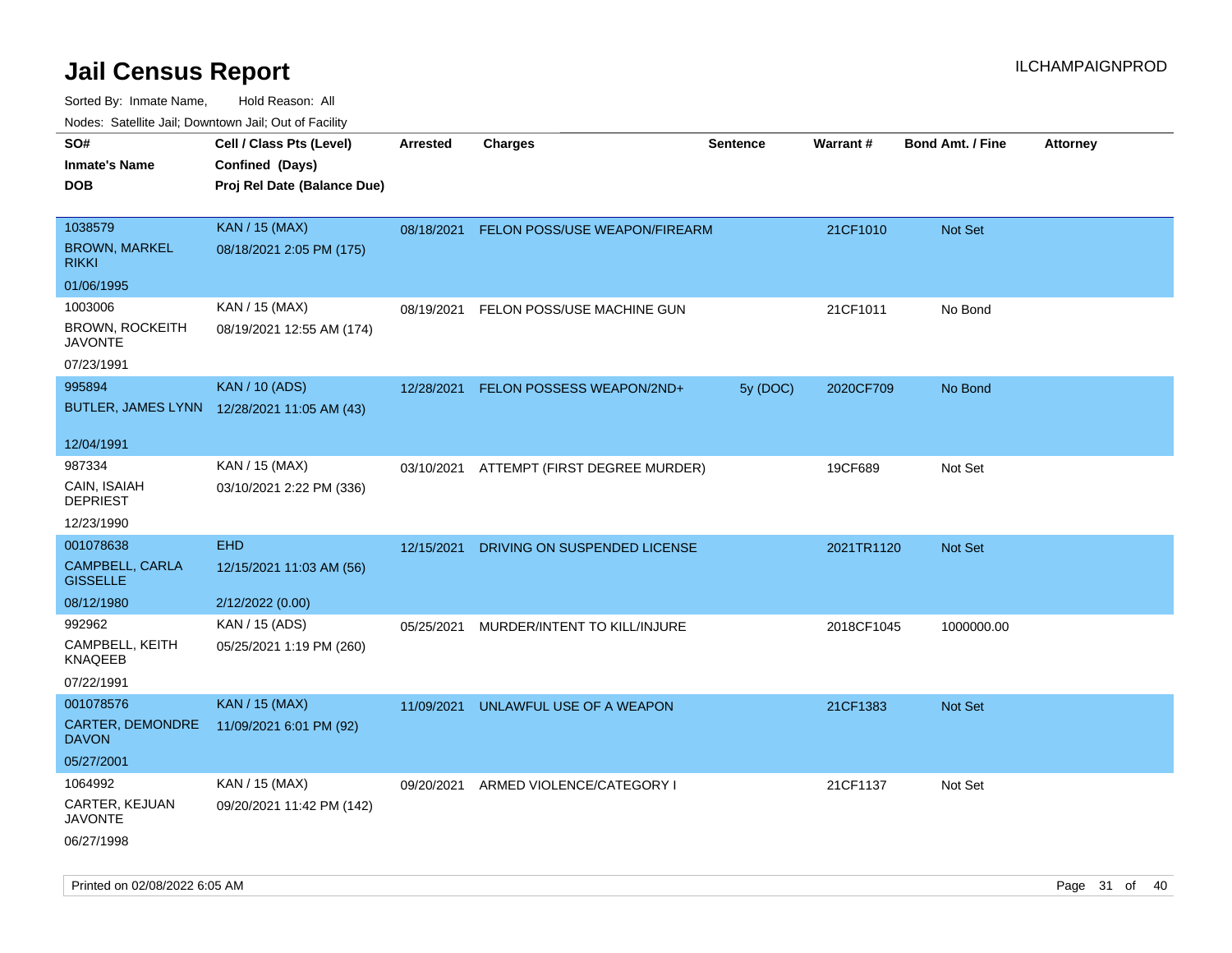| SO#<br><b>Inmate's Name</b><br><b>DOB</b>        | Cell / Class Pts (Level)<br>Confined (Days)<br>Proj Rel Date (Balance Due) | <b>Arrested</b> | <b>Charges</b>                          | <b>Sentence</b> | <b>Warrant#</b> | <b>Bond Amt. / Fine</b> | <b>Attorney</b> |
|--------------------------------------------------|----------------------------------------------------------------------------|-----------------|-----------------------------------------|-----------------|-----------------|-------------------------|-----------------|
| 001078729<br><b>CARTER, TROY</b><br><b>DEMON</b> | <b>KAN / 15 (ADS)</b><br>01/02/2022 10:29 AM (38)                          |                 | 01/02/2022 MURDER/INTENT TO KILL/INJURE |                 | 20CF396         | 1000000.00              |                 |
| 01/02/2004                                       |                                                                            |                 |                                         |                 |                 |                         |                 |
| 001078461                                        | KAN / 10 (MED)                                                             | 10/07/2021      | AGG UNLAWFUL USE WEAPON/PERSON          |                 | 2021CF1209      | No Bond                 |                 |
| COLE, ERIC JOSE                                  | 10/08/2021 12:25 AM (124)                                                  | 10/07/2021      | AGG DOMESTIC BATTERY/STRANGLE           |                 | 2021CF1208      | Not Set                 |                 |
| 01/24/2002                                       |                                                                            | 10/08/2021      | HARASS WITNESS/FAMILY MBR/REP           |                 | 21CF1218        | Not Set                 |                 |
| 1048488                                          | <b>KAN / 10 (ADS)</b>                                                      | 12/30/2021      | ARMED VIOLENCE/CATEGORY I               |                 | 2022CF4         | Not Set                 |                 |
| <b>COLSON, WAYNE</b><br><b>ARTHUR, Third</b>     | 12/30/2021 8:27 AM (41)                                                    |                 |                                         |                 |                 |                         |                 |
| 10/14/1995                                       |                                                                            |                 |                                         |                 |                 |                         |                 |
| 57733                                            | KAN / 15 (SPH)                                                             | 02/25/2020      | FELON POSS/USE WEAPON/FIREARM           |                 | 19CF-1827       | 80000.00                |                 |
| CRAIG, ANTOINE<br><b>DARRELL</b>                 | 02/25/2020 4:08 PM (715)                                                   | 02/25/2020      | <b>HOMICIDE</b>                         |                 | 2020-CF250      | 2000000.00              |                 |
| 10/09/1982                                       |                                                                            |                 |                                         |                 |                 |                         |                 |
| 001077939                                        | <b>KAN / 10 (MED)</b>                                                      | 05/10/2021      | FIREARM/FOID INVALID/NOT ELIG           |                 | 21CF526         | No Bond                 |                 |
| <b>CROSS, PATRICK</b><br><b>DONTRELLE</b>        | 05/10/2021 7:31 PM (275)                                                   | 06/02/2021      | POSS STOLEN VEHICLE > \$25,000          |                 | 21CF612         | Not Set                 |                 |
| 11/07/2001                                       |                                                                            |                 |                                         |                 |                 |                         |                 |
| 49972                                            | KAN / 10 (ADS)                                                             | 01/03/2022      | FELON POSS/USE WEAPON/FIREARM           | 2y (DOC)        | 20CF1476        | No Bond                 |                 |
| DICKERSON,<br><b>RAYMOND COLLIER</b>             | 01/03/2022 11:10 AM (37)                                                   |                 |                                         |                 |                 |                         |                 |
| 08/16/1978                                       |                                                                            |                 |                                         |                 |                 |                         |                 |
| 1061304                                          | <b>KAN / 15 (MAX)</b>                                                      | 10/11/2021      | <b>ARMED HABITUAL CRIMINAL</b>          |                 | 21CF1226        | No Bond                 |                 |
| <b>DORRIS, KEMION</b><br><b>DAETOCE</b>          | 10/11/2021 7:30 PM (121)                                                   | 10/11/2021      | ARMED HABITUAL CRIMINAL                 |                 | 21CF1227        | No Bond                 |                 |
| 11/19/1997                                       |                                                                            | 10/11/2021      | HOME INVASION/FIREARM                   |                 | 21CF1228        | No Bond                 |                 |
| 1048528                                          | <b>EHD</b>                                                                 | 01/11/2022      | DRIVING RVK/SUSP DUI/SSS 3RD            |                 | 2021CF828       | Not Set                 |                 |
| FREEMAN, TAMISHA<br><b>NICOLE</b>                | 01/11/2022 9:20 AM (29)                                                    |                 |                                         |                 |                 |                         |                 |
| 04/24/1985                                       | 2/9/2022 (0.00)                                                            |                 |                                         |                 |                 |                         |                 |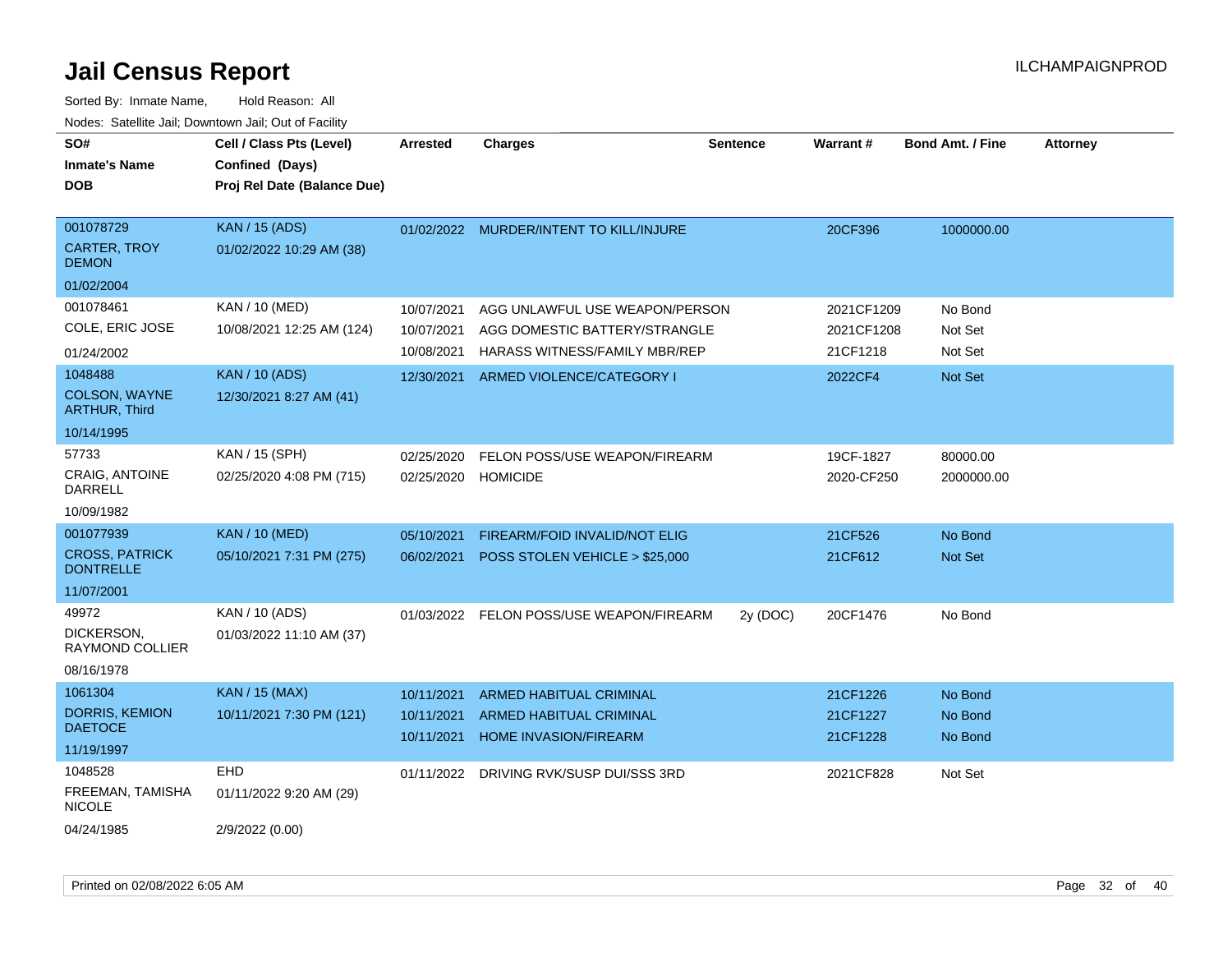| SO#<br><b>Inmate's Name</b><br><b>DOB</b>                                  | Cell / Class Pts (Level)<br>Confined (Days)<br>Proj Rel Date (Balance Due) | <b>Arrested</b>                                      | <b>Charges</b>                                                                                                                | <b>Sentence</b> | <b>Warrant#</b>                          | <b>Bond Amt. / Fine</b>                     | <b>Attorney</b> |
|----------------------------------------------------------------------------|----------------------------------------------------------------------------|------------------------------------------------------|-------------------------------------------------------------------------------------------------------------------------------|-----------------|------------------------------------------|---------------------------------------------|-----------------|
| 001077363<br><b>GARY, DAKOTA</b><br><b>TREVON</b>                          | <b>KAN / 25 (SPH)</b><br>10/30/2020 10:41 AM (467)                         | 10/30/2020                                           | <b>HOME INVASION/FIREARM</b>                                                                                                  | 10y (DOC)       | 20CF1202                                 | 500000.00                                   |                 |
| 12/31/2001<br>1013012<br>GARY, XAVIER LAMAR<br>12/14/1991                  | KAN / 15 (MAX)<br>07/08/2021 9:24 AM (216)                                 | 07/08/2021<br>07/08/2021<br>07/08/2021               | FELON POSS/USE FIREARM PRIOR<br>ATTEMPT (FIRST DEGREE MURDER)<br><b>FELON POSS/USE FIREARM PRIOR</b>                          |                 | 21CF798<br>2021CF790<br>2020CF650        | Not Set<br>1000000.00<br>25000.00           |                 |
| 952666<br>Junior                                                           | <b>EHD</b><br>GILL, MICHAEL LAMAR, 01/25/2022 10:05 AM (15)                | 01/25/2022                                           | DRIVING ON REVOKED LICENSE                                                                                                    |                 | 2021TR175                                | Not Set                                     |                 |
| 12/07/1986<br>1065946<br>GODBOLT, DESMOND<br><b>DEVONTAE</b><br>11/15/1997 | 3/10/2022 (0.00)<br>KAN / 10 (MED)<br>09/04/2021 1:17 AM (158)             | 09/04/2021<br>09/04/2021                             | AGG BATTERY/DISCHARGE FIREARM<br>RESIST/OBSTRUCTING A PEACE OFFICEI                                                           |                 | 21CF1057<br>21CM407                      | 750000.00<br>Not Set                        |                 |
| 1070118<br><b>GRAHAM, CORTEZ</b><br><b>LAMON</b><br>03/31/1976             | <b>KAN / 15 (MAX)</b><br>08/31/2021 9:32 PM (162)                          | 08/31/2021<br>09/02/2021                             | AGGRAVATED DOMESTIC BATTERY<br>PROBATION VIOLATION                                                                            |                 | 21CF1049<br>21CF55                       | No Bond<br>Not Set                          |                 |
| 1076506<br>06/21/2003                                                      | KAN / 15 (MAX)<br>GRAY, JAMARH EMERE 09/17/2021 10:41 AM (145)             | 09/17/2021<br>09/20/2021                             | AGG UUW/PERSON/CM THREAT VIOL<br>DOMESTIC BATTERY                                                                             |                 | 21CF1131<br>21CM430                      | Not Set<br>Not Set                          |                 |
| 1045186<br>HOLBROOK, JOHNNIE<br><b>MATHIS</b><br>07/19/1996                | <b>KAN / 15 (MAX)</b><br>08/16/2021 11:07 AM (177)                         | 08/16/2021<br>08/16/2021<br>08/16/2021<br>08/16/2021 | ARMED VIOLENCE/CATEGORY I<br>FELON POSS/USE WEAPON/FIREARM<br>AGG FLEEING POLICE/21 MPH OVER<br>FELON POSS/USE WEAPON/FIREARM |                 | 21CF934<br>19CF968<br>21CF988<br>21CF989 | 1000000.00<br>Not Set<br>Not Set<br>Not Set |                 |
| 001078146<br>HUNT, TEIGAN<br><b>JAZAIREO</b><br>05/14/2003                 | KAN / 15 (MAX)<br>07/09/2021 12:41 PM (215)                                | 07/09/2021<br>07/09/2021                             | AGG BATTERY/DISCHARGE FIREARM<br>ARMED ROBBERY/ARMED W/FIREARM                                                                |                 | 21CF795<br>21CF806                       | 1000000.00<br>Not Set                       |                 |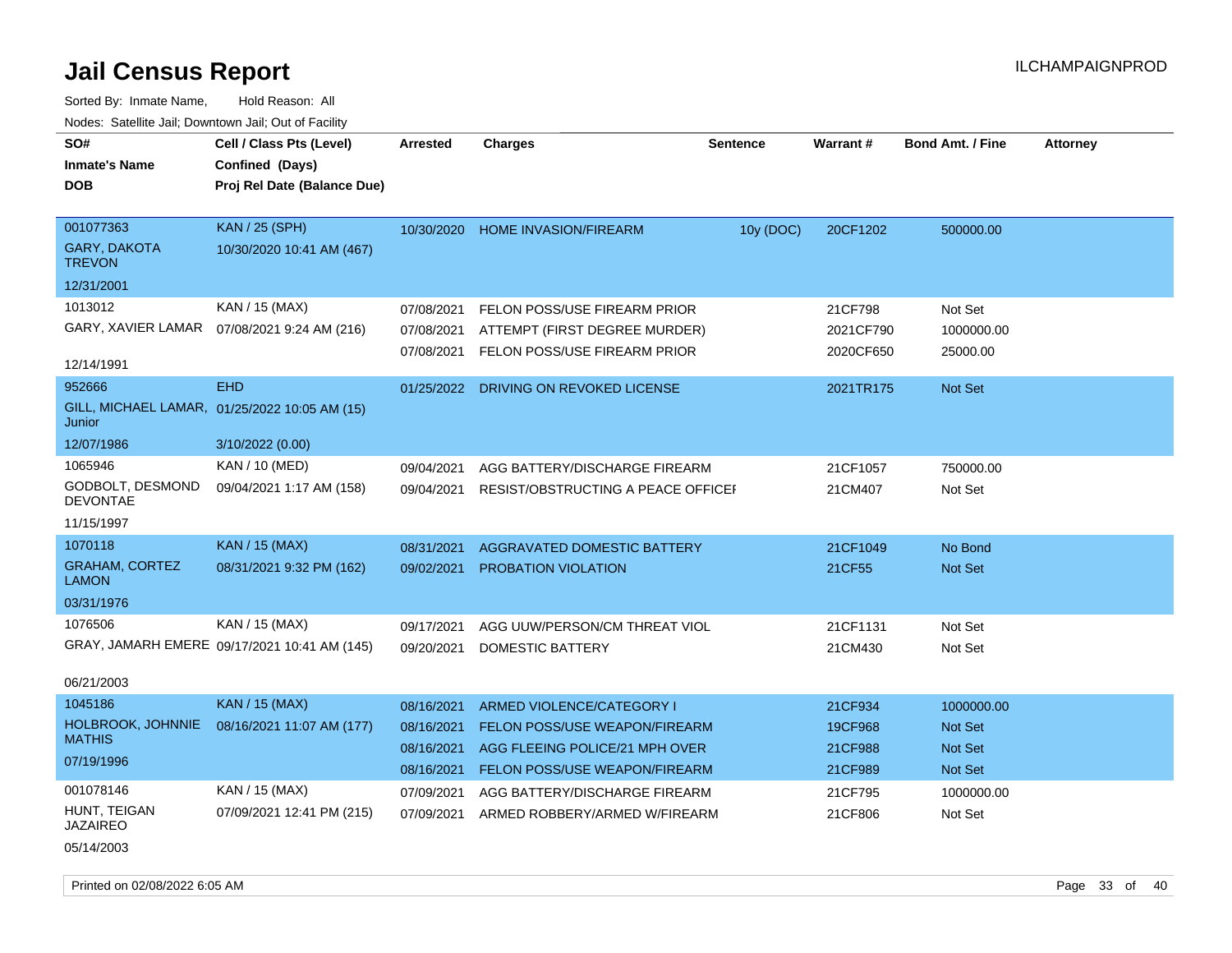| SO#<br><b>Inmate's Name</b><br><b>DOB</b>         | Cell / Class Pts (Level)<br>Confined (Days)<br>Proj Rel Date (Balance Due) | Arrested   | <b>Charges</b>                | <b>Sentence</b> | Warrant#                | <b>Bond Amt. / Fine</b> | <b>Attorney</b> |
|---------------------------------------------------|----------------------------------------------------------------------------|------------|-------------------------------|-----------------|-------------------------|-------------------------|-----------------|
| 989743                                            | <b>KAN / 15 (ADS)</b>                                                      | 04/13/2021 | AGG DISCHARGE FIREARM/VEH/SCH |                 | 21CF400                 | Not Set                 |                 |
| JACKSON, STEVE<br><b>ALLEN</b>                    | 04/13/2021 2:45 AM (302)                                                   | 04/13/2021 | AGGRAVATED DOMESTIC BATTERY   |                 | 21CF399                 | Not Set                 |                 |
| 06/04/1991                                        |                                                                            |            |                               |                 |                         |                         |                 |
| 1076450                                           | KAN / 15 (MAX)                                                             | 06/25/2020 | AGG DISCHARGE OF A FIREARM    |                 | 6y/0m/0d (DO: 2020CF703 | Not Set                 |                 |
| <b>JONES, CARLOS</b><br>ANTONIO                   | 06/25/2020 2:13 PM (594)                                                   | 11/02/2020 | HOME INVASION/FIREARM         | 11y (DOC)       | 20CF1204                | No Bond                 |                 |
| 11/18/2001                                        |                                                                            |            |                               |                 |                         |                         |                 |
| 001078401                                         | <b>KAN / 10 (ADS)</b>                                                      | 09/19/2021 | UNLAWFUL VEHICULAR INVASION   |                 | 21CF1134                | Not Set                 |                 |
| <b>KNIGHT, ERIC</b>                               | 09/19/2021 7:32 PM (143)                                                   | 09/19/2021 | HRSMT/THREATEN PERSON/KILL    |                 | 2021CF561               | 50000.00                |                 |
| 07/11/1991                                        |                                                                            | 09/21/2021 | <b>BURGLARY</b>               |                 | 21CF1139                | Not Set                 |                 |
| 1002591<br><b>KRAUS, MARY</b><br><b>KATHERINE</b> | EHD<br>01/11/2022 11:54 AM (29)                                            | 01/11/2022 | AGG DUI/LIC SUSP OR REVOKED   |                 | 2020CF1399              | Not Set                 |                 |
| 04/13/1959                                        | 2/22/2022 (0.00)                                                           |            |                               |                 |                         |                         |                 |
| 1064445                                           | <b>KAN / 15 (MAX)</b>                                                      | 04/23/2021 | FELON POSS/USE FIREARM/PAROLE |                 | 21CF899                 | Not Set                 |                 |
| LARUE, TERENCE<br><b>TRAMEL</b>                   | 04/23/2021 11:18 AM (292)                                                  | 04/23/2021 | AGG DISCHARGE FIREARM/OCC VEH |                 | 2021CF295               | 500000.00               |                 |
| 12/23/1998                                        |                                                                            | 04/23/2021 | POSSESS 15<100 GRAMS COCAINE  |                 | 19CF1052                | 10000.00                |                 |
| 001078237                                         | KAN / 15 (ADS)                                                             | 08/03/2021 | AGG DISCHARGE FIREARM/OCC VEH |                 | 21CF928                 | No Bond                 |                 |
| LAWS, TERON<br>RAMONTE                            | 08/03/2021 6:29 PM (190)                                                   |            |                               |                 |                         |                         |                 |
| 04/03/2001                                        |                                                                            |            |                               |                 |                         |                         |                 |
| 001078470                                         | <b>KAN / 15 (MAX)</b>                                                      | 10/10/2021 | MURDER/INTENT TO KILL/INJURE  |                 | 21CF1221                | Not Set                 |                 |
| LEE, AMAHRION<br><b>JA'MERE</b>                   | 10/10/2021 1:23 PM (122)                                                   |            |                               |                 |                         |                         |                 |
| 11/05/2002                                        |                                                                            |            |                               |                 |                         |                         |                 |
| 56792                                             | KAN / 10 (MED)                                                             | 02/02/2021 | ARMED HABITUAL CRIMINAL       |                 | 2021CF141               | 500000.00               |                 |
| LILLARD, LAWRENCE<br><b>TYRONE</b>                | 02/02/2021 2:11 PM (372)                                                   | 02/22/2021 | DRIVING ON REVOKED LICENSE    |                 | 21TR426                 | 5000.00                 |                 |
| 10/20/1982                                        |                                                                            |            |                               |                 |                         |                         |                 |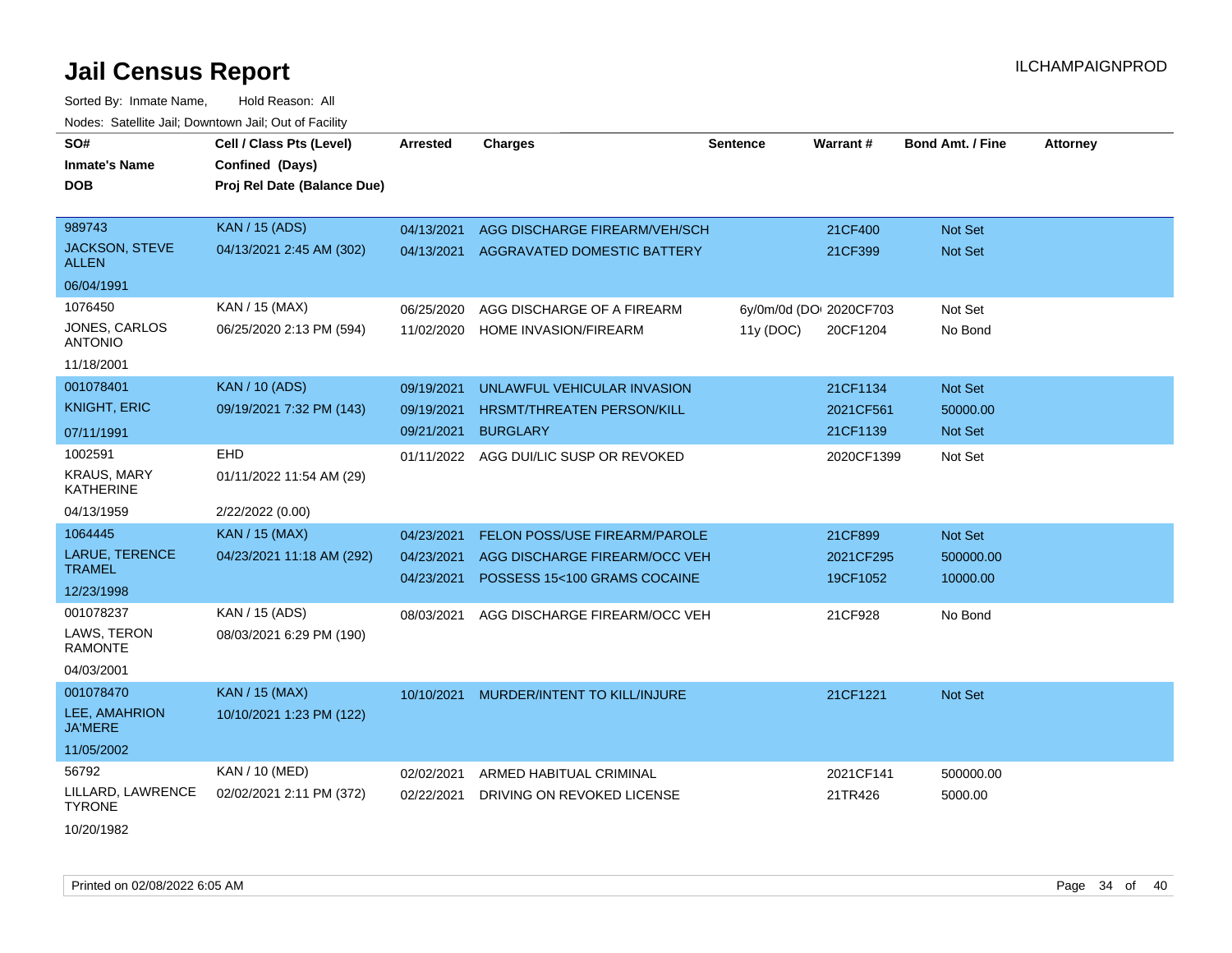| roaco. Catolino cali, Domntonn cali, Out of Facility |                             |                      |                                          |          |             |                         |                 |
|------------------------------------------------------|-----------------------------|----------------------|------------------------------------------|----------|-------------|-------------------------|-----------------|
| SO#                                                  | Cell / Class Pts (Level)    | <b>Arrested</b>      | <b>Charges</b>                           | Sentence | Warrant#    | <b>Bond Amt. / Fine</b> | <b>Attorney</b> |
| <b>Inmate's Name</b>                                 | Confined (Days)             |                      |                                          |          |             |                         |                 |
| <b>DOB</b>                                           | Proj Rel Date (Balance Due) |                      |                                          |          |             |                         |                 |
|                                                      |                             |                      |                                          |          |             |                         |                 |
| 40877                                                | <b>EHD</b>                  | 02/01/2022 AGG DUI/3 |                                          |          | 2020CF986   | Not Set                 |                 |
| MABRY-HALL,<br><b>REBECCA SUE</b>                    | 02/01/2022 9:32 AM (8)      |                      |                                          |          |             |                         |                 |
| 03/21/1971                                           | 5/1/2022 (0.00)             |                      |                                          |          |             |                         |                 |
| 001078575                                            | KAN / 10 (MED)              | 11/09/2021           | <b>GUNRUNNING</b>                        |          | 21CF1330    | 750000.00               |                 |
| MCLAURIN, KEYON A                                    | 11/09/2021 12:41 PM (92)    |                      |                                          |          |             |                         |                 |
| 11/19/2002                                           |                             |                      |                                          |          |             |                         |                 |
| 1011046                                              | <b>KAN / 15 (ADS)</b>       |                      | 04/10/2021 ATTEMPT (FIRST DEGREE MURDER) |          | 21CF392     | Not Set                 |                 |
| <b>MILES, DARRION</b><br><b>ANTONIO KEVONTA</b>      | 04/11/2021 12:46 AM (304)   |                      |                                          |          |             |                         |                 |
| 03/18/1990                                           |                             |                      |                                          |          |             |                         |                 |
| 001077278                                            | KAN / 15 (MAX)              | 10/06/2020           | MURDER/INTENT TO KILL/INJURE             |          | 2020CF146   | 2000000.00              |                 |
| MILLER, D'ANDRE                                      | 10/06/2020 12:49 PM (491)   | 10/06/2020           | AGG FLEEING POLICE/21 MPH OVER           |          | 2019CF1171  | 50000.00                |                 |
| 09/08/1986                                           |                             |                      |                                          |          |             |                         |                 |
| 001078712                                            | <b>KAN / 10 (MED)</b>       | 12/23/2021           | AGG DISCH FIREARM/1ST AID PERS           |          | 21CF1581    | Not Set                 |                 |
| MONTGOMERY,<br><b>RASHARD MYKI</b>                   | 12/23/2021 4:27 PM (48)     |                      |                                          |          |             |                         |                 |
| 11/05/2001                                           |                             |                      |                                          |          |             |                         |                 |
| 1026477                                              | KAN / 15 (ADS)              | 09/21/2021           | AGG DISCHARGE FIREARM/OCC VEH            |          | 21CF1138    | Not Set                 |                 |
| NEWBILL, DEVONTRE<br><b>LAMONT</b>                   | 09/21/2021 2:27 AM (141)    | 09/22/2021           | PROBATION VIOLATION                      |          | 20CF577     | Not Set                 |                 |
| 11/22/1993                                           |                             |                      |                                          |          |             |                         |                 |
| 1072907                                              | <b>KAN</b>                  | 07/14/2021           | CRIMINAL DAMAGE <\$500/SCHOOL            |          | 2021CF840   | 5000.00                 |                 |
| NIKOLAEV, YEVGENIY                                   | 07/14/2021 10:10 PM (210)   |                      | 07/14/2021 ATTEMPT (FIRST DEGREE MURDER) |          | 2021-CF-832 | 2000000.00              |                 |
| 10/06/1983                                           |                             |                      |                                          |          |             |                         |                 |
| 001078558                                            | KAN / 10 (MED)              | 11/03/2021           | UNLAWFUL USE OF A WEAPON                 |          | 21CF1352    | Not Set                 |                 |
| PARRISH, DOMINIC<br><b>WALTER</b>                    | 11/03/2021 1:25 PM (98)     |                      |                                          |          |             |                         |                 |
| 08/23/2001                                           |                             |                      |                                          |          |             |                         |                 |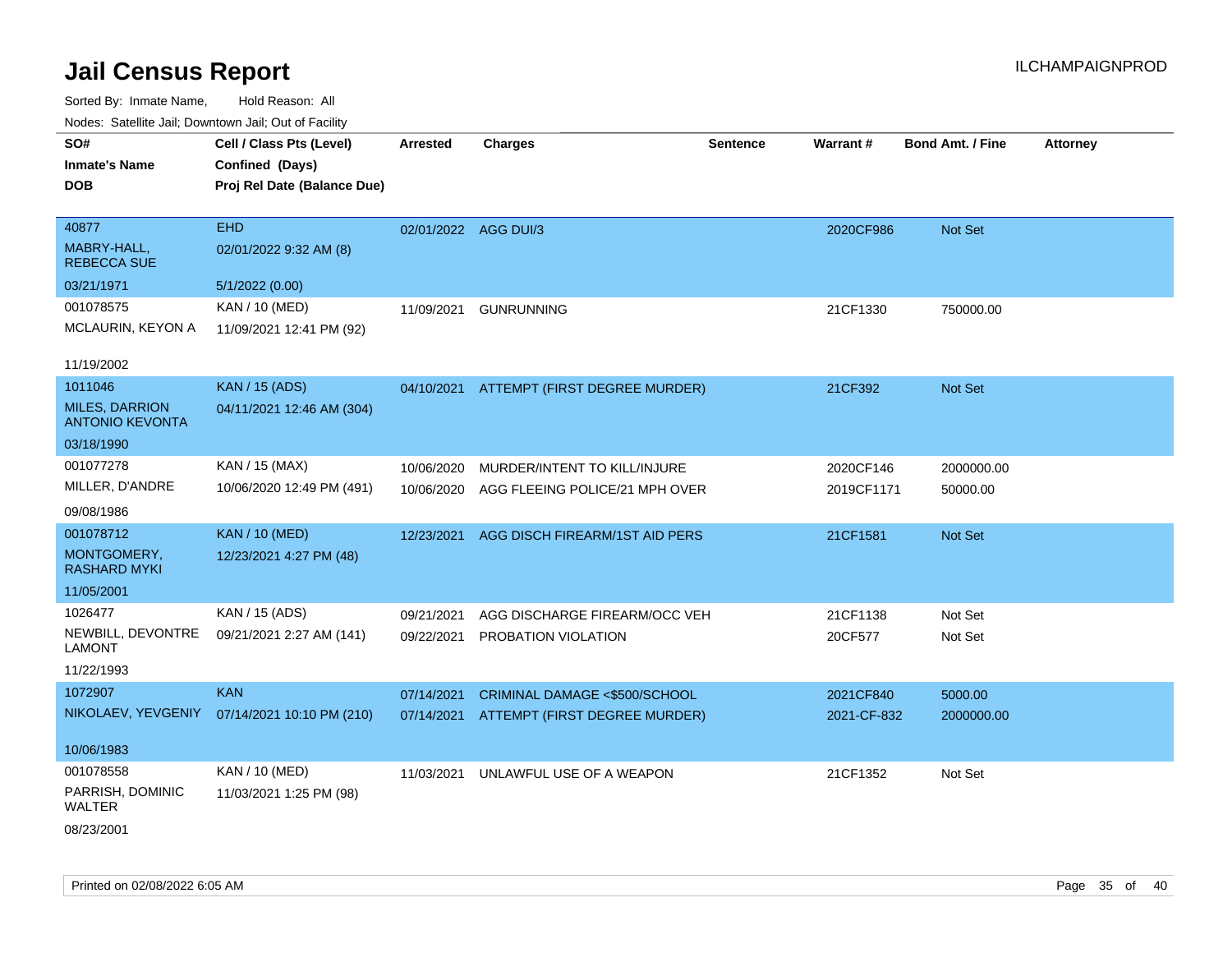| SO#                                   | Cell / Class Pts (Level)                      | <b>Arrested</b> | <b>Charges</b>                           | Sentence  | Warrant#    | <b>Bond Amt. / Fine</b> | <b>Attorney</b> |
|---------------------------------------|-----------------------------------------------|-----------------|------------------------------------------|-----------|-------------|-------------------------|-----------------|
| <b>Inmate's Name</b>                  | Confined (Days)                               |                 |                                          |           |             |                         |                 |
| <b>DOB</b>                            | Proj Rel Date (Balance Due)                   |                 |                                          |           |             |                         |                 |
|                                       |                                               |                 |                                          |           |             |                         |                 |
| 001078063                             | <b>KAN / 15 (MAX)</b>                         | 06/15/2021      | AGG CRIM SEX ASSAULT/WEAPON              |           | 2021CF678   | 1000000.00              |                 |
|                                       | PERRY, ROBERT Junior 06/15/2021 4:37 PM (239) | 06/15/2021      | <b>ROBBERY</b>                           |           | 2021CF159   | 25000.00                |                 |
|                                       |                                               |                 |                                          |           |             |                         |                 |
| 12/21/1990                            |                                               |                 |                                          |           |             |                         |                 |
| 37559                                 | <b>EHD</b>                                    | 01/12/2022      | DRIVING ON REVOKED LICENSE               |           | 2021TR2685  | Not Set                 |                 |
| PICKENS, DAVID<br><b>EUGENE</b>       | 01/12/2022 10:16 AM (28)                      |                 |                                          |           |             |                         |                 |
| 02/01/1973                            | 3/12/2022 (0.00)                              |                 |                                          |           |             |                         |                 |
| 001077591                             | <b>KAN / 5 (ADS)</b>                          |                 | 01/06/2022 FIREARM/FOID INVALID/NOT ELIG | 42m (DOC) | 2021CF782   | No Bond                 |                 |
| PYE, TRESHAUN<br><b>CORTEZ</b>        | 01/06/2022 10:30 AM (34)                      |                 |                                          |           |             |                         |                 |
| 05/01/2001                            |                                               |                 |                                          |           |             |                         |                 |
| 001077614                             | KAN / 15 (MAX)                                | 01/17/2021      | ATTEMPT (FIRST DEGREE MURDER)            |           | 21CF66      | Not Set                 |                 |
| <b>DEVON</b>                          | ROBINSON, DONTRELL 01/17/2021 3:08 PM (388)   |                 |                                          |           |             |                         |                 |
| 09/22/2002                            |                                               |                 |                                          |           |             |                         |                 |
| 1061216                               | <b>KAN / 10 (MED)</b>                         | 06/22/2021      | <b>HOME INVASION/FIREARM</b>             |           | 21CF727     | <b>Not Set</b>          |                 |
| <b>RUNGE, ANDRE</b><br><b>MARSEAN</b> | 06/22/2021 4:42 PM (232)                      |                 |                                          |           |             |                         |                 |
| 12/05/1997                            |                                               |                 |                                          |           |             |                         |                 |
| 650295                                | <b>PIA / 50 (MAX)</b>                         | 04/22/2020      | <b>CRIMINAL SEXUAL ASSAULT</b>           |           | 2020-CF407  | 750000.00               |                 |
| SANDAGE, JERALD                       | 04/22/2020 6:30 AM (658)                      | 04/22/2020      | <b>CRIMINAL SEXUAL ASSAULT</b>           |           | 2020-CF408  | 750000.00               |                 |
| <b>EUGENE</b>                         |                                               | 04/22/2020      | CRIMINAL SEXUAL ABUSE                    |           | 2020-CF409  | 750000.00               |                 |
| 06/07/1971                            |                                               | 04/22/2020      | CRIMINAL SEXUAL ASSAULT                  |           | 2020-CF410  | 750000.00               |                 |
|                                       |                                               | 04/22/2020      | OFFICIAL MISCONDUCT                      |           | 2019-CF1811 | 25000.00                |                 |
| 1062194                               | <b>KAN / 15 (MAX)</b>                         | 02/27/2020      | MURDER/OTHER FORCIBLE FELONY             |           | 20CF-247    | 1000000.00              |                 |
| SIMMONS, MICHAEL<br><b>JAMAL</b>      | 02/27/2020 1:11 PM (713)                      | 09/23/2020      | AGG BATTERY/DISCHARGE FIREARM            |           | 20CF1061    | <b>Not Set</b>          |                 |
| 11/03/1997                            |                                               |                 |                                          |           |             |                         |                 |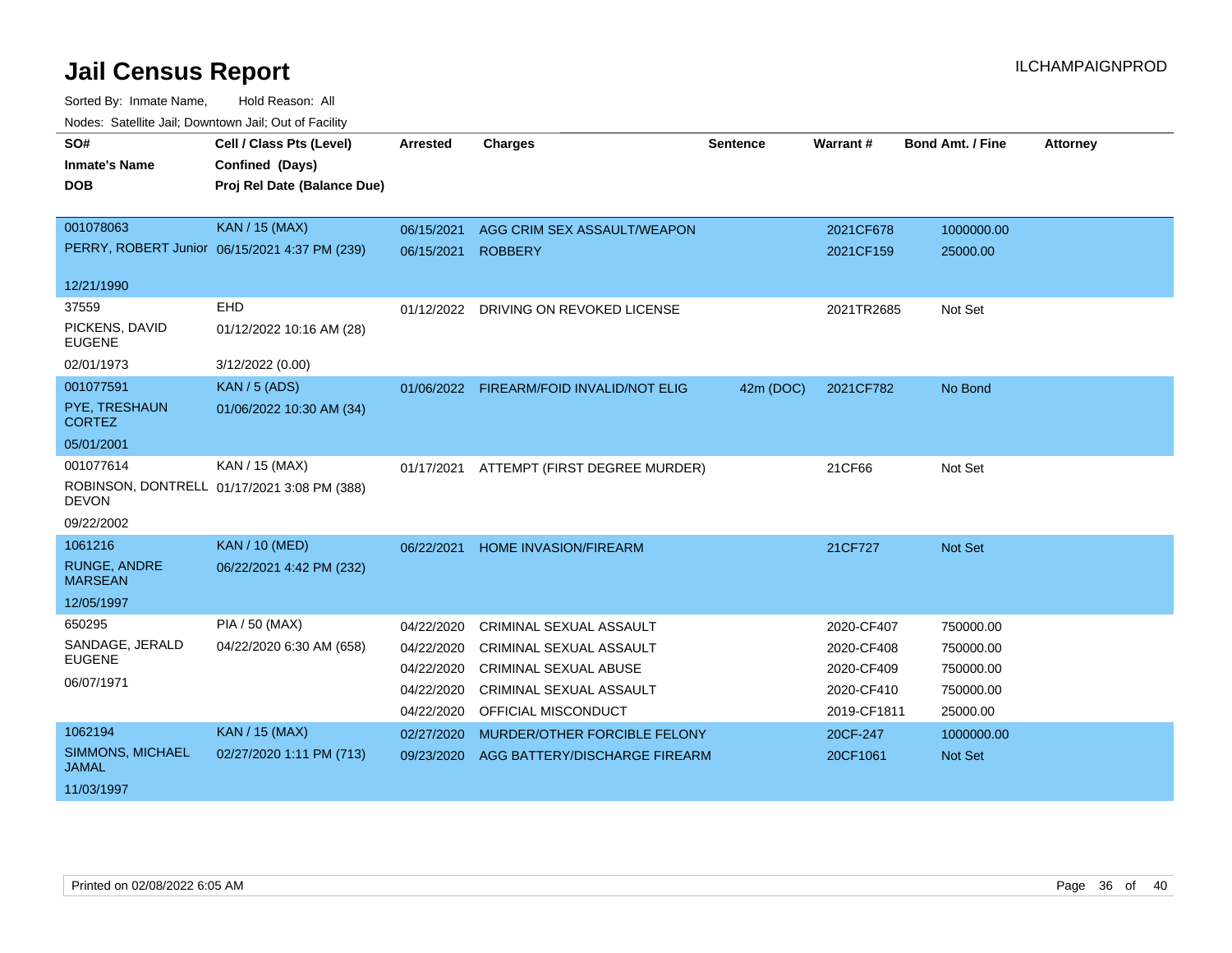| SO#                                | Cell / Class Pts (Level)                      | <b>Arrested</b> | <b>Charges</b>                            | <b>Sentence</b> | Warrant#   | <b>Bond Amt. / Fine</b> | <b>Attorney</b> |
|------------------------------------|-----------------------------------------------|-----------------|-------------------------------------------|-----------------|------------|-------------------------|-----------------|
| <b>Inmate's Name</b>               | Confined (Days)                               |                 |                                           |                 |            |                         |                 |
| <b>DOB</b>                         | Proj Rel Date (Balance Due)                   |                 |                                           |                 |            |                         |                 |
|                                    |                                               |                 |                                           |                 |            |                         |                 |
| 19495                              | <b>EHD</b>                                    |                 | 01/26/2022 DRIVING RVK/SUSP DUI/SSS 3RD   |                 | 2021CF740  | Not Set                 |                 |
| SIMPSON, BRADLEY<br><b>FARRELL</b> | 01/26/2022 9:07 AM (14)                       |                 |                                           |                 |            |                         |                 |
| 05/16/1960                         | 2/24/2022 (0.00)                              |                 |                                           |                 |            |                         |                 |
| 001078115                          | KAN / 15 (MAX)                                | 07/01/2021      | ARMED VIOLENCE/CATEGORY I                 | 5y (DOC)        | 21CF772    | Not Set                 |                 |
| SMITH, JAMES<br>NASHAUN, Junior    | 07/01/2021 2:44 PM (223)                      |                 |                                           |                 |            |                         |                 |
| 09/18/2000                         |                                               |                 |                                           |                 |            |                         |                 |
| 001077868                          | <b>KAN / 15 (MAX)</b>                         | 04/21/2021      | ARMED ROBBERY/ARMED W/FIREARM             |                 | 21CF445    | Not Set                 |                 |
| SPEARMENT,<br><b>KENTRELL</b>      | 04/21/2021 9:48 PM (294)                      | 08/19/2021      | FLEEING/ATTEMPT ELUDE OFFICER             |                 | 2021TR1053 | 1000.00                 |                 |
| 01/21/2002                         |                                               |                 |                                           |                 |            |                         |                 |
| 11979                              | EHD                                           |                 | 01/11/2022 AGG FLEEING POLICE/21 MPH OVER |                 | 2021CF629  | Not Set                 |                 |
| STARK, JACK LYNN                   | 01/11/2022 10:13 AM (29)                      |                 |                                           |                 |            |                         |                 |
| 12/31/1955                         | 4/9/2022 (0.00)                               |                 |                                           |                 |            |                         |                 |
| 001077854                          | <b>EHD</b>                                    | 09/15/2021      | DRIVING RVK/SUSP DUI/SSS 4-9              |                 | 2021CF306  | Not Set                 |                 |
| STUKINS, DANNY RAY                 | 09/15/2021 10:17 AM (147)                     |                 |                                           |                 |            |                         |                 |
|                                    |                                               |                 |                                           |                 |            |                         |                 |
| 07/05/1985                         | 3/13/2022 (0.00)                              |                 |                                           |                 |            |                         |                 |
| 1046632                            | KAN / 15 (MAX)                                | 09/14/2021      | ARMED VIOLENCE/CATEGORY II                |                 | 21CF912    | 750000.00               |                 |
|                                    | TATE, JAVON MARQUIS 09/14/2021 12:10 PM (148) |                 |                                           |                 |            |                         |                 |
| 08/10/1996                         |                                               |                 |                                           |                 |            |                         |                 |
| 962484                             | <b>KAN / 10 (ADS)</b>                         | 12/29/2021      | AGGRAVATED DOMESTIC BATTERY               |                 | 21CF1608   | Not Set                 |                 |
| TAYLOR, VINCENT<br><b>REGINALD</b> | 12/29/2021 7:23 AM (42)                       |                 |                                           |                 |            |                         |                 |
| 11/03/1988                         |                                               |                 |                                           |                 |            |                         |                 |
| 1033031                            | KAN / 15 (MAX)                                | 08/19/2020      | *AGG BATTERY W/FIREARM/PERSON             |                 | 2020-CF923 | 500000.00               |                 |
| TOMS, ANDREW<br><b>CHUCKY</b>      | 08/19/2020 5:59 PM (539)                      |                 |                                           |                 |            |                         |                 |
| 09/28/1978                         |                                               |                 |                                           |                 |            |                         |                 |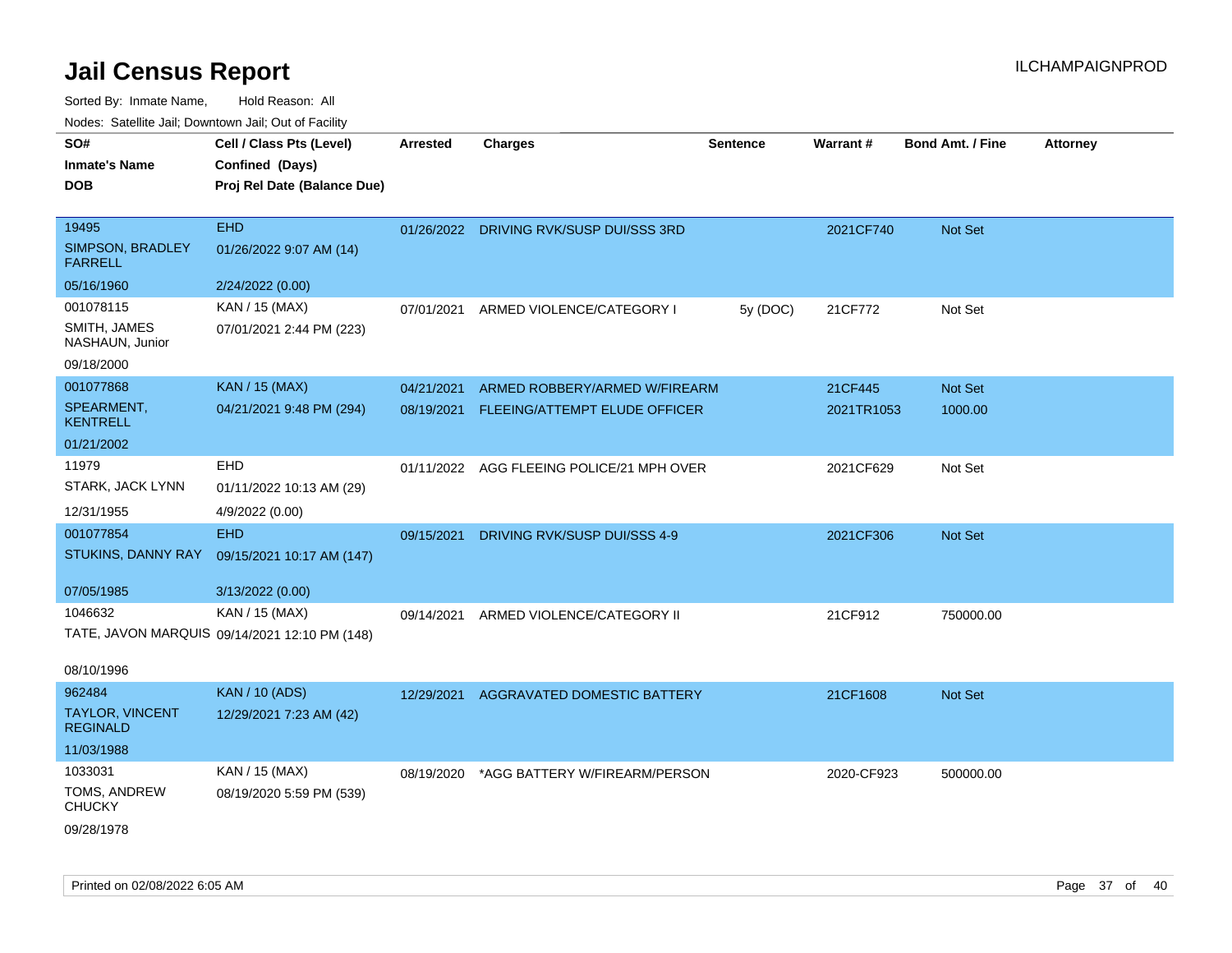| nouco. Catolino can, Downtown can, Out of Facility |                             |                 |                                         |                 |                        |                         |                 |
|----------------------------------------------------|-----------------------------|-----------------|-----------------------------------------|-----------------|------------------------|-------------------------|-----------------|
| SO#                                                | Cell / Class Pts (Level)    | <b>Arrested</b> | <b>Charges</b>                          | <b>Sentence</b> | <b>Warrant#</b>        | <b>Bond Amt. / Fine</b> | <b>Attorney</b> |
| <b>Inmate's Name</b>                               | Confined (Days)             |                 |                                         |                 |                        |                         |                 |
| DOB                                                | Proj Rel Date (Balance Due) |                 |                                         |                 |                        |                         |                 |
|                                                    |                             |                 |                                         |                 |                        |                         |                 |
| 27007                                              | <b>KAN / 15 (MAX)</b>       |                 | 09/19/2021 DOMESTIC BATTERY/OTHER PRIOR |                 | 2y/0m/0d (DOI 21CF1133 | No Bond                 |                 |
| <b>TUELL, ROBERT</b><br><b>STEPHEN</b>             | 09/19/2021 9:51 AM (143)    |                 |                                         |                 |                        |                         |                 |
| 09/25/1967                                         |                             |                 |                                         |                 |                        |                         |                 |
| 001078263                                          | KAN / 10 (ADS)              | 08/11/2021      | AGG FLEEING POLICE/21 MPH OVER          | 15m (DOC)       |                        | 200000.00               |                 |
| <b>TURK, BRANDON</b><br><b>LARSHAWN</b>            | 08/11/2021 6:23 PM (182)    |                 |                                         |                 |                        |                         |                 |
| 10/18/1995                                         |                             |                 |                                         |                 |                        |                         |                 |
| 001078386                                          | <b>KAN / 10 (MED)</b>       | 09/14/2021      | POSSESSION OF STOLEN FIREARM            |                 | 2021CF1099             | 250000.00               |                 |
| <b>TURNER, AMARIO</b>                              | 09/14/2021 11:42 PM (148)   |                 |                                         |                 |                        |                         |                 |
| 09/23/2002                                         |                             |                 |                                         |                 |                        |                         |                 |
| 1011886                                            | EHD                         |                 | 01/12/2022 AGG FLEEING/2+ CON DEVICES   |                 | 2021CF378              | Not Set                 |                 |
| TURNER, SHAWNTAY<br><b>EUGENE</b>                  | 01/12/2022 9:25 AM (28)     |                 |                                         |                 |                        |                         |                 |
| 01/09/1992                                         | 3/11/2022 (0.00)            |                 |                                         |                 |                        |                         |                 |
| 1040925                                            | <b>KAN / 10 (MED)</b>       | 10/05/2021      | AGG BATTERY/DISCHARGE FIREARM           |                 | 2021CF1105             | 1000000.00              |                 |
| <b>WEATHERALL,</b><br><b>JOHNNY EARL JAMES</b>     | 10/05/2021 4:17 PM (127)    |                 |                                         |                 |                        |                         |                 |
| 04/29/1994                                         |                             |                 |                                         |                 |                        |                         |                 |
| 1062558                                            | KAN / 10 (MED)              | 10/02/2021      | FELON POSS/USE WEAPON/FIREARM           |                 | 21CF1185               | Not Set                 |                 |
| <b>WELLS, JIAMANTE</b><br><b>AMORE</b>             | 10/02/2021 8:29 PM (130)    |                 |                                         |                 |                        |                         |                 |
| 09/02/1995                                         |                             |                 |                                         |                 |                        |                         |                 |
| 1002033                                            | <b>KAN / 15 (MAX)</b>       | 09/08/2021      | DRIVING ON SUSPENDED LICENSE            |                 | 2019-TR-11944          | 5000.00                 |                 |
| <b>WEST, ANTONIO</b>                               | 09/08/2021 11:01 PM (154)   | 09/08/2021      | ARMED ROBBERY/ARMED W/FIREARM           |                 | 2020-CF-1406           | 500000.00               |                 |
| <b>DEONTA</b>                                      |                             | 09/08/2021      | AGG UNLAWFUL USE OF WEAPON/VEH          |                 | 2021-CF-AWOW           | <b>Not Set</b>          |                 |
| 04/15/1992                                         |                             | 09/08/2021      | <b>OBSTRCT JUSTICE/LEAVE STATE</b>      |                 | 2021-CF-AWOW           | <b>Not Set</b>          |                 |
|                                                    |                             | 09/08/2021      | ARMED VIOLENCE/CATEGORY I               |                 | 2021-CF-AWOW           | <b>Not Set</b>          |                 |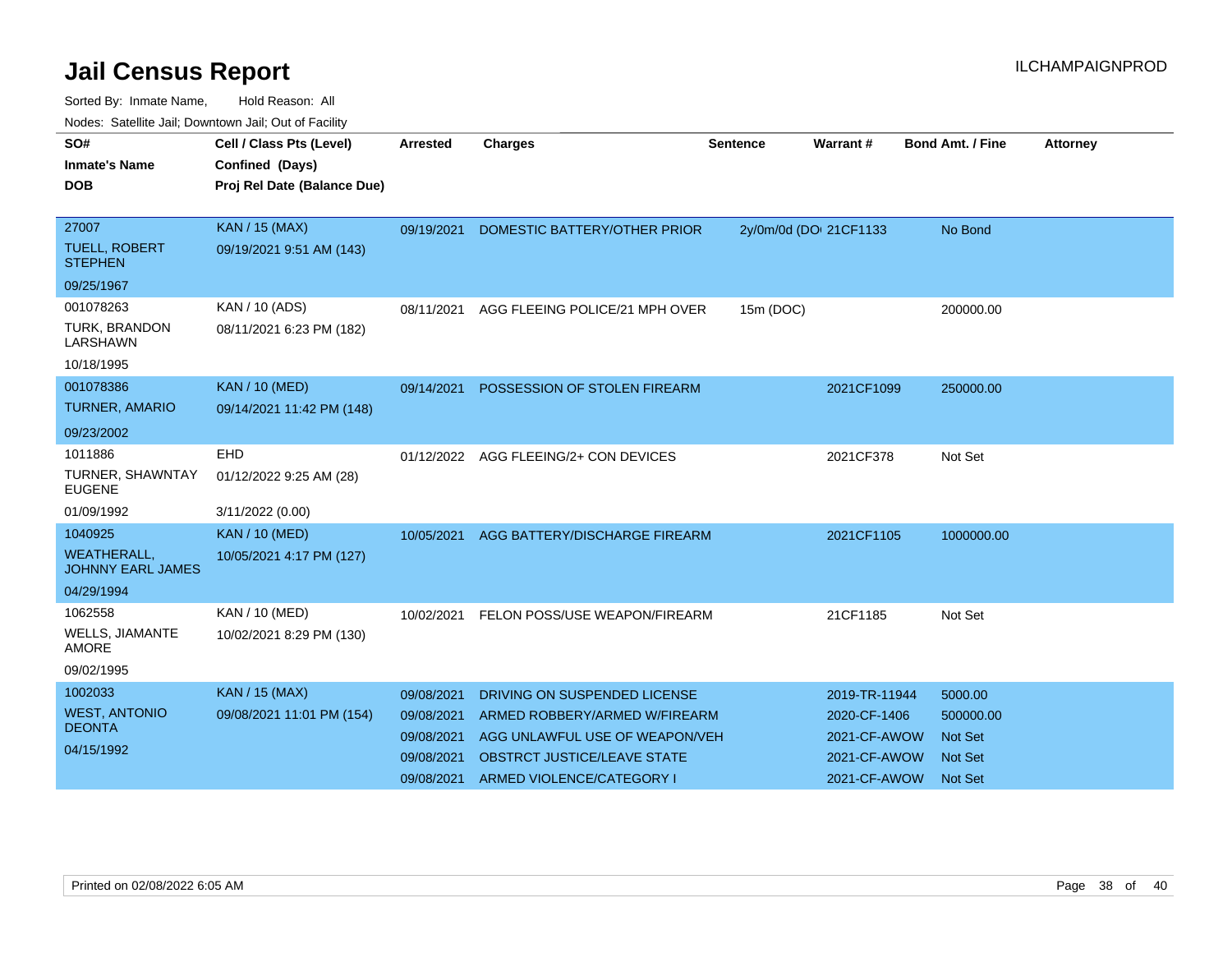| SO#<br><b>Inmate's Name</b>                | Cell / Class Pts (Level)<br>Confined (Days) | <b>Arrested</b> | <b>Charges</b>                 | <b>Sentence</b> | Warrant#   | <b>Bond Amt. / Fine</b> | <b>Attorney</b> |
|--------------------------------------------|---------------------------------------------|-----------------|--------------------------------|-----------------|------------|-------------------------|-----------------|
| <b>DOB</b>                                 | Proj Rel Date (Balance Due)                 |                 |                                |                 |            |                         |                 |
| 1022068                                    | KAN / 15 (ADS)                              | 10/10/2021      | FELON POSS/USE WEAPON/FIREARM  |                 | 21CF1212   | <b>Not Set</b>          |                 |
| <b>WILKINS, MICHAEL</b><br><b>CARL</b>     | 10/10/2021 5:07 AM (122)                    |                 |                                |                 |            |                         |                 |
| 07/10/1992                                 |                                             |                 |                                |                 |            |                         |                 |
| 001077508                                  | KAN / 15 (ADS)                              | 12/10/2020      | MURDER/STRONG PROB KILL/INJURE | 55y (DOC)       | 2020CF1293 | No Bond                 |                 |
| <b>WILLIAMS, CALVIN</b><br><b>TIMOTHY</b>  | 12/10/2020 8:55 PM (426)                    |                 |                                |                 |            |                         |                 |
| 10/23/2002                                 |                                             |                 |                                |                 |            |                         |                 |
| 28328                                      | <b>EHD</b>                                  | 02/02/2022      | AGG DUI/NO VALID DL            |                 | 2021CF19   | <b>Not Set</b>          |                 |
| <b>WILLIAMS, DERRICK</b>                   | 02/02/2022 9:39 AM (7)                      |                 |                                |                 |            |                         |                 |
| 05/10/1965                                 | 3/2/2022 (0.00)                             |                 |                                |                 |            |                         |                 |
| 539662                                     | KAN / 10 (MED)                              | 08/14/2021      | AGGRAVATED BATTERY             |                 | 21CF979    | No Bond                 |                 |
| WILLIAMS, JAVONTAE                         | 08/14/2021 1:28 AM (179)                    | 08/14/2021      | AGGRAVATED DOMESTIC BATTERY    |                 | 2020CF1098 | 25000.00                |                 |
| DEMAR                                      |                                             | 08/14/2021      | DOM BTRY/CONTACT/1-2 PRECONV   |                 | 2021CF770  | 250000.00               |                 |
| 07/28/1991                                 |                                             | 08/14/2021      | <b>CITY OV ARREST</b>          |                 | 2017OV893  | 1000.00                 |                 |
| 1037579                                    | <b>KAN / 10 (MED)</b>                       | 08/17/2021      | FELON POSS/USE WEAPON/FIREARM  |                 | 2019CF73   | No Bond                 |                 |
| <b>WILLIAMS, STEVEN</b><br>PATRICK, Second | 08/17/2021 8:16 PM (176)                    |                 |                                |                 |            |                         |                 |
| 11/25/1994                                 |                                             |                 |                                |                 |            |                         |                 |
| 545746                                     | KAN / 15 (ADS)                              | 08/07/2021      | FELON POSS/USE WEAPON/FIREARM  |                 | 21CF949    | Not Set                 |                 |
| WOODS, MICHAEL<br><b>LACKENDRICK</b>       | 08/07/2021 8:40 AM (186)                    | 08/07/2021      | <b>BURGLARY</b>                |                 | 2020CF597  | 50000.00                |                 |
|                                            |                                             | 08/07/2021      | WARRANT OUT OF COUNTY          |                 | 2020TR9119 | 5000.00                 |                 |
| 10/06/1996                                 |                                             |                 |                                |                 |            |                         |                 |
| 001078539                                  | <b>KAN / 15 (MAX)</b>                       | 10/27/2021      | AGG DISCHARGE FIREARM          |                 | 21CF1296   | 750000.00               |                 |
| <b>WRIGHT, AMARION</b><br><b>MALIK</b>     | 10/27/2021 7:31 AM (105)                    |                 |                                |                 |            |                         |                 |
| 10/31/2002                                 |                                             |                 |                                |                 |            |                         |                 |
| <b>Total Out of Facility: 76</b>           |                                             | Males: 72       | Females: 4<br>Unknown: 0       |                 |            |                         |                 |